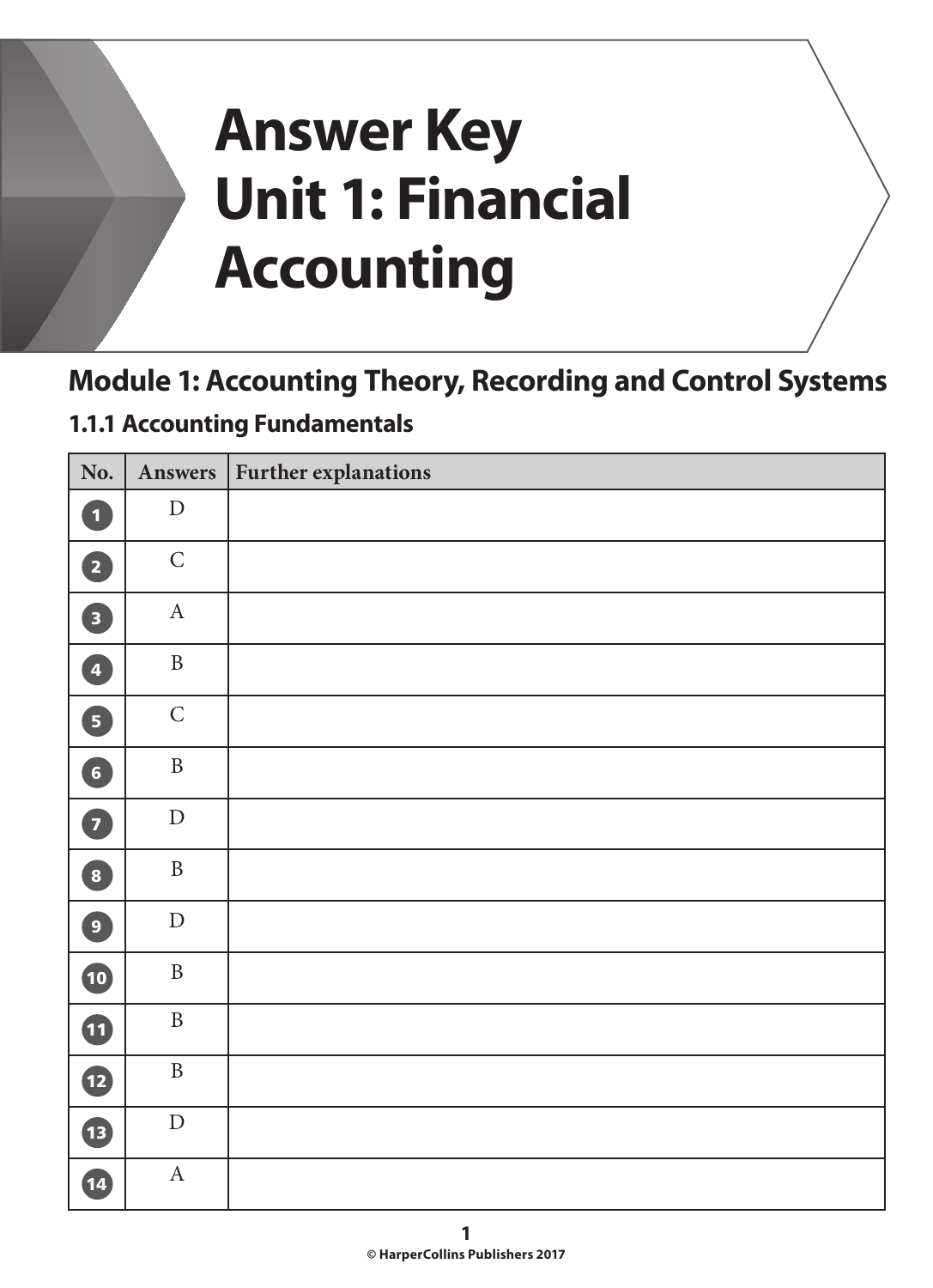| No.          | Answers      | Further explanations |
|--------------|--------------|----------------------|
| $\mathbf{B}$ | $\mathbf A$  |                      |
| 16           | $\, {\bf B}$ |                      |
| $\mathbf{D}$ | $\mathsf C$  |                      |
| 18           | $\mathbf A$  |                      |
| 19           | $\mathsf C$  |                      |
| 20           | $\mathsf C$  |                      |
| 4            | $\, {\bf B}$ |                      |
| 22           | $\, {\bf B}$ |                      |
| 23           | $\, {\bf B}$ |                      |
| 24           | $\mathbf A$  |                      |
| 25           | ${\rm D}$    |                      |
| 26           | $\mathsf{C}$ |                      |
| 27           | $\, {\bf B}$ |                      |
| 28           | ${\rm D}$    |                      |
| 29           | ${\rm D}$    |                      |

# **1.1.2 Recording Financial Information**

| No.                     | Answers | <b>Further explanations</b>                                                                                                                                                                                                                                                                                                            |
|-------------------------|---------|----------------------------------------------------------------------------------------------------------------------------------------------------------------------------------------------------------------------------------------------------------------------------------------------------------------------------------------|
|                         | B       |                                                                                                                                                                                                                                                                                                                                        |
| $\overline{\mathbf{2}}$ | B       | Explanation<br>The body of the question says, "an equivalent value of ordinary shares"<br>and makes no mention of the value of the shares. The possible answer<br>is that ordinary shares (common stock) issued is equal to the fair value<br>physical assets. The acquisition of assets is always at fair value not at<br>book value. |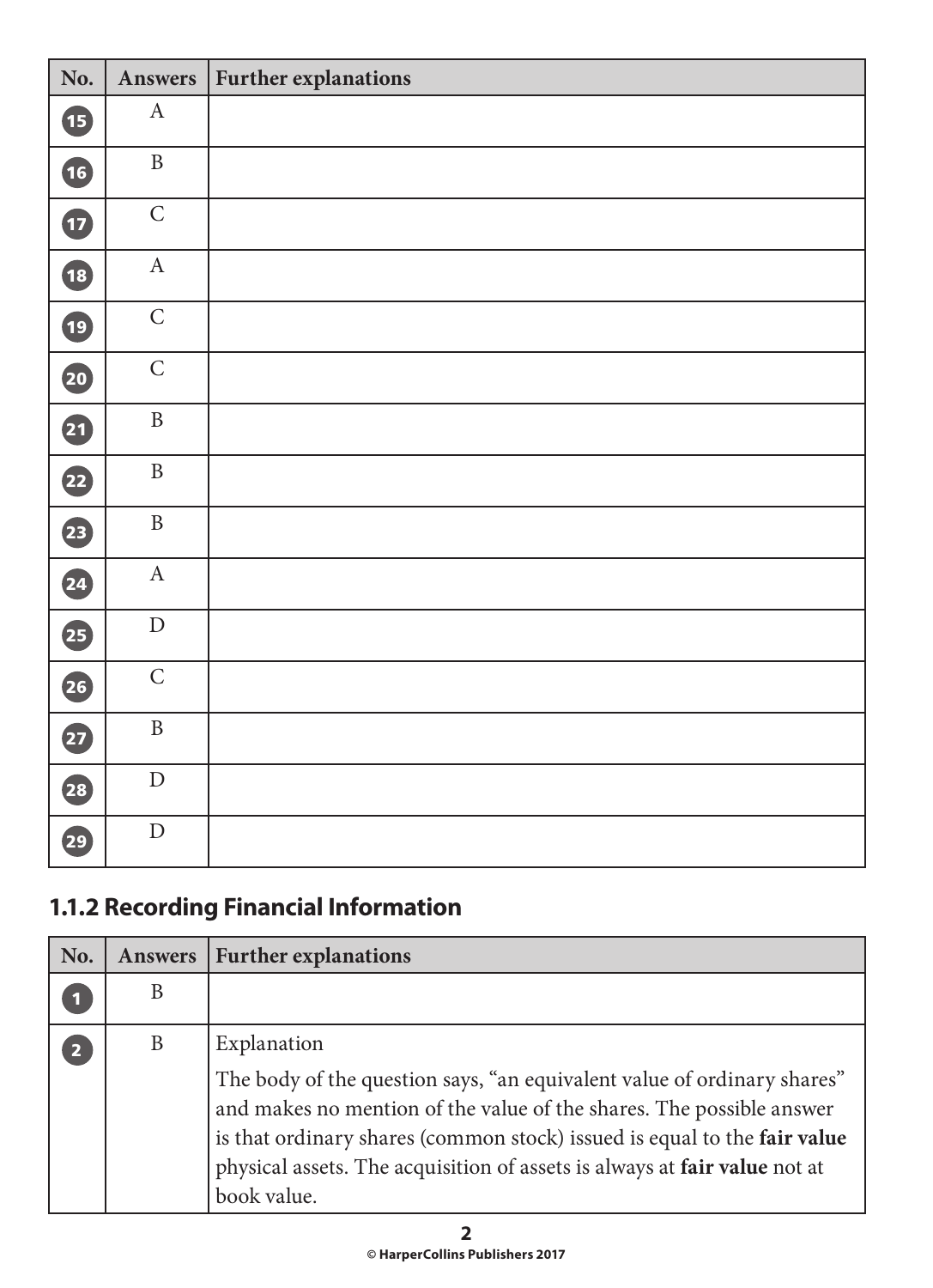| No.                     | <b>Answers</b> | <b>Further explanations</b>                                                                                                                                                                                    |
|-------------------------|----------------|----------------------------------------------------------------------------------------------------------------------------------------------------------------------------------------------------------------|
| $\overline{\mathbf{3}}$ | A              | Working                                                                                                                                                                                                        |
|                         |                | Fair Value of the individual asset $\div$ Fair Value of the total assets $\times$ The<br>acquisition cost = Recorded value of the individual assets = $$50000 \div$<br>$$250\,000 \times $200\,000 = $40\,000$ |
| $\overline{\mathbf{4}}$ | $\mathsf{C}$   | Working                                                                                                                                                                                                        |
|                         |                | Fair Value of the asset $\div$ Fair Value of the total asset $\times$ The acquisition<br>$\text{cost}$ = Recorded value of the individual assets = \$80 000 ÷ \$250 000 $\times$<br>$$200000 = $64000$         |
| $\overline{5}$          | B              |                                                                                                                                                                                                                |
| 6 <sup>1</sup>          | $\mathsf{C}$   |                                                                                                                                                                                                                |
| $\overline{7}$          | D              |                                                                                                                                                                                                                |
| $\boxed{8}$             | $\mathsf{C}$   |                                                                                                                                                                                                                |
| 9                       | $\mathcal{C}$  |                                                                                                                                                                                                                |
| $\overline{10}$         | $\mathbf{B}$   | Working                                                                                                                                                                                                        |
|                         |                | Goodwill = The purchase price of the business – the fair value of the<br>business = $$13\,000\,000 - $12\,000\,000 = $1\,000\,000$                                                                             |
| (11)                    | D              |                                                                                                                                                                                                                |
| $\overline{12}$         | B              |                                                                                                                                                                                                                |
| $\overline{\mathbf{1}}$ | $\mathbf D$    |                                                                                                                                                                                                                |
| $\boxed{14}$            | $\mathsf C$    |                                                                                                                                                                                                                |
| 15                      | $\mathsf C$    |                                                                                                                                                                                                                |
| 16                      | D              |                                                                                                                                                                                                                |
| $\overline{17}$         | $\mathbf{A}$   |                                                                                                                                                                                                                |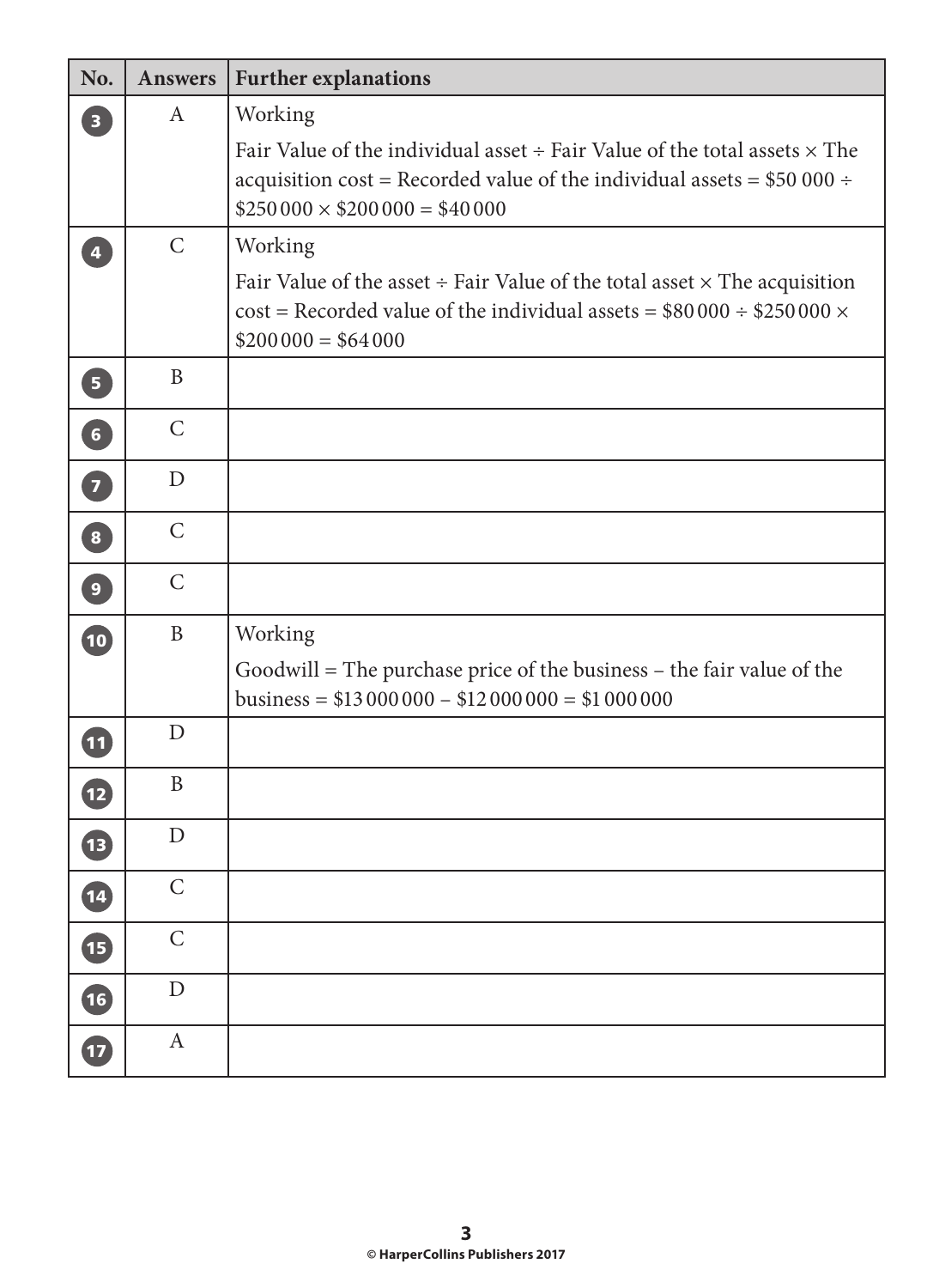| No.             | <b>Answers</b> | <b>Further explanations</b>                                                                                                                                                                                                                                                                                                                                 |
|-----------------|----------------|-------------------------------------------------------------------------------------------------------------------------------------------------------------------------------------------------------------------------------------------------------------------------------------------------------------------------------------------------------------|
| $\overline{18}$ | $\mathsf{C}$   | Working                                                                                                                                                                                                                                                                                                                                                     |
|                 |                | Reducing balance method for calculating depreciation                                                                                                                                                                                                                                                                                                        |
|                 |                | Formula: Depreciation for the year = *Net Book Value (NBV) $\times$ given                                                                                                                                                                                                                                                                                   |
|                 |                | percentage = $*120000 \times 15\% = $18000$                                                                                                                                                                                                                                                                                                                 |
|                 |                | *Net Book Value = Property, Plant and Equipment at cost – Accumulated                                                                                                                                                                                                                                                                                       |
|                 |                | Depreciation                                                                                                                                                                                                                                                                                                                                                |
|                 |                | The journal is Dr: Income Summary; Cr: Allowance for Depreciation                                                                                                                                                                                                                                                                                           |
| $\overline{19}$ | D              |                                                                                                                                                                                                                                                                                                                                                             |
| 20              | $\mathbf D$    |                                                                                                                                                                                                                                                                                                                                                             |
| 21              | $\mathbf D$    |                                                                                                                                                                                                                                                                                                                                                             |
| 22              | $\mathsf{C}$   |                                                                                                                                                                                                                                                                                                                                                             |
| 23              | $\mathbf D$    |                                                                                                                                                                                                                                                                                                                                                             |
| 24              | $\mathbf D$    |                                                                                                                                                                                                                                                                                                                                                             |
| 25              | $\mathbf B$    | Explanation                                                                                                                                                                                                                                                                                                                                                 |
|                 |                | Any issue of common stock (ordinary shares) to current shareholders at<br>a discounted price from market price is called a rights issue.                                                                                                                                                                                                                    |
| 26              | $\mathbf{B}$   | Working                                                                                                                                                                                                                                                                                                                                                     |
|                 |                | The issue of shares was a rights issue. The current ordinary<br>shareholders were issued the shares at 12.00 which is \$2.00 above par<br>$$12.00 - $10.00 = $2.00$ . The market price does not matter in a rights<br>issue as the shares are usually issued lower than market price, that is, a<br>discounted price for current shareholders. As a result: |
|                 |                | Dr: Cash: Cash Collected = $$12.00 \times 20000$ ordinary shares = $$240000$                                                                                                                                                                                                                                                                                |
|                 |                | Cr: Ordinary Shares: Ordinary Shares value = $$10.00 \times 20000$ ordinary<br>shares = $$200000$                                                                                                                                                                                                                                                           |
|                 |                | Cr: Paid-in Capital in Excess of Par: Capital in Excess of Par = $$2.00 \times$<br>20 000 ordinary shares = $$40\,000$                                                                                                                                                                                                                                      |
| 27              | $\mathbf D$    |                                                                                                                                                                                                                                                                                                                                                             |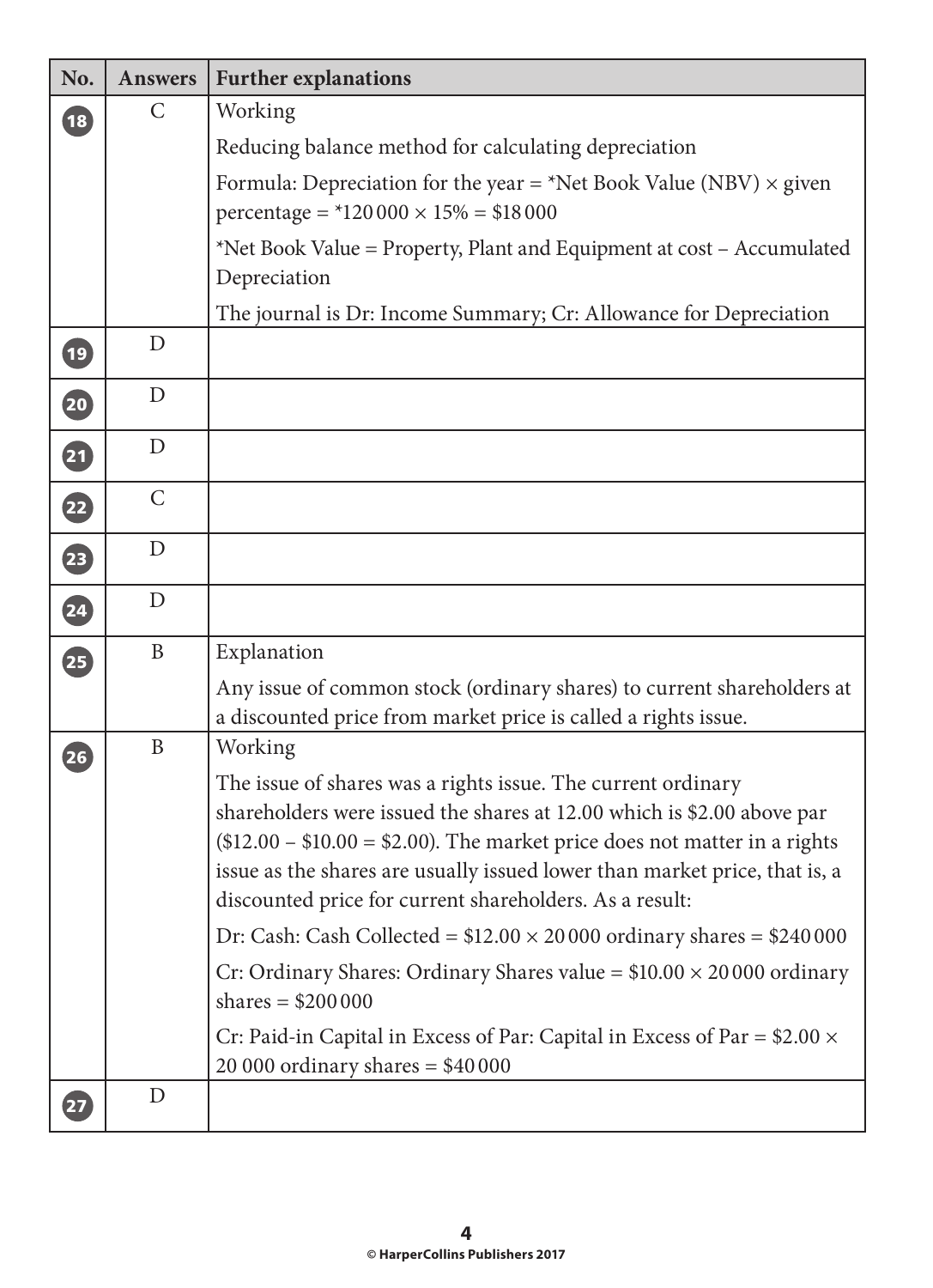| No.  | Answers   Further explanations |
|------|--------------------------------|
| (28) |                                |
| (29) |                                |

#### **1.1.3 Internal Controls**

| No.                     | <b>Answers</b> | <b>Further explanations</b>                                                                                                                                                                                                                                                                                                                                                                          |
|-------------------------|----------------|------------------------------------------------------------------------------------------------------------------------------------------------------------------------------------------------------------------------------------------------------------------------------------------------------------------------------------------------------------------------------------------------------|
| $\mathbf{1}$            | $\mathbf{A}$   |                                                                                                                                                                                                                                                                                                                                                                                                      |
| $\overline{2}$          | $\mathbf{A}$   |                                                                                                                                                                                                                                                                                                                                                                                                      |
| $\overline{\mathbf{3}}$ | $\mathsf{C}$   |                                                                                                                                                                                                                                                                                                                                                                                                      |
| 4                       | $\mathcal{C}$  |                                                                                                                                                                                                                                                                                                                                                                                                      |
| $\boxed{5}$             | $\mathbf{A}$   |                                                                                                                                                                                                                                                                                                                                                                                                      |
| $\bullet$               | B              |                                                                                                                                                                                                                                                                                                                                                                                                      |
| 7                       | $\mathbf{A}$   |                                                                                                                                                                                                                                                                                                                                                                                                      |
| $\overline{\mathbf{8}}$ | $\mathcal{C}$  |                                                                                                                                                                                                                                                                                                                                                                                                      |
| $\overline{9}$          | D              |                                                                                                                                                                                                                                                                                                                                                                                                      |
| 10                      | D              |                                                                                                                                                                                                                                                                                                                                                                                                      |
| 1                       | $\mathbf{B}$   |                                                                                                                                                                                                                                                                                                                                                                                                      |
| 12                      | $\mathsf{C}$   | Explanation                                                                                                                                                                                                                                                                                                                                                                                          |
|                         |                | Although most students see the answer as 'establishment of<br>responsibility' or 'segregation of duties', the issue here is the lack of<br>supervision or checking of the money by someone other than the<br>cashier to verify that the sum collected is equal to the day's recorded<br>receipts up to the point that the deposit slip is prepared and deposited<br>into the night deposit facility. |
| 13                      | $\mathbf{B}$   |                                                                                                                                                                                                                                                                                                                                                                                                      |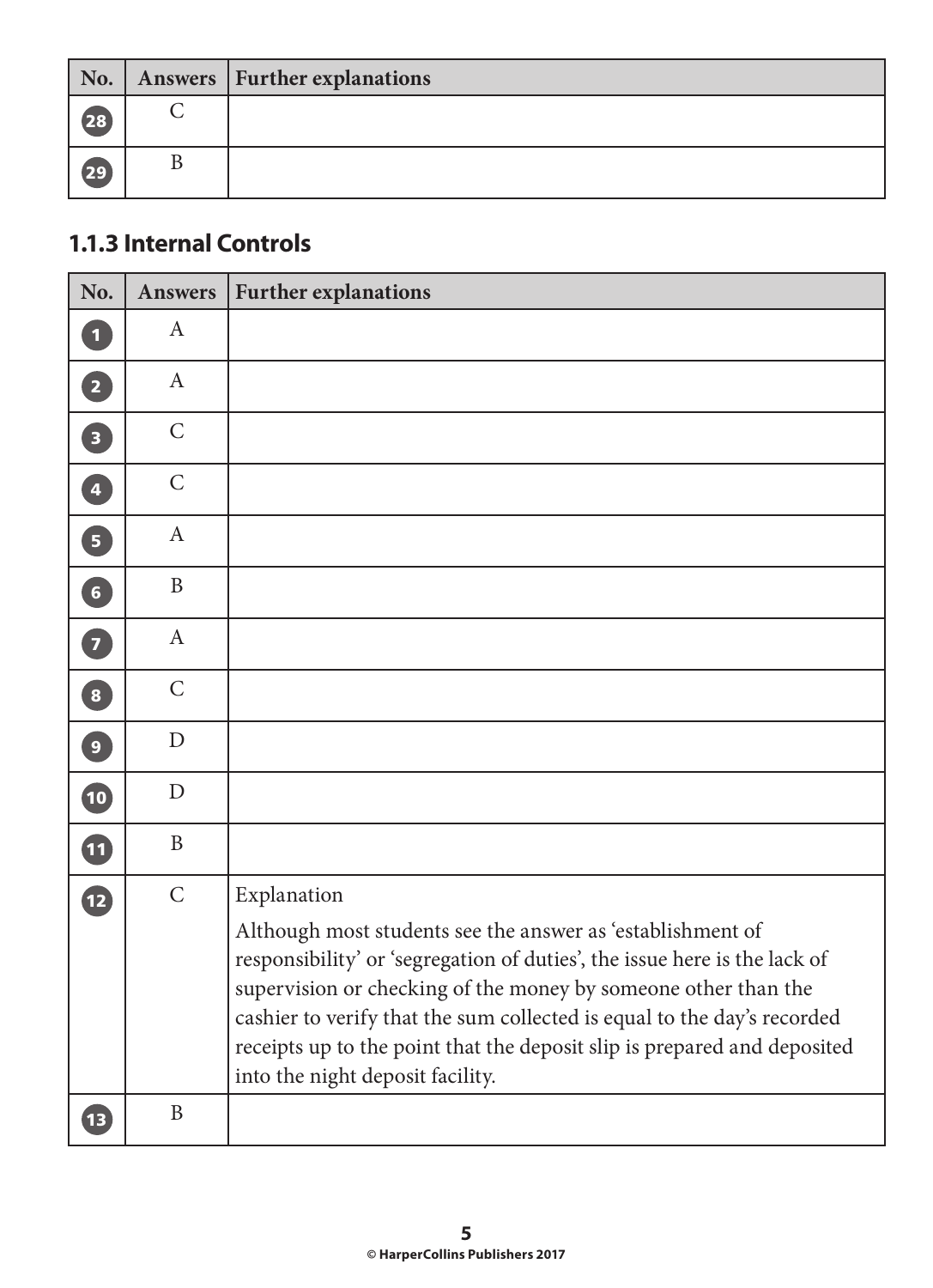| No.                      |                  | Answers   Further explanations |
|--------------------------|------------------|--------------------------------|
| (14)                     | $\mathbf D$      |                                |
| <b>15</b>                | $\boldsymbol{A}$ |                                |
| 16                       | $\mathbf D$      |                                |
| $\overline{\mathbf{12}}$ | $\mathcal{C}$    |                                |
| <b>18</b>                | D                |                                |
| (19)                     | $\mathbf{B}$     |                                |
| 20                       | $\boldsymbol{A}$ |                                |

# **Module 2: Preparation of Financial Statements**

# **1.2.1 Forms of Business Organisations**

| No.                                              |              | Answers   Further explanations |
|--------------------------------------------------|--------------|--------------------------------|
| $\blacksquare$                                   | $\, {\bf B}$ |                                |
| 2                                                | $\mathbf{A}$ |                                |
| 3                                                | $\, {\bf B}$ |                                |
| $\begin{array}{c} \hline \mathbf{4} \end{array}$ | $\mathbf{A}$ |                                |
| 6                                                | ${\rm D}$    |                                |
| 6                                                | $\, {\bf B}$ |                                |
| $\bullet$                                        | $\mathbf{A}$ |                                |
| 8                                                | $\mathbf{A}$ |                                |
| $\boxed{9}$                                      | ${\rm D}$    |                                |
| 10                                               | $\mathbf{A}$ |                                |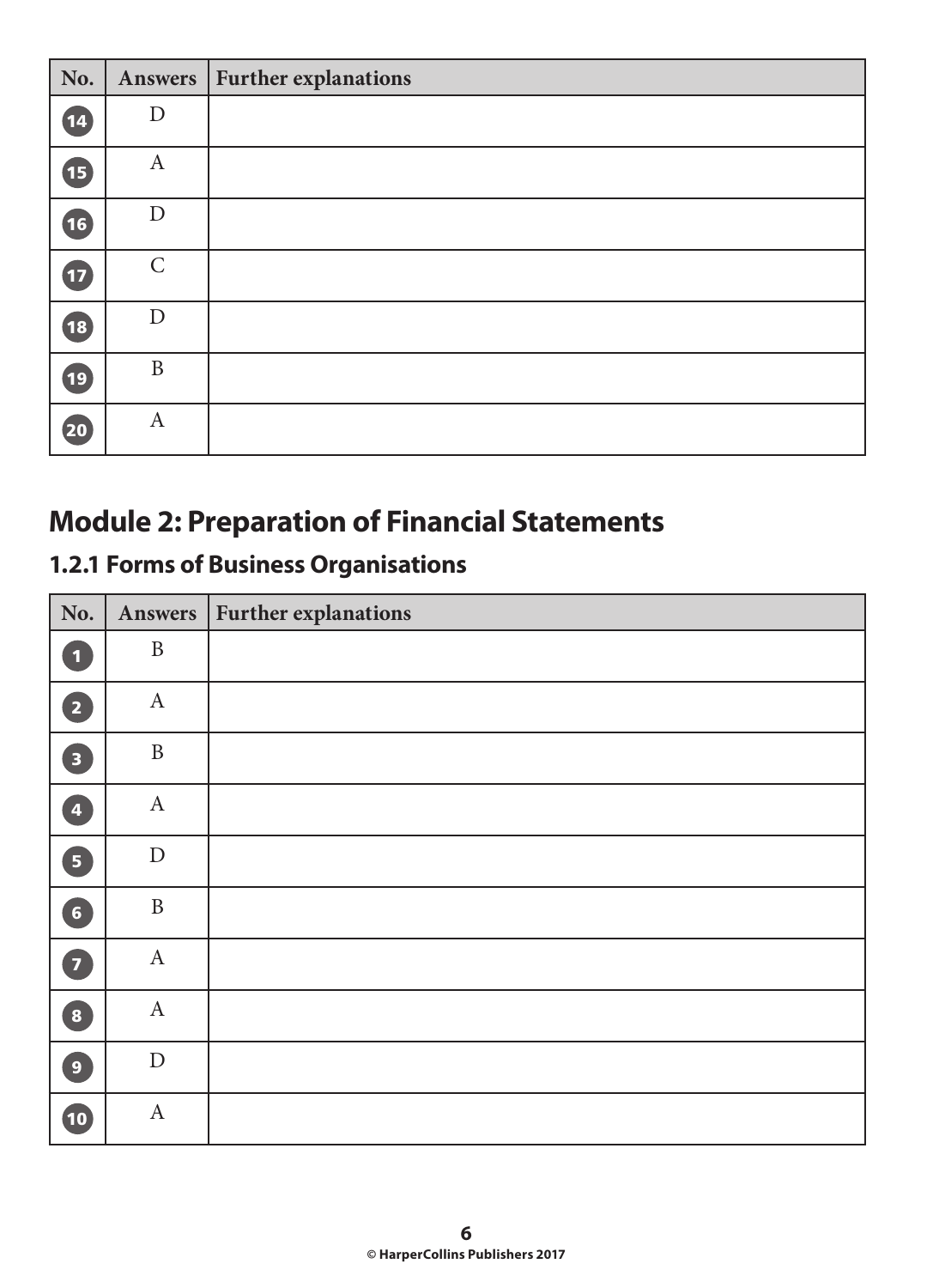# **1.2.2 Preparation and Presentation of Statement of Comprehensive Income**

| No.                      | <b>Answers</b>   | <b>Further explanations</b>                                                                                                       |
|--------------------------|------------------|-----------------------------------------------------------------------------------------------------------------------------------|
| $\mathbf{1}$             | D                |                                                                                                                                   |
| $\boxed{2}$              | B                |                                                                                                                                   |
| $\overline{\mathbf{3}}$  | $\mathbf{B}$     | Working                                                                                                                           |
|                          |                  | Total number of units in stock = $900$                                                                                            |
|                          |                  | Number of units of stock remaining in stock = Total number of units -<br>Stock issued = $900 - 600 = 300$                         |
|                          |                  | Value of stock using FIFO = $(200 \times 14) + (100 \times 15) = $4300$                                                           |
| $\overline{4}$           | $\mathbf{A}$     | Working                                                                                                                           |
|                          |                  | Value of stock using weighted average = Total value of units in hand /<br>Total number of units in hand = $$12\,200/900 = $13.55$ |
|                          |                  | $300 \times 13.55 = $4065$                                                                                                        |
| $\boxed{5}$              | $\mathbf{A}$     |                                                                                                                                   |
| $\boxed{6}$              | $\mathsf{C}$     |                                                                                                                                   |
| $\overline{z}$           | $\mathbf{B}$     |                                                                                                                                   |
| $\boxed{8}$              | D                |                                                                                                                                   |
| 9 <sup>°</sup>           | $\mathbf{A}$     | Working                                                                                                                           |
|                          |                  | (Opening capital + Additional capital) – (Closing capital + drawings) =<br>$($30000 + $30000) - ($60000 + $10000) = $10000$       |
| 10                       | $\, {\bf B}$     |                                                                                                                                   |
| $\overline{\mathbf{u}}$  | $\mathbf D$      |                                                                                                                                   |
| $\overline{\mathbf{12}}$ | $\mathbf D$      |                                                                                                                                   |
| $\overline{\mathbf{13}}$ | $\mathbf D$      |                                                                                                                                   |
| $\overline{\textbf{14}}$ | $\boldsymbol{A}$ |                                                                                                                                   |
| 15                       | $\mathbf D$      |                                                                                                                                   |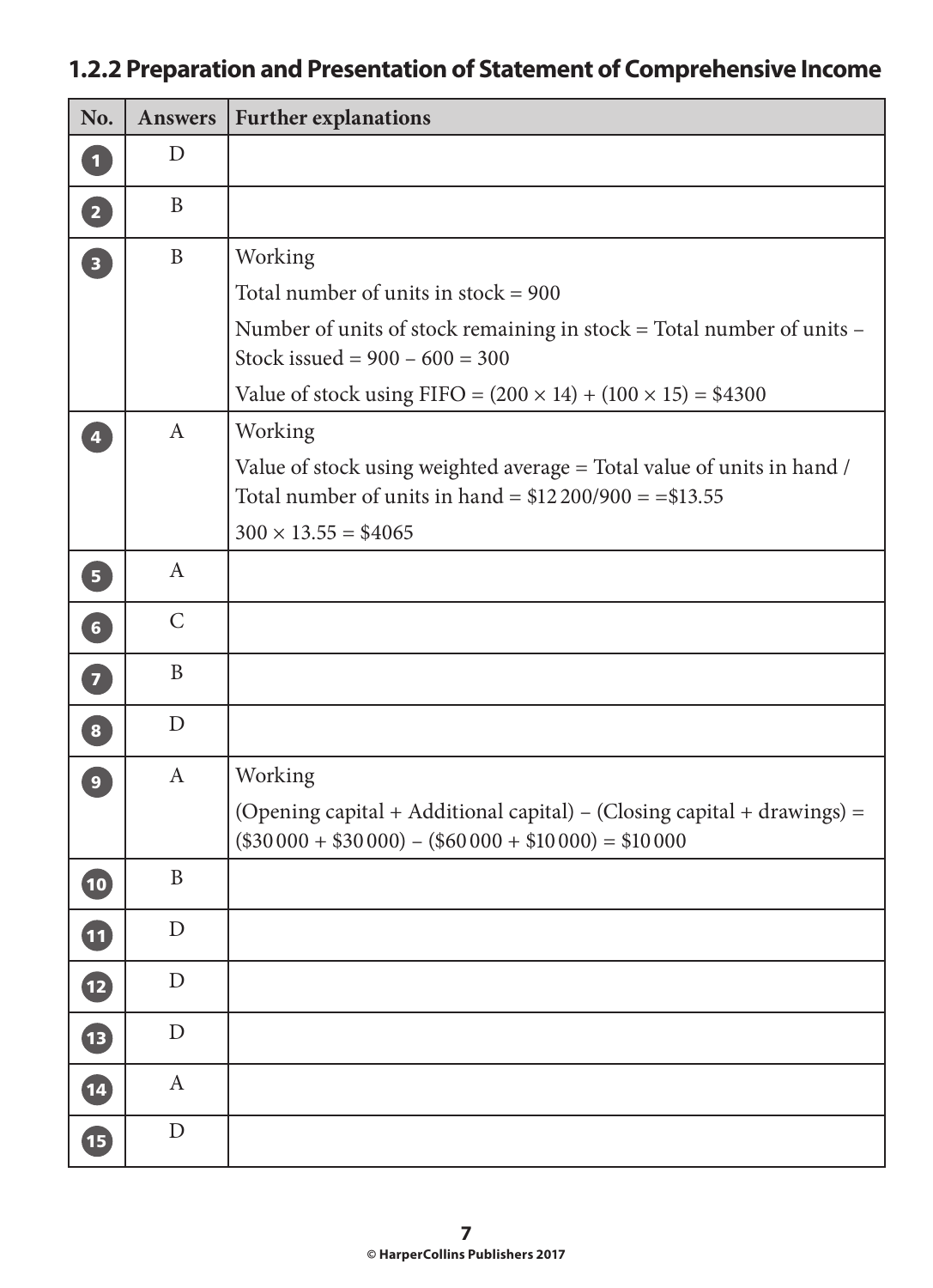#### **1.2.3 Preparation and Presentation of Statements of Retained Earning and Financial Position**

| No.                               | <b>Answers</b> | <b>Further explanations</b>                                                                                 |
|-----------------------------------|----------------|-------------------------------------------------------------------------------------------------------------|
| $\overline{\mathbf{1}}$           | B              | Working                                                                                                     |
|                                   |                | Retained Earnings 1 January 2014<br>\$90000                                                                 |
|                                   |                | Prior year adjustment understatement depreciation<br>$(\$20000)$                                            |
|                                   |                | Adjusted Retained Earnings January 2014<br>\$70000                                                          |
|                                   |                | Profit for the year<br>\$80000                                                                              |
|                                   |                | \$150000                                                                                                    |
|                                   |                | Dividends declared<br>\$(20000)                                                                             |
|                                   |                | Balance of retained earnings for 2014<br>\$130000                                                           |
| $\left( 2\right)$                 | $\mathsf{C}$   |                                                                                                             |
| $\boxed{3}$                       | $\mathbf D$    |                                                                                                             |
| $\overline{\mathbf{A}}$           | $\mathsf{C}$   |                                                                                                             |
| $\boxed{5}$                       | $\mathbf{B}$   | Working                                                                                                     |
|                                   |                | Cost of Equipment – Allowance for depreciation $\times$ 10% = (\$100000 –<br>$$25\,000 \times 10\% = $7500$ |
| $\begin{bmatrix} 6 \end{bmatrix}$ | $\mathbf{B}$   | Working                                                                                                     |
|                                   |                | Allowance for depreciation + annual depreciation = $(\$25000 + \$7500)$ =<br>\$32500                        |
| $\overline{7}$                    | $\mathsf{C}$   | Working                                                                                                     |
|                                   |                | Cost of depreciation – accumulated depreciation = $(\$100000 - \$32500) =$<br>\$67500                       |
| $\boxed{8}$                       | D              |                                                                                                             |
| $\mathbf{9}$                      | $\mathbf{A}$   |                                                                                                             |
| $\bullet$                         | $\mathcal{C}$  |                                                                                                             |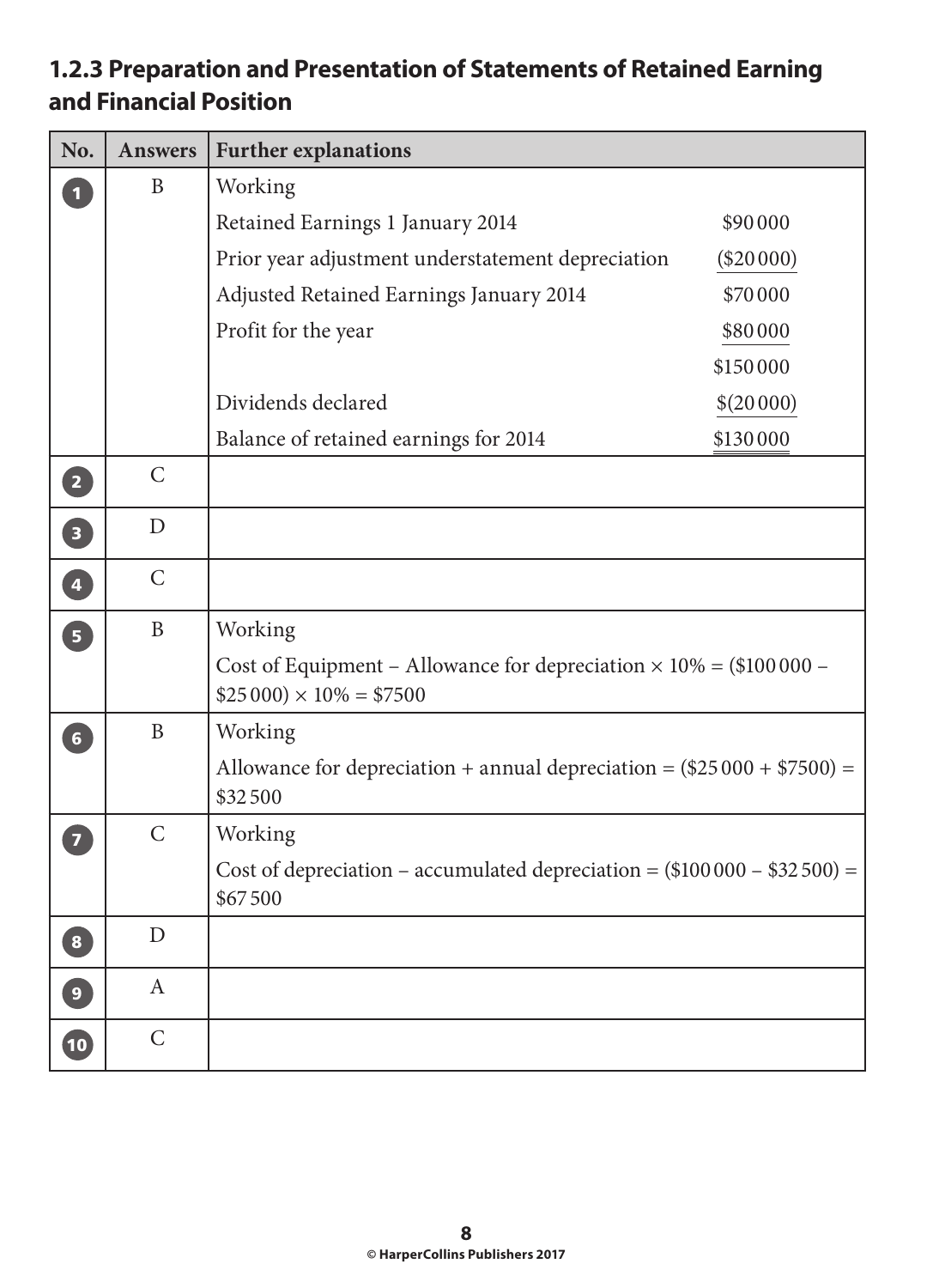| No.                      | <b>Answers</b>   | <b>Further explanations</b>                                                                               |
|--------------------------|------------------|-----------------------------------------------------------------------------------------------------------|
| 0                        | B                |                                                                                                           |
| $\mathbf{D}$             | $\mathbf D$      |                                                                                                           |
| <b>IB</b>                | $\mathsf{C}$     |                                                                                                           |
| 14                       | $\, {\bf B}$     | Working<br>Monthly salary $\times$ 12 = \$20 000 $\times$ 12 = \$240 000                                  |
| <b>B</b>                 | $\mathbf D$      | Working<br>Total salaries paid for the year – salaries for the period = $$320000 -$<br>$$240000 = $80000$ |
| 16                       | $\mathbf{A}$     |                                                                                                           |
| $\mathbf{D}$             | $\mathbf B$      |                                                                                                           |
| 18                       | $\mathbf B$      |                                                                                                           |
| $\overline{19}$          | $\mathsf{C}$     |                                                                                                           |
| 20                       | $\mathbf{A}$     |                                                                                                           |
| 21                       | $\mathbf{A}$     |                                                                                                           |
| $\overline{22}$          | $\boldsymbol{A}$ | Working<br>Closing capital = $-400 + 300 + 70 + 40 + 15 - 3 = 22$                                         |
| $\overline{\mathbf{23}}$ | $\mathbf D$      | Working<br>Net loss = Opening capital – minus closing capital = $200 - 22 = 178$ loss                     |

# **1.2.4 Preparation of Financial Statement for other businesses**

| No. | Answers   Further explanations                                        |
|-----|-----------------------------------------------------------------------|
|     |                                                                       |
| 2   | Working                                                               |
|     | 15-year mortgage value $\times$ 10% = 200 000 $\times$ 10% = \$20 000 |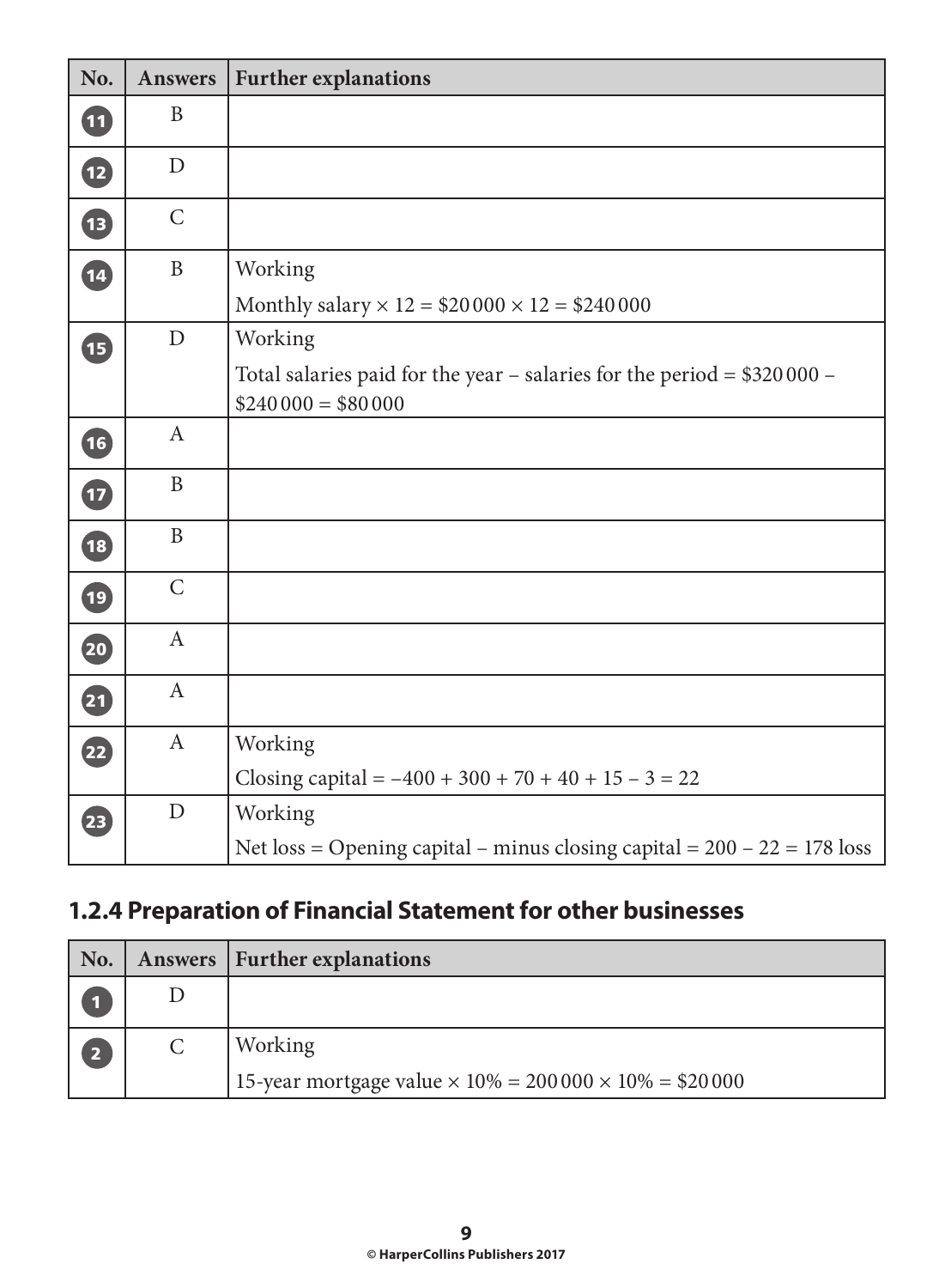| No.                      | <b>Answers</b>   | <b>Further explanations</b>                          |                                                                          |
|--------------------------|------------------|------------------------------------------------------|--------------------------------------------------------------------------|
| $\overline{\mathbf{3}}$  | $\mathsf{C}$     | Working                                              |                                                                          |
|                          |                  |                                                      | \$                                                                       |
|                          |                  | <b>Sales</b>                                         | 2000000                                                                  |
|                          |                  | Purchases                                            | (800000)                                                                 |
|                          |                  |                                                      | 1200000                                                                  |
|                          |                  | Honoraria                                            | (30000)                                                                  |
|                          |                  | Insurance                                            | (5000)                                                                   |
|                          |                  | General                                              | (10000)                                                                  |
|                          |                  | Salaries and wages                                   | (30000)                                                                  |
|                          |                  | Loan interest                                        | (20000)                                                                  |
|                          |                  | Net profit                                           | 1 105 000                                                                |
| $\overline{4}$           | $\mathsf C$      | Working                                              |                                                                          |
|                          |                  |                                                      | 300 members $\times$ 150 monthly subscriptions = \$45 000                |
| $\overline{\mathbf{5}}$  | $\mathbf{A}$     |                                                      |                                                                          |
| $\boxed{6}$              | $\mathbf D$      |                                                      |                                                                          |
| $\overline{z}$           | $\mathbf{A}$     |                                                      |                                                                          |
| $\mathbf{8}$             | $\mathbf D$      |                                                      |                                                                          |
| $\overline{9}$           | $\mathbf D$      |                                                      |                                                                          |
| 10                       | $\mathbf{A}$     |                                                      |                                                                          |
| $\overline{\mathbf{11}}$ | $\boldsymbol{A}$ |                                                      |                                                                          |
| $\mathbf{E}$             | $\mathsf{C}$     |                                                      |                                                                          |
| <b>B</b>                 | $\mathbf D$      |                                                      |                                                                          |
| 14                       | $\mathbf D$      |                                                      |                                                                          |
| <b>ID</b>                | $\mathbf B$      | Working                                              |                                                                          |
|                          |                  | Common stock $10000 \times 2$ bonus shares = \$20000 |                                                                          |
| 16                       | $\mathbf{A}$     | Working                                              |                                                                          |
|                          |                  | \$6000                                               | Common stock + bonus shares ÷ rights issues = $$20000 + $10000 \div 5 =$ |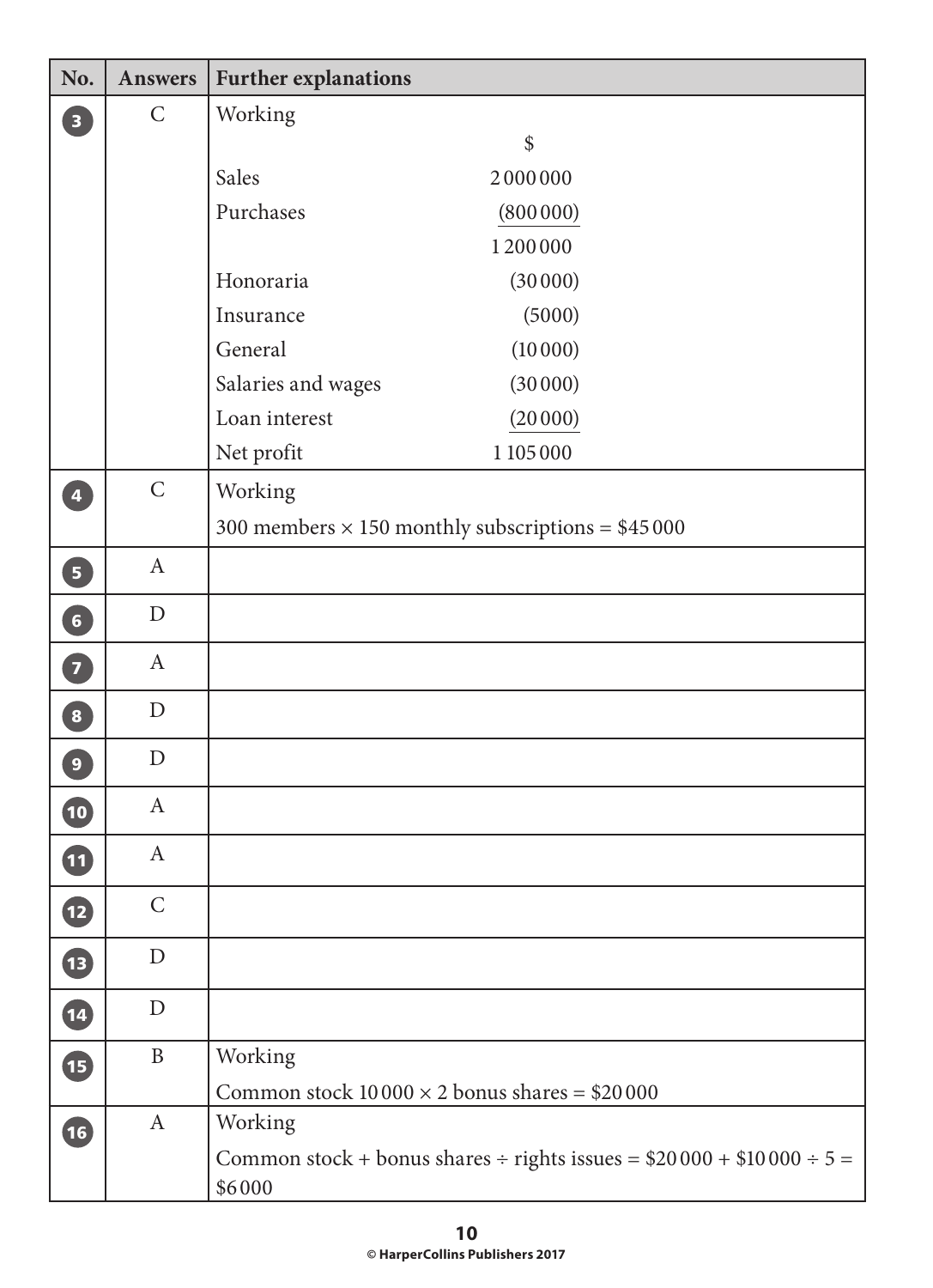| No.                                 | <b>Answers</b> | <b>Further explanations</b>                                       |                                                                      |  |
|-------------------------------------|----------------|-------------------------------------------------------------------|----------------------------------------------------------------------|--|
| Working<br>$\mathbf{A}$<br>$\bf{1}$ |                |                                                                   |                                                                      |  |
|                                     |                | Common Stock = $$10000 + $20000 + $6000 = $36000$                 |                                                                      |  |
|                                     |                | capital first and the remainder from retained earnings            | The bonus shares total of \$20 000 will deducted from the additional |  |
|                                     |                | Earnings = $$71\,000 - $1\,000 = $70\,000$                        | Therefore Additional Capital = $$19000 - $19000 = 0$ and Retained    |  |
| $\overline{18}$                     | $\mathbf{B}$   |                                                                   | \$                                                                   |  |
|                                     |                | Sales revenues                                                    | \$150000                                                             |  |
|                                     |                | Cost of goods sold                                                | (80000)                                                              |  |
|                                     |                | Gross profit                                                      | 70000                                                                |  |
|                                     |                | Other revenues                                                    | 20000                                                                |  |
|                                     |                |                                                                   | 90000                                                                |  |
|                                     |                | Selling expenses                                                  | (10000)                                                              |  |
|                                     |                | Administrative expenses                                           | (20000)                                                              |  |
|                                     |                | Other expenses                                                    | (15000)                                                              |  |
|                                     |                | Finance costs                                                     | (8000)                                                               |  |
|                                     |                | Profit before tax                                                 | 37000                                                                |  |
| $\overline{19}$                     | $\mathbf{A}$   | Working                                                           |                                                                      |  |
|                                     |                | Profit before tax $$37\,000 \times 20\% = $7\,400$                |                                                                      |  |
| 20                                  | $\mathbf{A}$   | Working                                                           |                                                                      |  |
|                                     |                | Profit before tax $$37\,000 -$ Corporation tax $$7400 = $29\,600$ |                                                                      |  |

# **1.2.5 Accounting for Partnerships**

| No. | Answers | <b>Further explanations</b>                                                                                                                |
|-----|---------|--------------------------------------------------------------------------------------------------------------------------------------------|
| и   | A       |                                                                                                                                            |
| 2   | A       | Working<br>Total Fair market value of assets - Total capital = $(\$400000 + \$100000$<br>$+$ \$150 000 + \$40 000) - \$900 000 = \$210 000 |
| 3   |         |                                                                                                                                            |
| 4   | A       |                                                                                                                                            |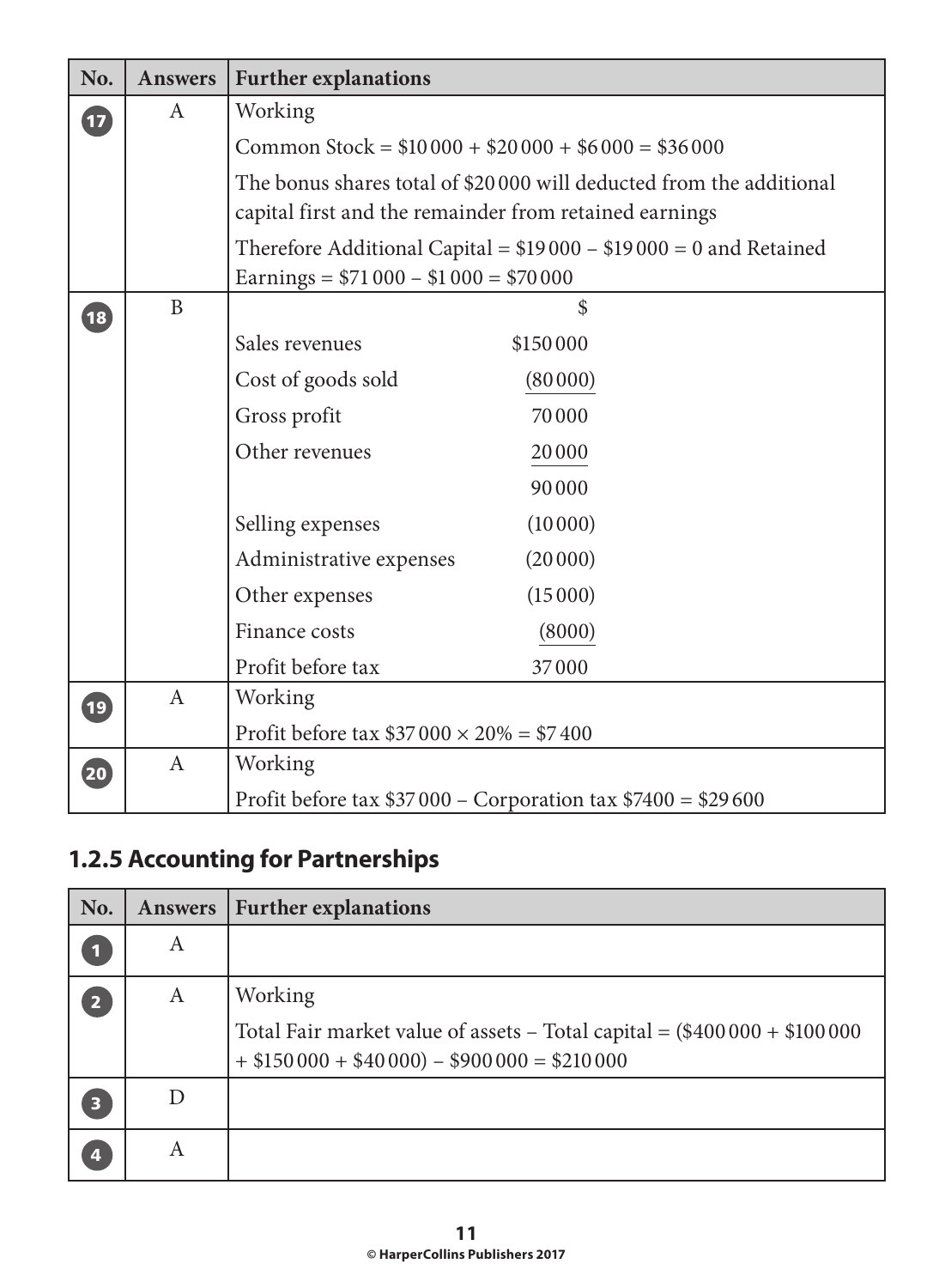| No.            | <b>Answers</b>   | <b>Further explanations</b>                                                                                                                                          |
|----------------|------------------|----------------------------------------------------------------------------------------------------------------------------------------------------------------------|
| 5 <sup>1</sup> | $\mathbf{A}$     | Working                                                                                                                                                              |
|                |                  | Value of shares (\$100000 $\times$ 5) – old capital added to new investment<br>$($150000 \times 2 + 100000) = $100000$                                               |
| $\boxed{6}$    | D                |                                                                                                                                                                      |
| $\boxed{7}$    | B                |                                                                                                                                                                      |
| 8              | $\mathbf D$      | Working                                                                                                                                                              |
|                |                  | Old partners' capital + new partner capital = $(\$80000 + \$75000 +$<br>$$300000 = $455000$                                                                          |
| $\overline{9}$ | $\mathsf{C}$     | Working                                                                                                                                                              |
|                |                  | Total investment $\div 1/5$ interest = \$455 000 $\div 5$ = \$91 000                                                                                                 |
| 10             | $\mathcal{C}$    | Working                                                                                                                                                              |
|                |                  | Wood's investment – Wood's interest = $$300000 - $91000 = $209000$                                                                                                   |
| 0              | $\mathbf{A}$     |                                                                                                                                                                      |
| $\mathbf{E}$   | D                |                                                                                                                                                                      |
| 13             | B                | Working                                                                                                                                                              |
|                |                  | Net profit $$26\,000 -$ Salary $$6\,000 =$ remaining profits to be shared<br>\$20000                                                                                 |
|                |                  | $3/5$ share of profit \$20000 = \$12000                                                                                                                              |
|                |                  | 2/5 share of profit $$20\,000 = $8000$                                                                                                                               |
|                | $\boldsymbol{B}$ |                                                                                                                                                                      |
| <b>15</b>      | B                | Working                                                                                                                                                              |
|                |                  | Total income to be shared = Income $£50000$ less share of interest of<br>capital (\$100 000 $\times$ 10% = \$10 000) + (\$50 000 $\times$ 10% = \$5 000) = \$35 000. |
|                |                  | Amount of income to be shared between partners = $$35\,000 \div 2 =$<br>\$17500 each                                                                                 |
| (16)           | B                | Working                                                                                                                                                              |
|                |                  | Old partners' capitals + New partner capital = $$48\,000 + $42\,000 +$<br>$$50000 = $140000$                                                                         |
|                |                  | New partner 1/5 share of capital is $$140000 \div 5 = $28000$                                                                                                        |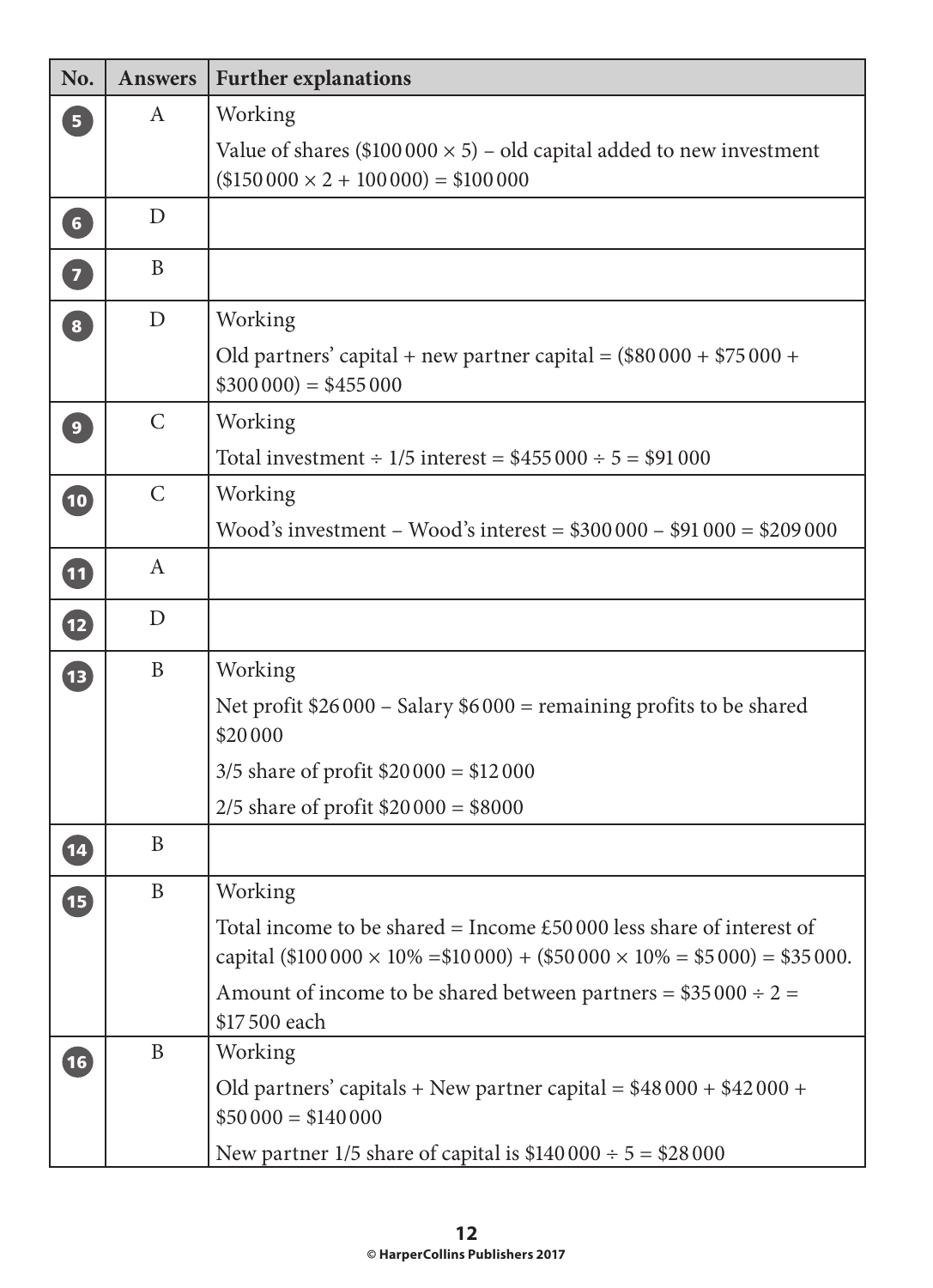| No.             | <b>Answers</b> | <b>Further explanations</b>                                    |
|-----------------|----------------|----------------------------------------------------------------|
| $\mathbf{I}$    | $\mathbf{A}$   |                                                                |
| $\overline{13}$ | A              |                                                                |
| (19)            | $\mathcal{C}$  |                                                                |
| 20              | A              |                                                                |
| 21              | B              |                                                                |
| 22              | $\mathbf D$    | Working                                                        |
|                 |                | Total loss to be shared equally = $$39\,000 \div 3 = $13\,000$ |

# **Module 3: Financial Reporting and Interpretation**

# **1.3.1 Preparation of Cashflow Statement (Indirect Method Only)**

| No.                     | <b>Answers</b> | <b>Further explanations</b>                                                                                                                                                                                                                                                                                                        |
|-------------------------|----------------|------------------------------------------------------------------------------------------------------------------------------------------------------------------------------------------------------------------------------------------------------------------------------------------------------------------------------------|
| $\mathbf 1$             | $\mathsf{C}$   |                                                                                                                                                                                                                                                                                                                                    |
| $\boxed{2}$             | D              | Explanation<br>It is important to remember that not only are cash items and items<br>that can be easily converted to cash considered to be cash and cash<br>equivalents, but a bank overdraft, because of its nature of being a<br>demand payment, significantly affects the cash balance and should be<br>included in this total. |
| $\overline{\mathbf{3}}$ | $\mathcal{C}$  |                                                                                                                                                                                                                                                                                                                                    |
| $\overline{4}$          | B              |                                                                                                                                                                                                                                                                                                                                    |
| 5                       | D              |                                                                                                                                                                                                                                                                                                                                    |
| 6 <sup>1</sup>          | $\mathsf{A}$   |                                                                                                                                                                                                                                                                                                                                    |
| $\overline{z}$          | $\mathcal{C}$  |                                                                                                                                                                                                                                                                                                                                    |
| $\sqrt{8}$              | $\mathsf{A}$   |                                                                                                                                                                                                                                                                                                                                    |
| $\overline{9}$          | $\overline{C}$ |                                                                                                                                                                                                                                                                                                                                    |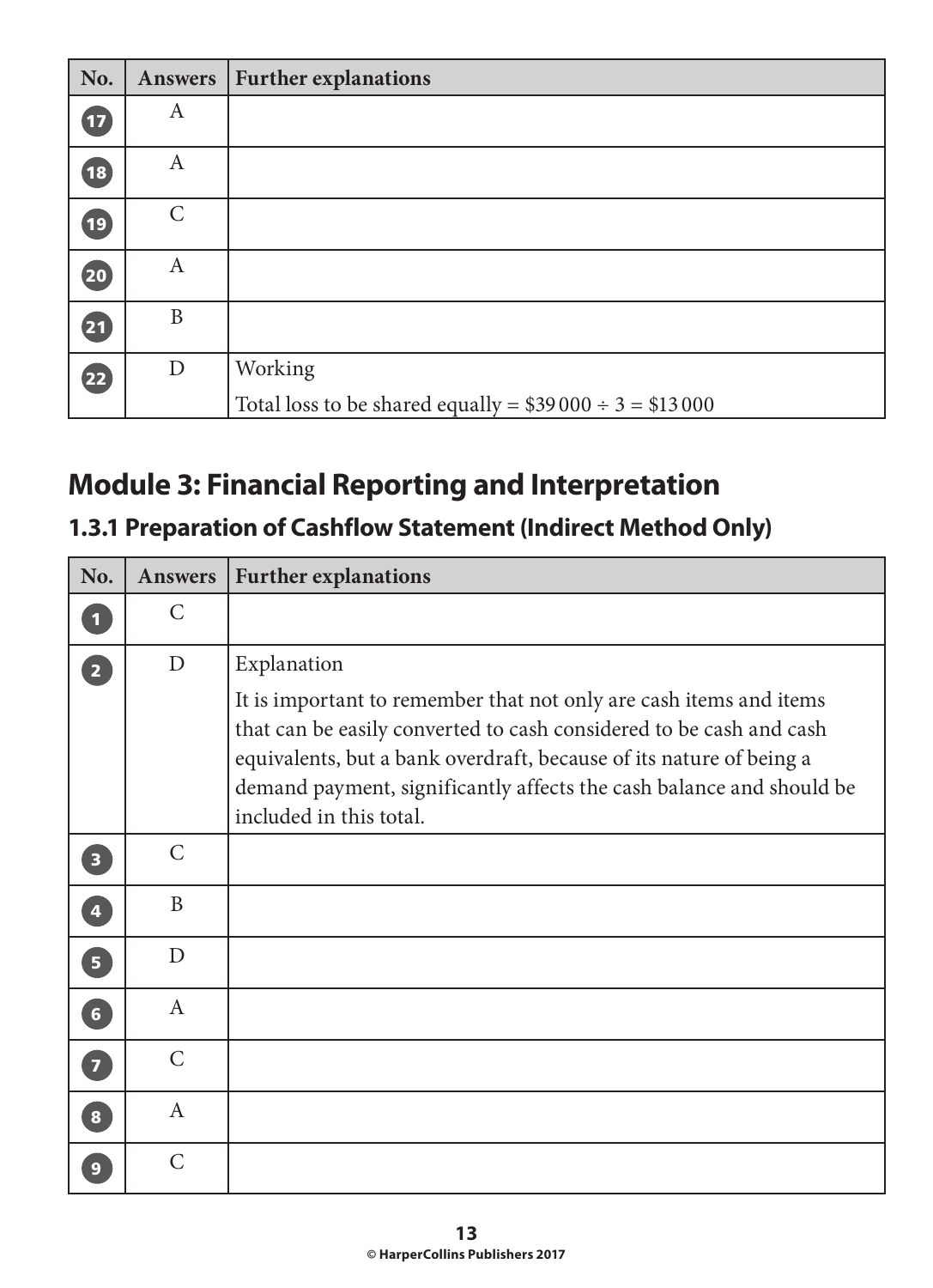| No.             | <b>Answers</b> | <b>Further explanations</b>                                                                                                                                                                                                                                                                                                       |            |            |
|-----------------|----------------|-----------------------------------------------------------------------------------------------------------------------------------------------------------------------------------------------------------------------------------------------------------------------------------------------------------------------------------|------------|------------|
| $\overline{10}$ | D              | Explanation and working                                                                                                                                                                                                                                                                                                           |            |            |
|                 |                | Under IAS 7, operating activities start with the profit before interest and<br>tax. Adjustment must also be made for any Investment income, such as<br>dividend income or interest income for the period.                                                                                                                         |            |            |
|                 |                | Profit before interest and $tax = Net$ Income + Tax for the year + Interest<br>expense for the year - Interest income or Investment income for the<br>$year = $29000 + $4000 + $1500 - ($1200 + $6000) = $27300$                                                                                                                  |            |            |
| $\boxed{11}$    | $\mathbf{A}$   | Explanation and working                                                                                                                                                                                                                                                                                                           |            |            |
|                 |                | Net cash flow from operating activities is calculated as follows:                                                                                                                                                                                                                                                                 |            |            |
|                 |                | Profit before interest and tax + *Net non-cashflow adjustments + *Net<br>changes to working capital - Tax paid - Interest paid                                                                                                                                                                                                    |            |            |
|                 |                | *(this figure can be positive or negative)                                                                                                                                                                                                                                                                                        |            |            |
|                 |                | In this question it is calculated as follows:                                                                                                                                                                                                                                                                                     |            |            |
|                 |                | Profit before interest and taxes as calculated in<br>the previous question                                                                                                                                                                                                                                                        | \$27300    |            |
|                 |                | Adjustments (noncash flow items)                                                                                                                                                                                                                                                                                                  |            |            |
|                 |                | Depreciation                                                                                                                                                                                                                                                                                                                      | \$1750     |            |
|                 |                | Gain on sale of equipment                                                                                                                                                                                                                                                                                                         | $(\$900)$  | \$28 150   |
|                 |                |                                                                                                                                                                                                                                                                                                                                   |            |            |
|                 |                | Changes in working capital                                                                                                                                                                                                                                                                                                        |            |            |
|                 |                | Net increase in current assets except cash                                                                                                                                                                                                                                                                                        | $(\$6000)$ |            |
|                 |                | Net increase in current liabilities                                                                                                                                                                                                                                                                                               | \$4500     | (\$1500)   |
|                 |                | Interest paid                                                                                                                                                                                                                                                                                                                     |            | (\$1200)   |
|                 |                | Tax paid                                                                                                                                                                                                                                                                                                                          |            | $(\$3200)$ |
|                 |                | Net cashflow from operating activities                                                                                                                                                                                                                                                                                            |            | \$22 250   |
| $\mathbf{12}$   | D              | Explanation<br>Since the land was exchanged for ordinary shares there is no exchange of<br>cash in the transaction. However, because of its significance to the financial<br>statements and as a result the users of these statements, IAS 7 requires that<br>there must be separate disclosure of this transaction in the notes. |            |            |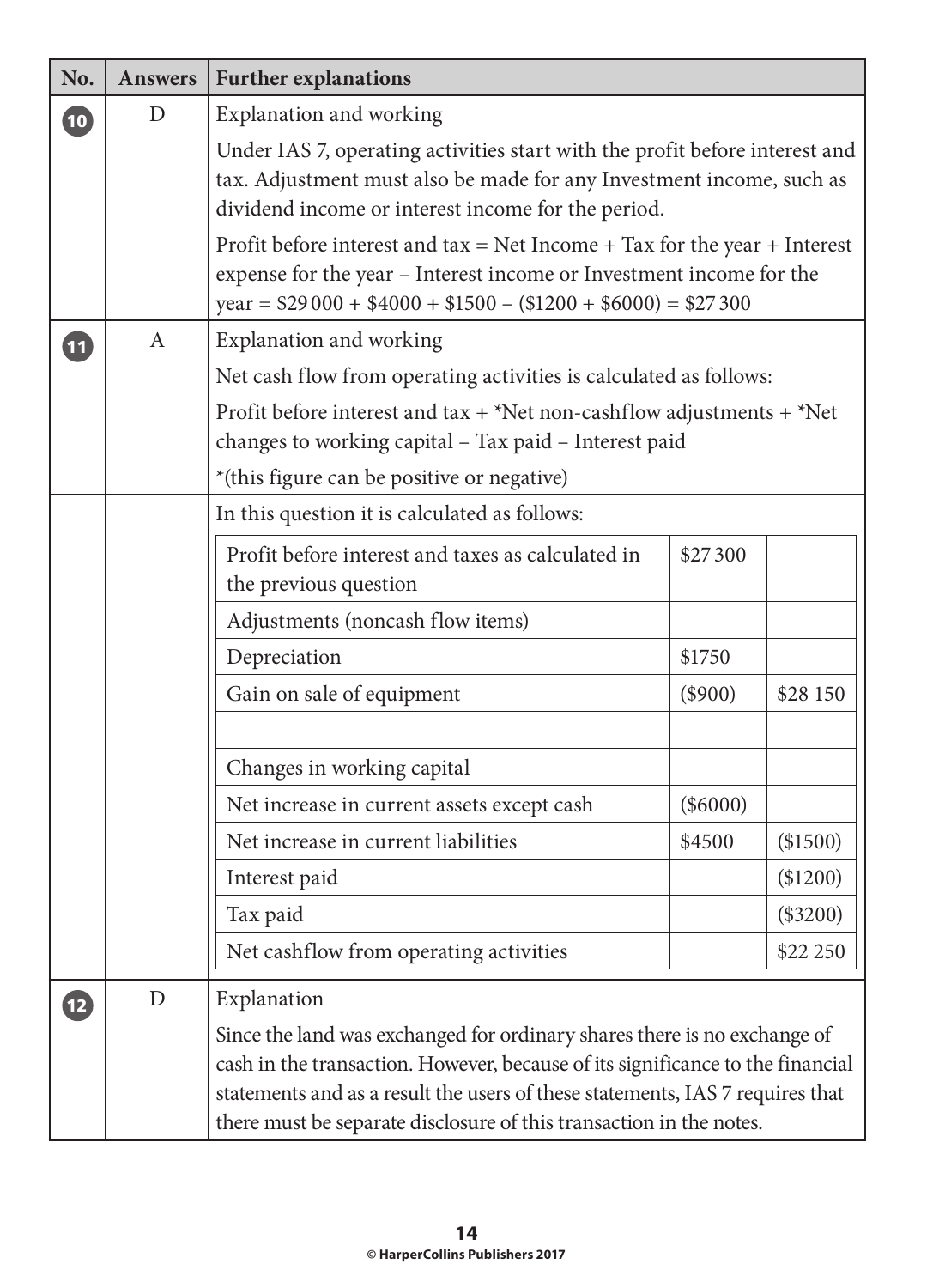| No. | <b>Answers</b> | <b>Further explanations</b>                                                                                                                                                                                                    |            |
|-----|----------------|--------------------------------------------------------------------------------------------------------------------------------------------------------------------------------------------------------------------------------|------------|
| 13  | D              | Explanation and working                                                                                                                                                                                                        |            |
|     |                | Net cashflow from investing activities = Proceeds from sale or disposal<br>of non-current assets - Purchase of non-current assets + Investment<br>income<br>In this question the following items are investing activity items: |            |
|     |                |                                                                                                                                                                                                                                |            |
|     |                | Purchase of motor van                                                                                                                                                                                                          | (\$15000)  |
|     |                | Proceeds from sale of equipment                                                                                                                                                                                                | \$6000     |
|     |                | Dividend Income                                                                                                                                                                                                                | \$6000     |
|     |                | Interest income received                                                                                                                                                                                                       | \$1200     |
|     |                | Net cash flow from investing activities                                                                                                                                                                                        | $(\$1800)$ |
| 14  | A              |                                                                                                                                                                                                                                |            |
| 15  | D              |                                                                                                                                                                                                                                |            |

# **1.3.2 Financial Statements Analysis: Ratios**

| No.                     | <b>Answers</b> | <b>Further explanations</b>                                                                                                    |
|-------------------------|----------------|--------------------------------------------------------------------------------------------------------------------------------|
|                         | B              |                                                                                                                                |
| $\overline{2}$          | D              |                                                                                                                                |
| $\overline{\mathbf{3}}$ | D              | Working                                                                                                                        |
|                         |                | Closing inventory = Opening inventory $\times$ 110% = \$35 000 $\times$ 110% = \$38 500                                        |
|                         | B              | Working                                                                                                                        |
|                         |                | Average inventory = (Opening Inventory + Closing Inventory) $\div$ 2 =<br>$(\$35000 + (\$35000 \times 110\%) \div 2 = \$36750$ |
| Б                       | B              | Working                                                                                                                        |
|                         |                | Stock Turnover = Cost of Sales ÷ Average Inventory = $*$ \$112000 ÷<br>$$36750 = 3.05$ times                                   |
|                         |                | *Cost of sales = 80% of sales = $80\% \times \$140000 = \$112000$                                                              |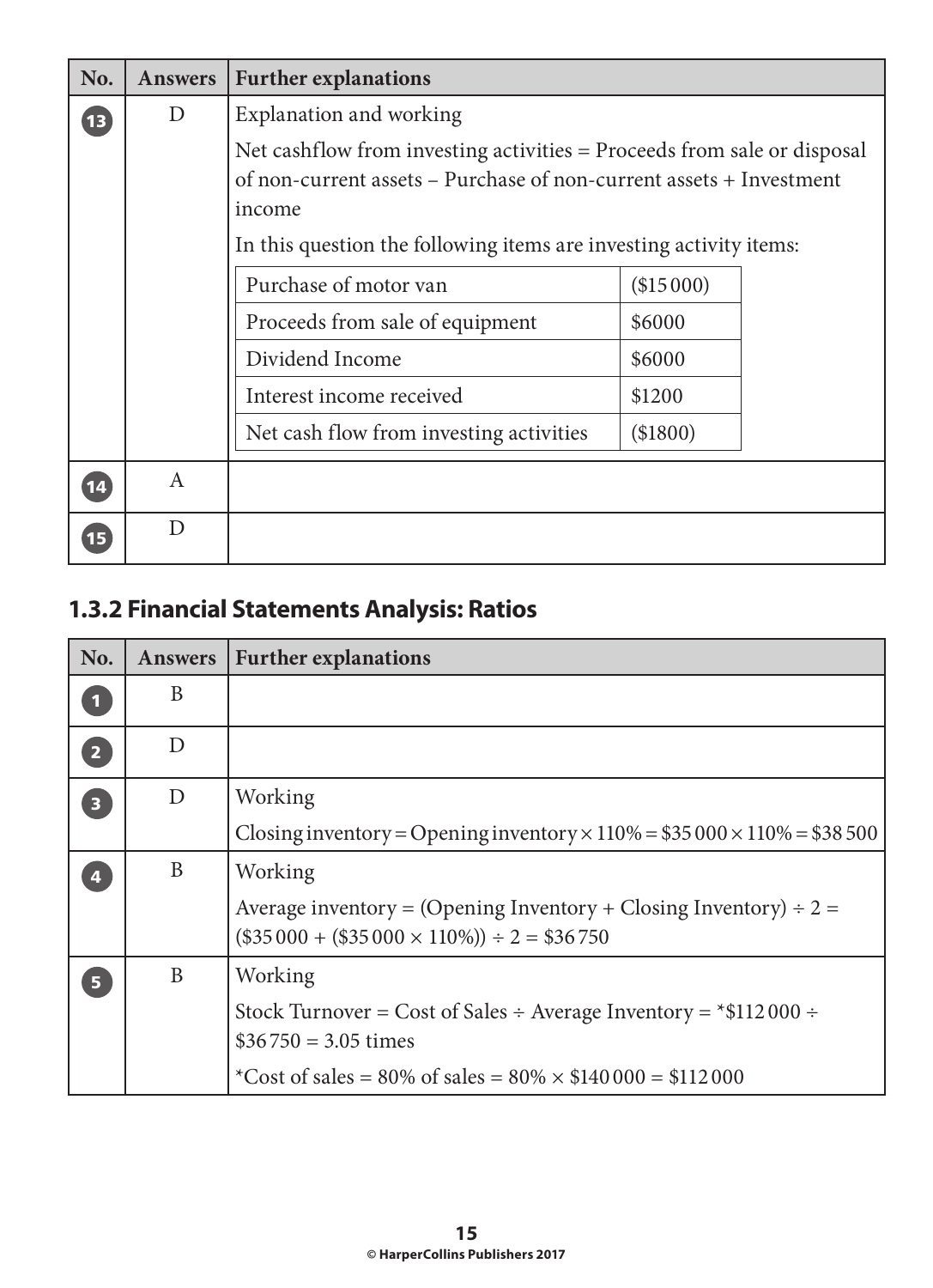| No.                     | <b>Answers</b>   | <b>Further explanations</b>                                                                                                                                                         |
|-------------------------|------------------|-------------------------------------------------------------------------------------------------------------------------------------------------------------------------------------|
| 6 <sup>1</sup>          | $\mathsf{C}$     | Working                                                                                                                                                                             |
|                         |                  | Accounts receivable days ratio = Average Accounts Receivables $\div$ Credit<br>Sales $\times$ Number of business days = $*$ \$20000 ÷ \$120000 $\times$ 340 = 57 days               |
|                         |                  | *Average receivable = (Opening Receivables + Closing Receivables) ÷ 2 =<br>$($25\,000 + $15\,000) \div 2 = $20\,000$                                                                |
| $\overline{\mathbf{z}}$ | D                | Working                                                                                                                                                                             |
|                         |                  | Accounts payable days ratio = Average Accounts Payables $\div$ Cost of<br>Sales $\times$ Number of business days = *\$15 000 ÷ \$80 000 $\times$ 340 = 64 days                      |
|                         |                  | *Average Payables = (Opening Payables + Closing Payables) $\div$ 2 =<br>$($25\,000 + $15\,000) \div 2 = $20\,000$                                                                   |
| $\boxed{8}$             | D                |                                                                                                                                                                                     |
| $\boxed{9}$             | B                |                                                                                                                                                                                     |
| $\overline{10}$         | $\mathsf{C}$     | Working                                                                                                                                                                             |
|                         |                  | Current Ratio = Current Assets ÷ Current Liabilities = $(\$14000 + \$8000$<br>$+$ \$30000 + \$15000) ÷ (\$6000 + \$16000 + \$15000) = \$67000 ÷ \$37000<br>$= 1.81:1$               |
| $\boxed{11}$            | B                | Working                                                                                                                                                                             |
|                         |                  | Acid Test/Quick Ratio = (Current Assets - Inventory) ÷ Current<br>Liabilities = $(\$14000 + \$8000 + \$30000) \div (\$6000 + \$16000 + \$15000)$<br>$= $52000 \div $37000 = 1.41:1$ |
| $\overline{12}$         | D                |                                                                                                                                                                                     |
| $\boxed{13}$            | A                |                                                                                                                                                                                     |
| $\overline{14}$         | $\mathbf{D}$     | Working                                                                                                                                                                             |
|                         |                  | Gross Profit Percentage = $*G$ ross Profit ÷ Net Sales $\times$ 100 = \$80 000 ÷<br>$$152\,000 \times 100 = 52.63\%$                                                                |
|                         |                  | Gross Profit = *Net Sales – Cost of Sales = $$152\,000 - $72\,000 = $80\,000$                                                                                                       |
|                         |                  | Net Sales = Sales – Sales returns and Allowances = $$156000 - $4000 =$<br>\$152000                                                                                                  |
| $\boxed{15}$            | $\boldsymbol{A}$ |                                                                                                                                                                                     |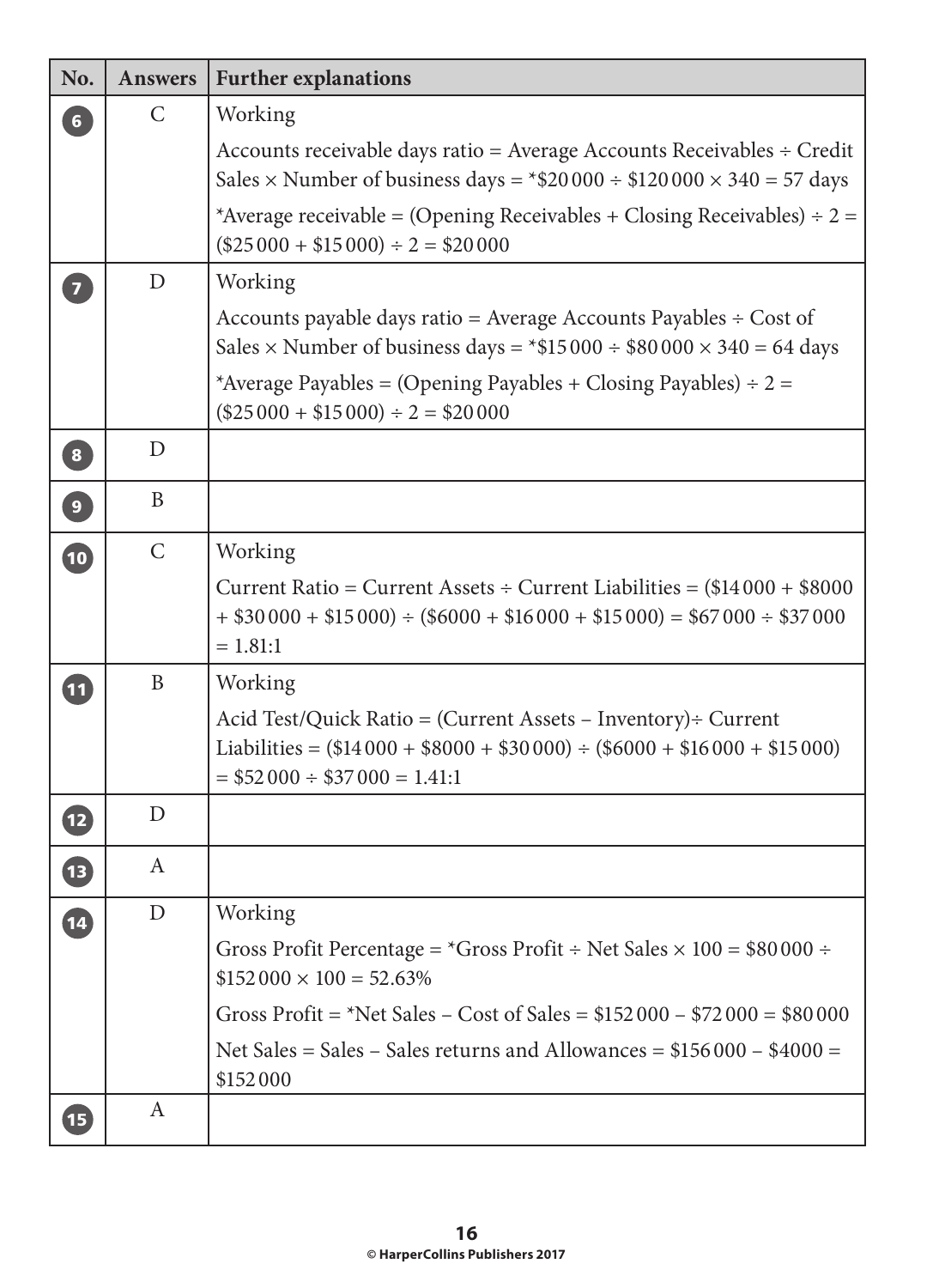| No.                      | <b>Answers</b> | <b>Further explanations</b>                                                                                                                                                                                            |
|--------------------------|----------------|------------------------------------------------------------------------------------------------------------------------------------------------------------------------------------------------------------------------|
| 16                       | B              | Working                                                                                                                                                                                                                |
|                          |                | Net profit margin = *Net Profit ÷ Net Sales $\times$ 100 = \$38 250 ÷ \$152 000<br>$\times$ 100 = 25.16%                                                                                                               |
|                          |                | *Net Profit = Profit before tax – corporation tax = $$45\,000 - ($45\,000 \times$<br>$15\%) = $38\,250$                                                                                                                |
|                          |                | Profit before tax = Net Sales + other revenues – Cost of Sales –<br>operating and other expenses = $$152000 + $7000 - $72000 - $30000 -$<br>$$12\,000 = $45\,000$                                                      |
|                          |                | Net Sales = Sales – Sales returns and Allowances = $$156000 - $4000 =$<br>\$152000                                                                                                                                     |
| $\overline{\mathbf{E}}$  | $\mathbf{B}$   | Working                                                                                                                                                                                                                |
|                          |                | Income attributable to ordinary shareholders = Net Income - Preference<br>Dividend = $$62\,000 - $6000 = $56\,000$                                                                                                     |
| 18                       | $\overline{C}$ | Working                                                                                                                                                                                                                |
|                          |                | Earnings per share = Income attributable to ordinary shareholders<br>divided by average number of ordinary shares in issue = $(\$75000 -$<br>$$6000$ + ((26000 shares + 20000 shares) ÷ 2) = \$3.00 per ordinary share |
| $\overline{19}$          | D              | Working                                                                                                                                                                                                                |
|                          |                | MV per share / EPS = $$25 / 3 = 8.33$                                                                                                                                                                                  |
| 20                       | $\mathbf{B}$   | Working                                                                                                                                                                                                                |
|                          |                | $(TCL + TNCL) / TA = (115 + 185) / 750 = 40\%$                                                                                                                                                                         |
| $\overline{\mathbf{21}}$ | $\mathbf B$    | Working                                                                                                                                                                                                                |
|                          |                | $(TCL + TNCL) / TSE = (75 + 175) / 250 = 1$                                                                                                                                                                            |
| $\overline{\mathbf{22}}$ | $\mathsf{A}$   |                                                                                                                                                                                                                        |
| $\overline{\mathbf{23}}$ | $\mathbf{A}$   |                                                                                                                                                                                                                        |

# **1.3.3 Disclosures and Receivership**

| No.                     | Answers   Further explanations |
|-------------------------|--------------------------------|
|                         |                                |
| $\overline{\mathbf{2}}$ |                                |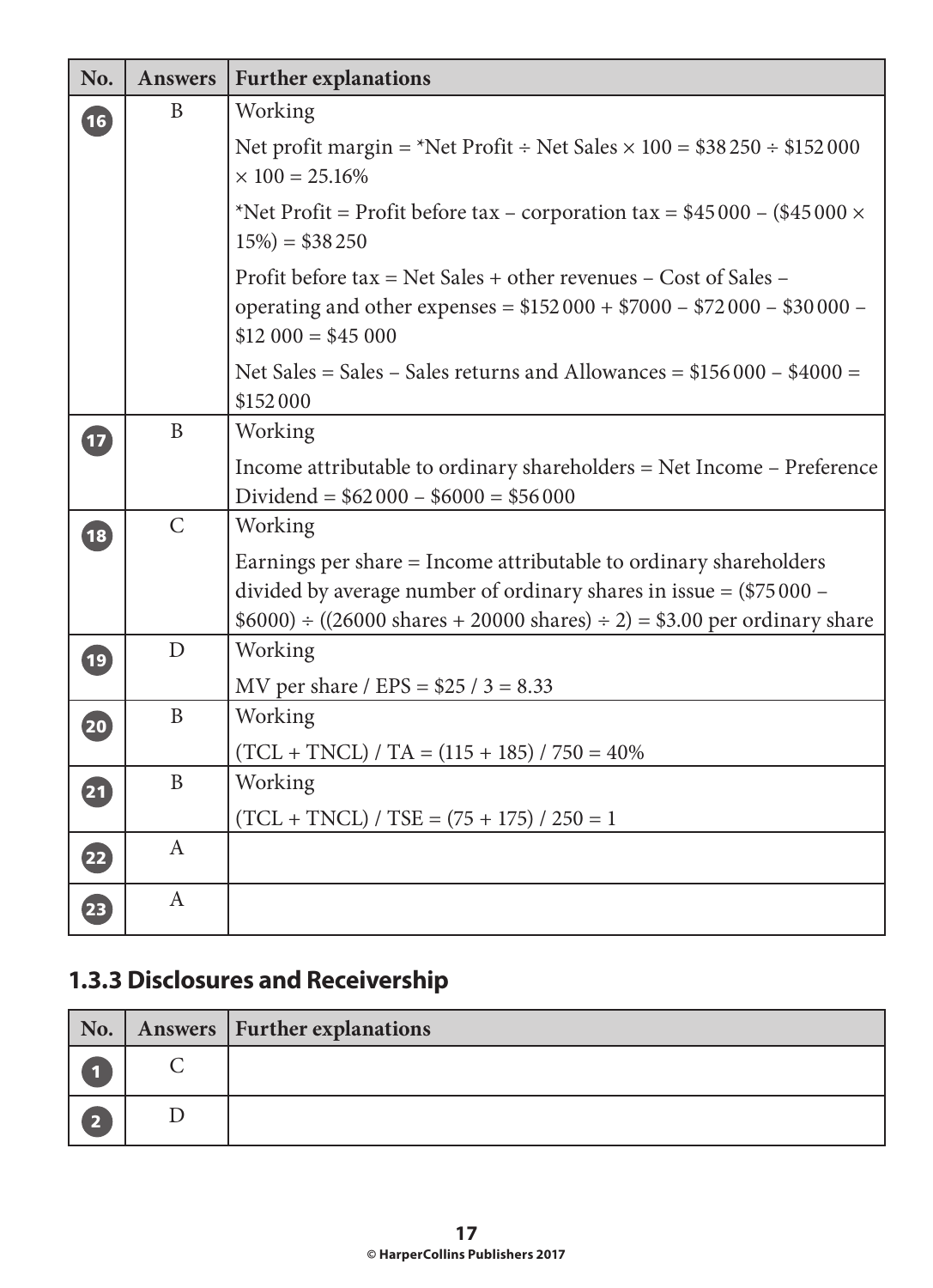| No.                               | Answers          | <b>Further explanations</b>                                         |
|-----------------------------------|------------------|---------------------------------------------------------------------|
| $\boxed{3}$                       | $\, {\bf B}$     |                                                                     |
| $\overline{4}$                    | $\mathbf{A}$     |                                                                     |
| $\boxed{5}$                       | $\mathsf C$      |                                                                     |
| $\boxed{6}$                       | $\boldsymbol{A}$ |                                                                     |
| 7                                 | ${\rm D}$        |                                                                     |
| $\begin{bmatrix} 8 \end{bmatrix}$ | $\, {\bf B}$     | Working<br>Total sales @ $90\% = (10 + 4 + 7 + 9) \times 90\% = 27$ |
| $\left(9\right)$                  | $\mathsf C$      |                                                                     |
| 10                                | $\mathsf C$      |                                                                     |
| 1                                 | $\mathsf C$      |                                                                     |
| $\mathbf{E}$                      | $\, {\bf B}$     |                                                                     |
| 13                                | $\mathbf{A}$     |                                                                     |
| 14                                | $\, {\bf B}$     |                                                                     |
| G                                 | ${\rm D}$        |                                                                     |
| $\overline{16}$                   | $\mathsf C$      |                                                                     |
| $\mathbf{t}$                      | ${\rm D}$        |                                                                     |
| 18                                | $\mathsf C$      |                                                                     |
| 19                                | $\, {\bf B}$     |                                                                     |
| 20                                | $\mathsf{C}$     |                                                                     |
| 21                                | $\, {\bf B}$     |                                                                     |
| 22                                | $\mathbf A$      |                                                                     |
| 23                                | ${\rm D}$        |                                                                     |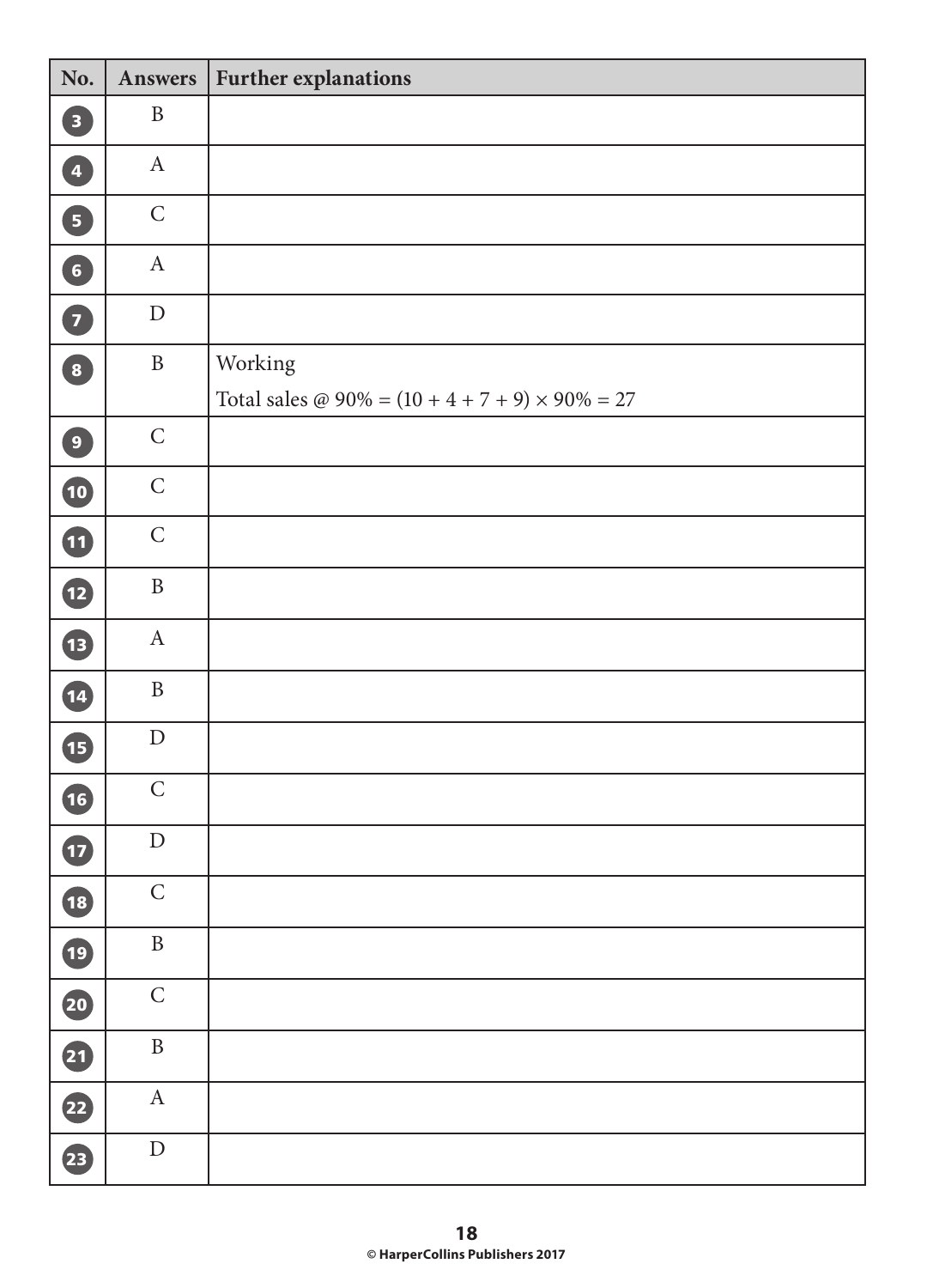| No.                      | Answers          | <b>Further explanations</b> |
|--------------------------|------------------|-----------------------------|
| 24                       | $\mathsf{C}$     |                             |
| $\overline{\mathbf{25}}$ | $\, {\bf B}$     |                             |
| $\overline{\mathbf{26}}$ | $\mathsf{C}$     |                             |
| $\overline{27}$          | $\boldsymbol{A}$ |                             |
| 28                       | $\mathbf{B}$     |                             |
| 29                       | $\boldsymbol{A}$ |                             |
| 30                       | $\mathsf{C}$     |                             |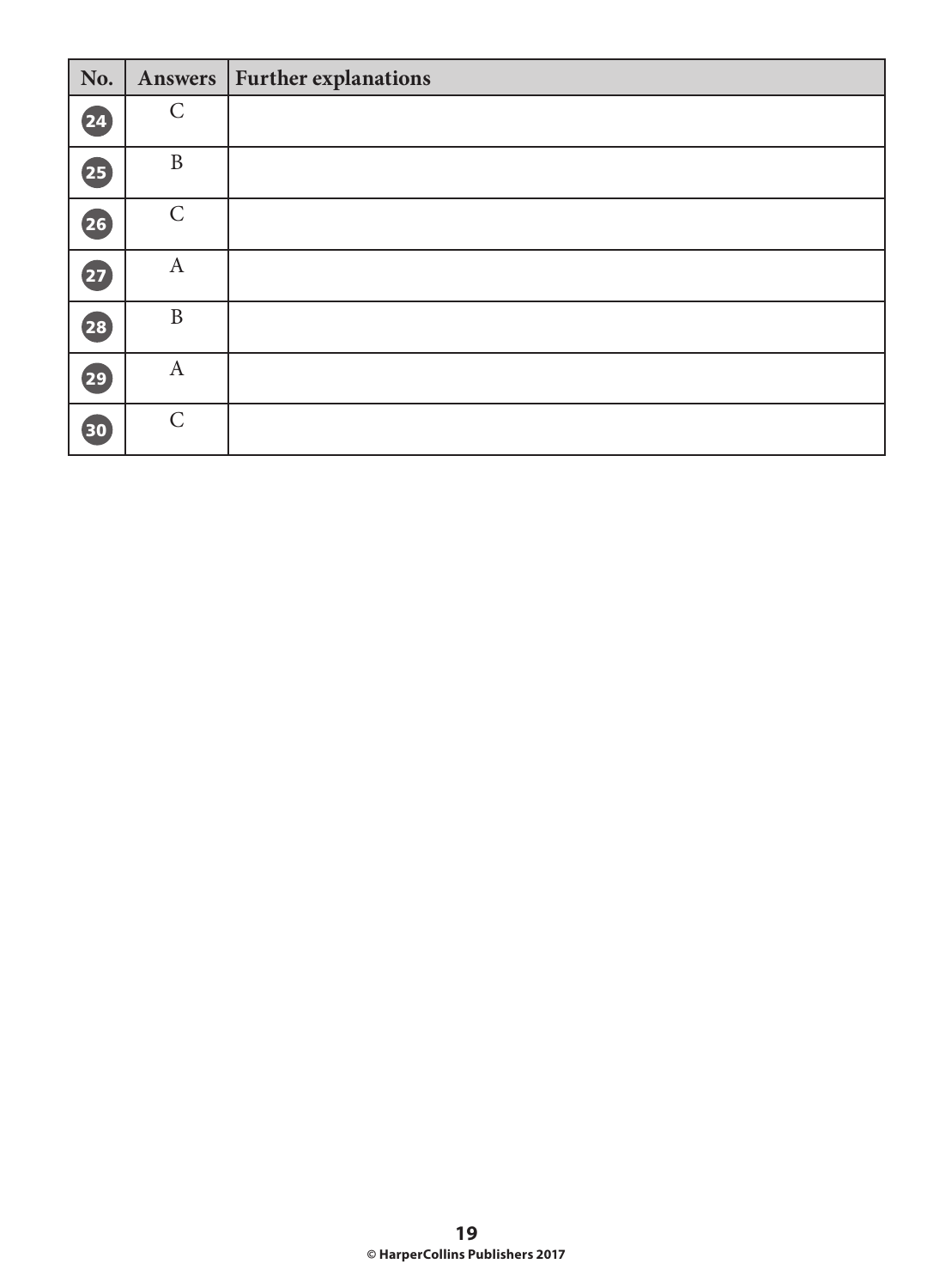# **Unit 2: Cost and Management Accounting**

# **Module 1: Costing Principles**

#### **2.1.1 Introduction to Cost and Management Accounting**

| No. |                    | Answers   Further explanations |
|-----|--------------------|--------------------------------|
|     |                    |                                |
| 2   |                    |                                |
| 3   | $\curvearrowright$ |                                |
| 4   | $\curvearrowright$ |                                |
| G   |                    |                                |

#### **2.1.2 Manufacturing Accounts Preparation**

| No. |   | Answers   Further explanations |
|-----|---|--------------------------------|
|     | B |                                |
| 2   |   |                                |
| 3   |   |                                |
| 4   |   |                                |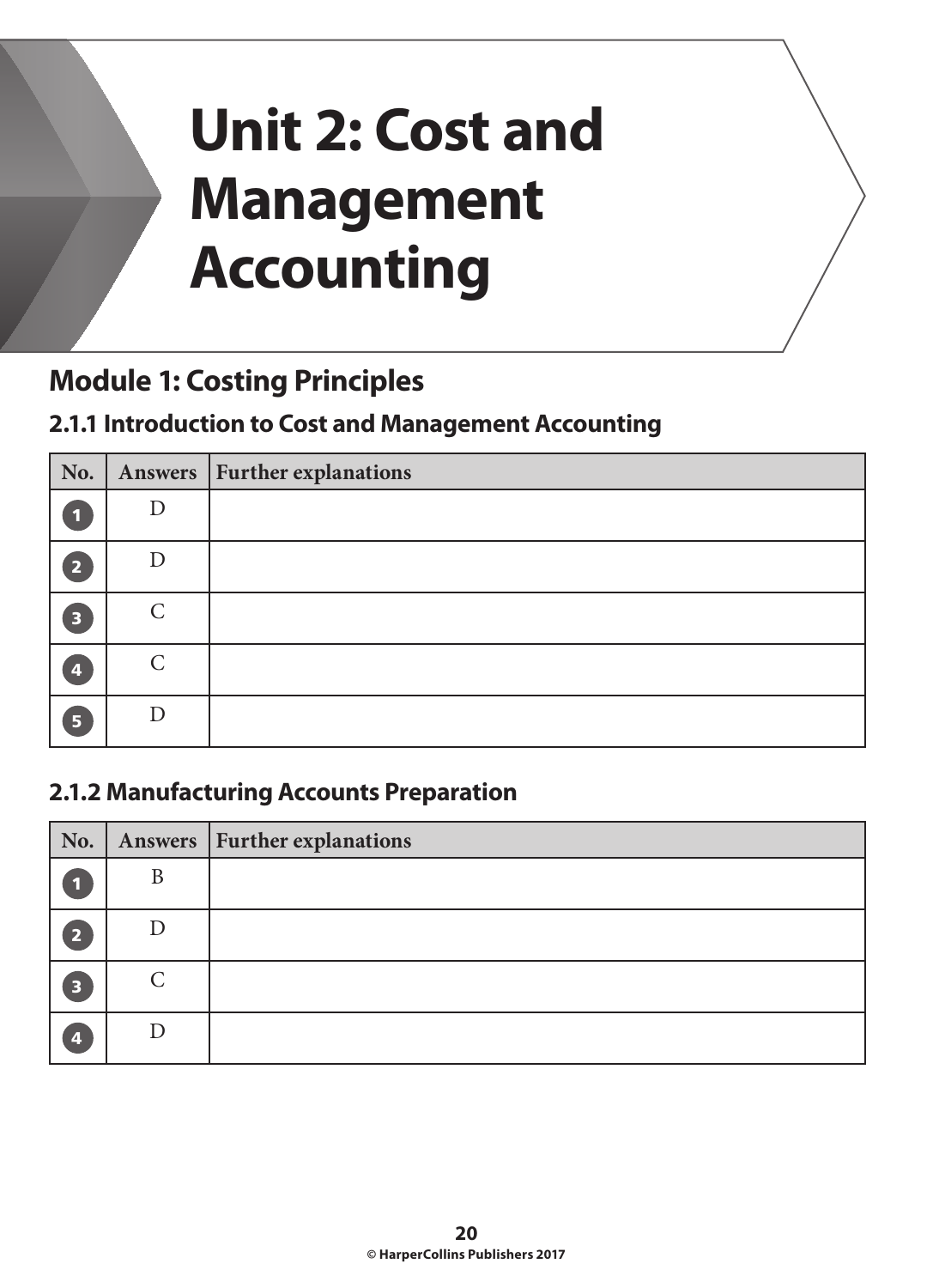| No. | <b>Answers</b> | <b>Further explanations</b>          |          |
|-----|----------------|--------------------------------------|----------|
| 5   | B              | Working                              |          |
|     |                | Beginning finished goods inventory   | \$100000 |
|     |                | Add cost of goods manufactured       | \$800000 |
|     |                |                                      | \$900000 |
|     |                | Less ending finished goods inventory | \$300000 |
|     |                | Cost of goods sold                   | \$600000 |

#### **2.1.3 Cost Classification and Curves**

| No.                     |                    | Answers   Further explanations |
|-------------------------|--------------------|--------------------------------|
| 1                       |                    |                                |
| D                       | D                  |                                |
| $\overline{\mathbf{3}}$ | A                  |                                |
| 4                       | $\curvearrowright$ |                                |
| $5\phantom{.}$          | B                  |                                |

#### **2.1.4 Elements of Cost: Materials**

| No.                     | Answers          | <b>Further explanations</b> |
|-------------------------|------------------|-----------------------------|
| $\mathbf{1}$            | $\mathbf{B}$     |                             |
| $\overline{2}$          | D                |                             |
| $\overline{\mathbf{3}}$ | $\mathcal{C}$    |                             |
| $\overline{\mathbf{A}}$ | D                |                             |
| 5 <sup>1</sup>          | D                |                             |
| $6\phantom{1}$          | $\mathcal{C}$    |                             |
| $\overline{\mathbf{z}}$ | $\boldsymbol{A}$ |                             |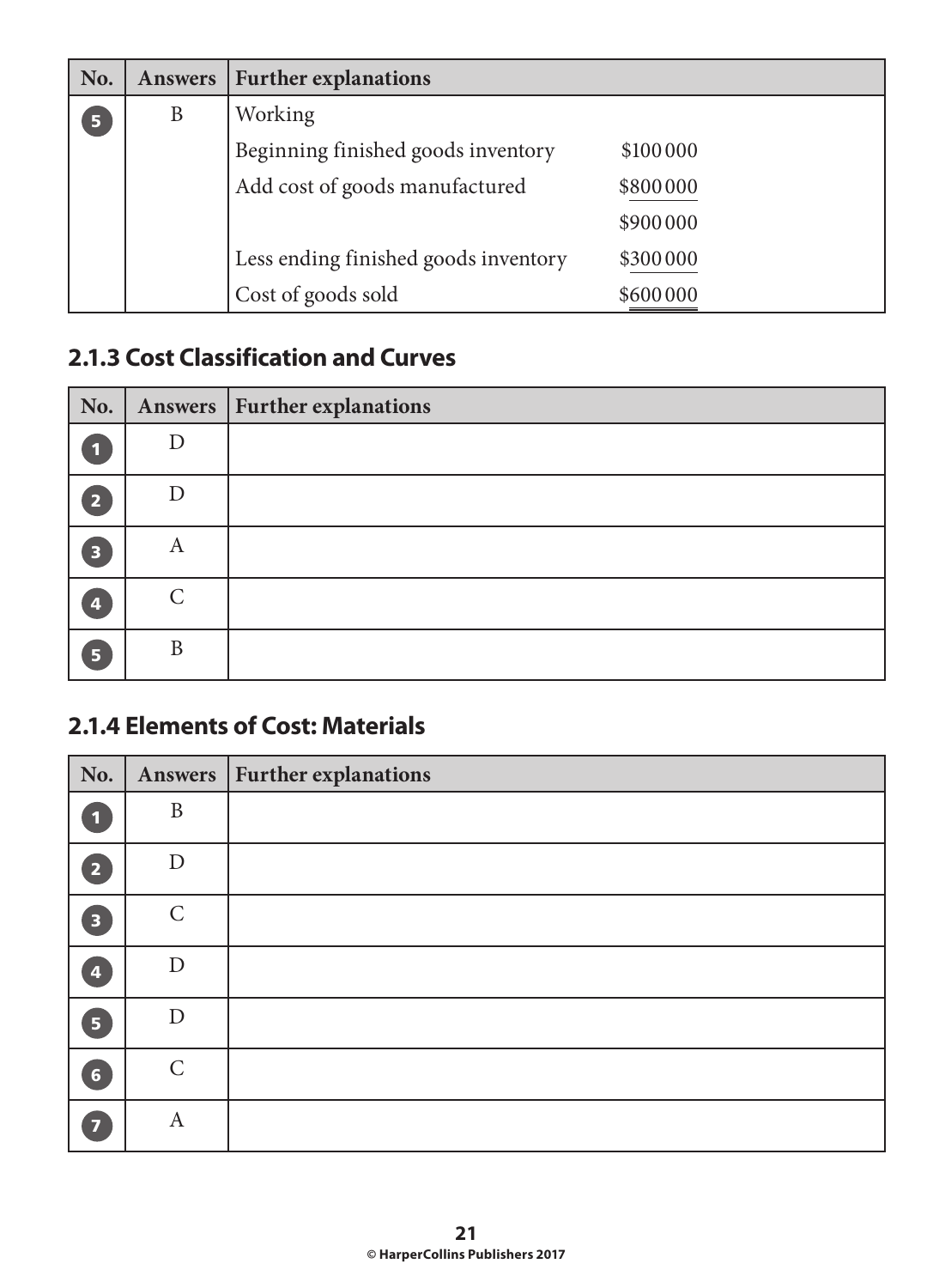| No.            | <b>Answers</b>   | <b>Further explanations</b>                                                                                                          |
|----------------|------------------|--------------------------------------------------------------------------------------------------------------------------------------|
| $\boxed{8}$    | $\mathbf{A}$     | Working                                                                                                                              |
|                |                  | Cost of goods sold is calculated as follows.                                                                                         |
|                |                  | $$3000 \times 8 =$<br>\$24000                                                                                                        |
|                |                  | $$5000 \times 8.40 = $42000$                                                                                                         |
|                |                  | $$6000 \times 8 =$<br>\$48000                                                                                                        |
|                |                  | \$114000                                                                                                                             |
|                |                  | $$4000 \times 8.40 = ($33600)$                                                                                                       |
|                |                  | $$6000 \times 8 =$<br>(\$48000)                                                                                                      |
|                |                  | $$1000 \times 8.40 =$<br>(\$8400)                                                                                                    |
|                |                  | \$24000                                                                                                                              |
| $\overline{9}$ | $\mathbf{A}$     |                                                                                                                                      |
| $\bullet$      | D                |                                                                                                                                      |
| 11             | D                |                                                                                                                                      |
| $\mathbf{12}$  | $\mathcal{C}$    | Working<br>$2\times30\,000\times20$<br>$\overline{3}$                                                                                |
| $\mathbf{B}$   | $\boldsymbol{A}$ |                                                                                                                                      |
| $\boxed{14}$   | D                |                                                                                                                                      |
| 15             | D                | Working                                                                                                                              |
|                |                  | Safety stock $=$ (maximum expected usage for the week – average usage<br>per week) $\times$ lead time = (150 – 100) $\times$ 3 = 150 |
|                |                  | Reorder point = (lead time $\times$ average weekly usage) + safety stock<br>$= (3 \times 100) + 150 = 450$                           |

#### **2.1.5 Elements of Cost: Labour**

| No.            | Answers   Further explanations |
|----------------|--------------------------------|
|                |                                |
| $\overline{2}$ |                                |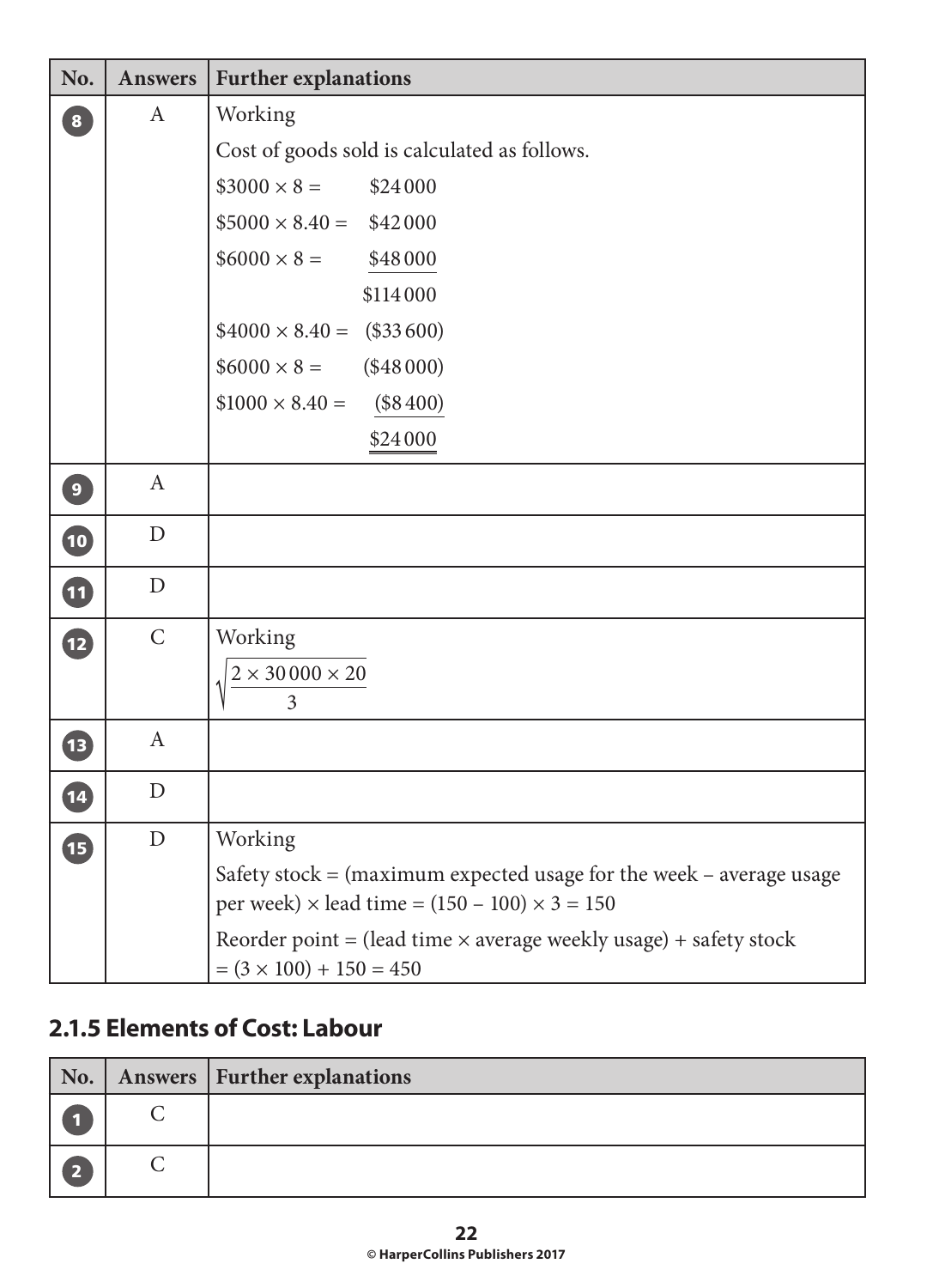| No.                     | <b>Answers</b> | <b>Further explanations</b>                                                           |
|-------------------------|----------------|---------------------------------------------------------------------------------------|
| $\overline{\mathbf{3}}$ | $\mathbf{A}$   | Working                                                                               |
|                         |                | Normal hours – idle hours $\times$ rate per hour = 40 – 3 = 37                        |
|                         |                | $37 \times £18 = $666$                                                                |
| $\overline{\mathbf{4}}$ | B              | Working                                                                               |
|                         |                | Idle time $\times$ rate per hour + total direct labour = $3 \times £18 + £666 = $720$ |
| $\boxed{5}$             | D              |                                                                                       |
| 6                       | $\mathbf{A}$   |                                                                                       |
| 7                       | $\mathcal{C}$  | Explanation                                                                           |
|                         |                | These are alternative treatments; they cannot be applied simultaneously.              |
|                         |                | Period costs is not an option in this case because it refers to production            |
|                         |                | workers.                                                                              |
| $\boxed{8}$             | B              |                                                                                       |
| $\boxed{9}$             | $\mathbf{A}$   |                                                                                       |
| $\bullet$               | $\mathcal{C}$  |                                                                                       |
| 11                      | $\mathbf{B}$   | Working                                                                               |
|                         |                | Number of hours $\times$ rate per hour = $40 \times $50 = $2000$                      |
| 12                      | $\mathcal{C}$  | Working                                                                               |
|                         |                | Time and half $\times$ overtime hours = \$50 $\times$ 1.5 $\times$ 40 = \$3000        |
| 1B)                     | D              |                                                                                       |
| 14                      | $\, {\bf B}$   | Working                                                                               |
|                         |                | $600 \times $0.50 = $300$                                                             |
|                         |                | $100 \times $0.55 =$<br>\$55                                                          |
|                         |                | $45 \times $0.60 =$<br>\$27                                                           |
|                         |                | \$382                                                                                 |
| <b>15</b>               | $\mathbf B$    |                                                                                       |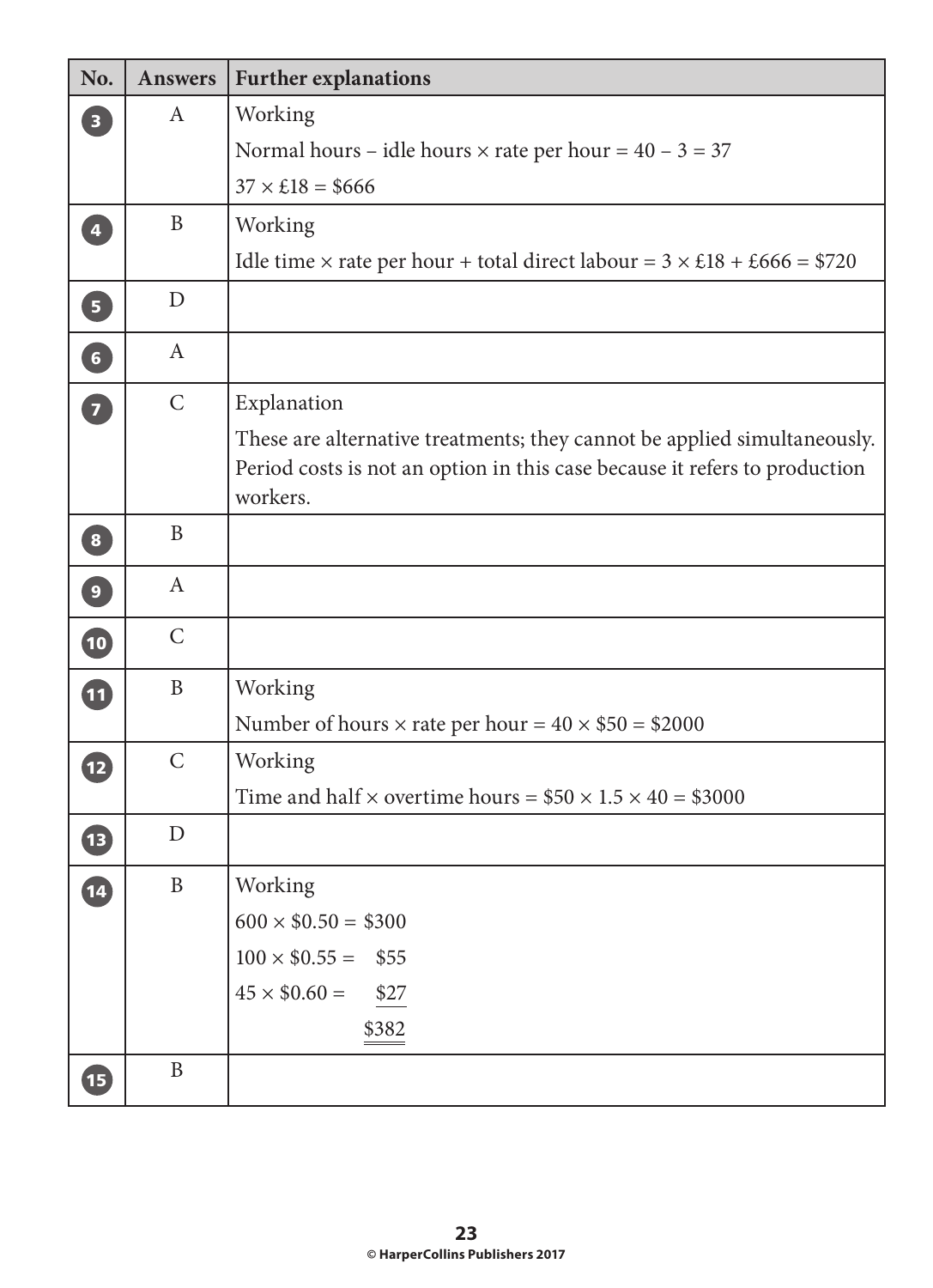#### **2.1.6 Elements of Cost: Overheads**

| No.                      | <b>Answers</b>   | <b>Further explanations</b>                                                                                                             |  |
|--------------------------|------------------|-----------------------------------------------------------------------------------------------------------------------------------------|--|
| $\overline{\mathbf{1}}$  | $\mathbf{D}$     | Working<br>Household department ÷ total space occupied = $(500 \div 1000) \times $28\,000$<br>$= $14000$                                |  |
| $\boxed{2}$              | $\mathbf{D}$     | Working<br>Allocation basis: Janitorial + Mixing + Baking = $10 + 50 + 80 = 140$<br>Allocation: $(10 \div 140) \times $800000 = $57142$ |  |
| $\overline{\mathbf{3}}$  | $\mathbf{D}$     |                                                                                                                                         |  |
| $\overline{\mathbf{4}}$  | $\mathbf{A}$     |                                                                                                                                         |  |
| $\overline{5}$           | $\mathbf{A}$     |                                                                                                                                         |  |
| $\boxed{6}$              | $\mathbf{B}$     | Working<br>Budgeted overhead costs $\div$ budgeted direct labour hours = \$550 000 $\div$<br>$20000 = $27.50$                           |  |
| 7                        | $\mathsf{C}$     |                                                                                                                                         |  |
| $\boxed{8}$              | $\mathbf{D}$     |                                                                                                                                         |  |
| $\boxed{9}$              | D                |                                                                                                                                         |  |
| $\overline{\mathbf{10}}$ | $\mathbf{B}$     |                                                                                                                                         |  |
| 11                       | $\boldsymbol{A}$ |                                                                                                                                         |  |
| $\boxed{12}$             | $\mathbf D$      |                                                                                                                                         |  |
| <b>13</b>                | $\mathsf{C}$     | Working<br>Total overhead = Assembly $(8 \times $8 = $64) +$ Finishing $(15 \times $15 = $225)$<br>$= $289$                             |  |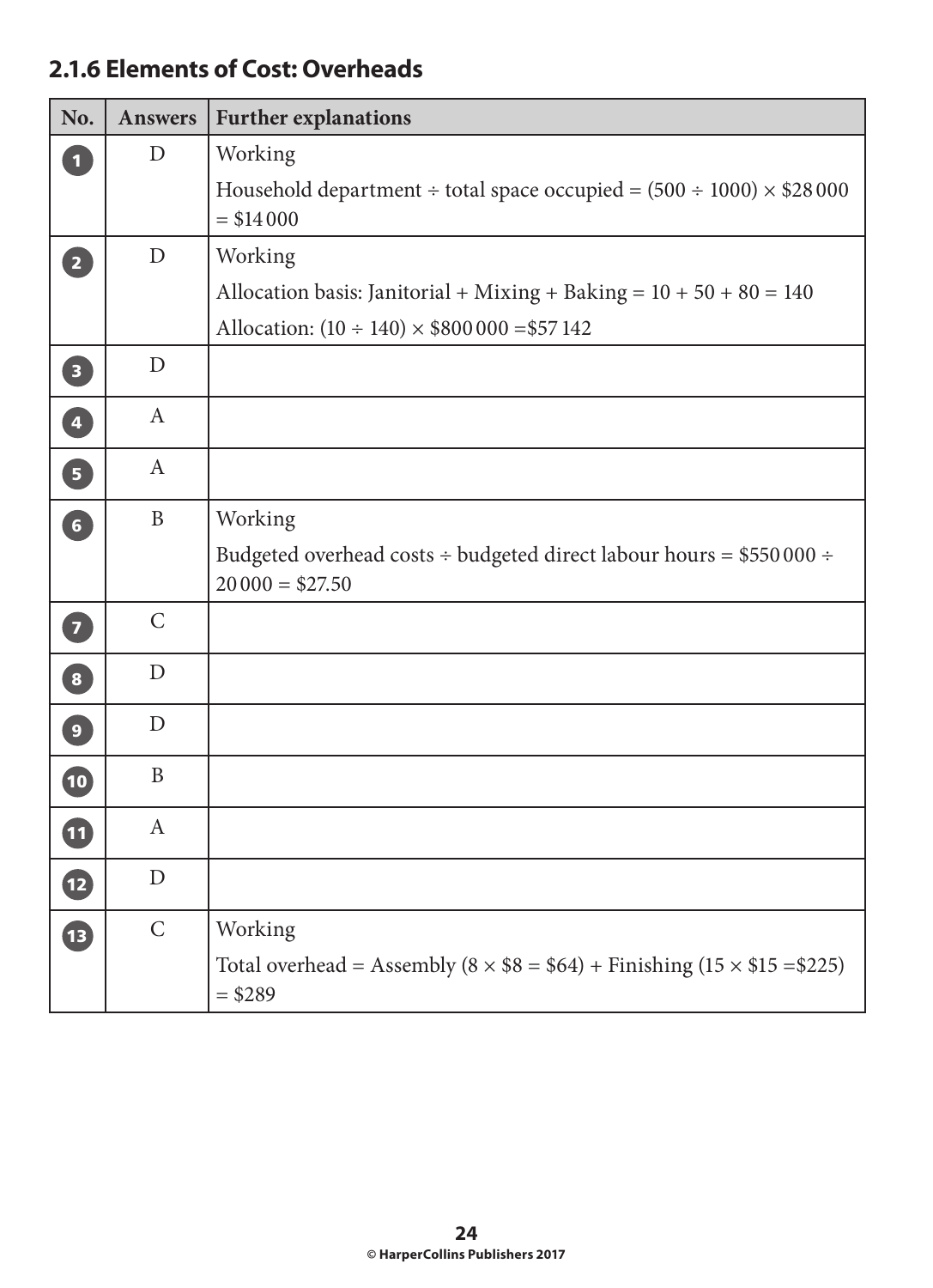| No.          | <b>Answers</b> | <b>Further explanations</b>       |       |
|--------------|----------------|-----------------------------------|-------|
| (14)         | $\mathbf{D}$   | Working                           |       |
|              |                | Direct material $(\$130 + \$35)$  | \$165 |
|              |                | Direct labour $(\$40 + \$90)$     | \$130 |
|              |                | Overhead (from previous question) | \$289 |
|              |                |                                   | \$584 |
| $\boxed{15}$ | A              |                                   |       |

# **2.1.7 Decision Making – Relevant Costing**

| No. | <b>Answers</b> | <b>Further explanations</b>                                                                       |
|-----|----------------|---------------------------------------------------------------------------------------------------|
|     | B              | Working                                                                                           |
|     |                | Cost per unit for direct material = $$37\,500 \div 7500 = $5.00$                                  |
|     |                | Cost per unit for direct labour = $$60\,000 \div 7500 = $8.00$                                    |
|     |                | Variable manufacturing overhead = $(\$20000 \times 30\%) \div 7500 = \$0.80$                      |
|     |                | Variable selling overhead = $(\$25000 \times 0.5 \times 60\%) \div 7500 = \$1.00$                 |
|     |                | Total unit $\cos t = $5 + $8 + $0.80 + $1 = $14.80$                                               |
|     |                | Cost to produce special order = $(200 \times $14.80) + $400$ [additional fixed<br>$cost$ = \$3360 |
|     | D              | Working                                                                                           |
|     |                | Price per unit to earn $$1000 = ($3360 + $1000) \div 200 = £21.80$                                |
|     | B              |                                                                                                   |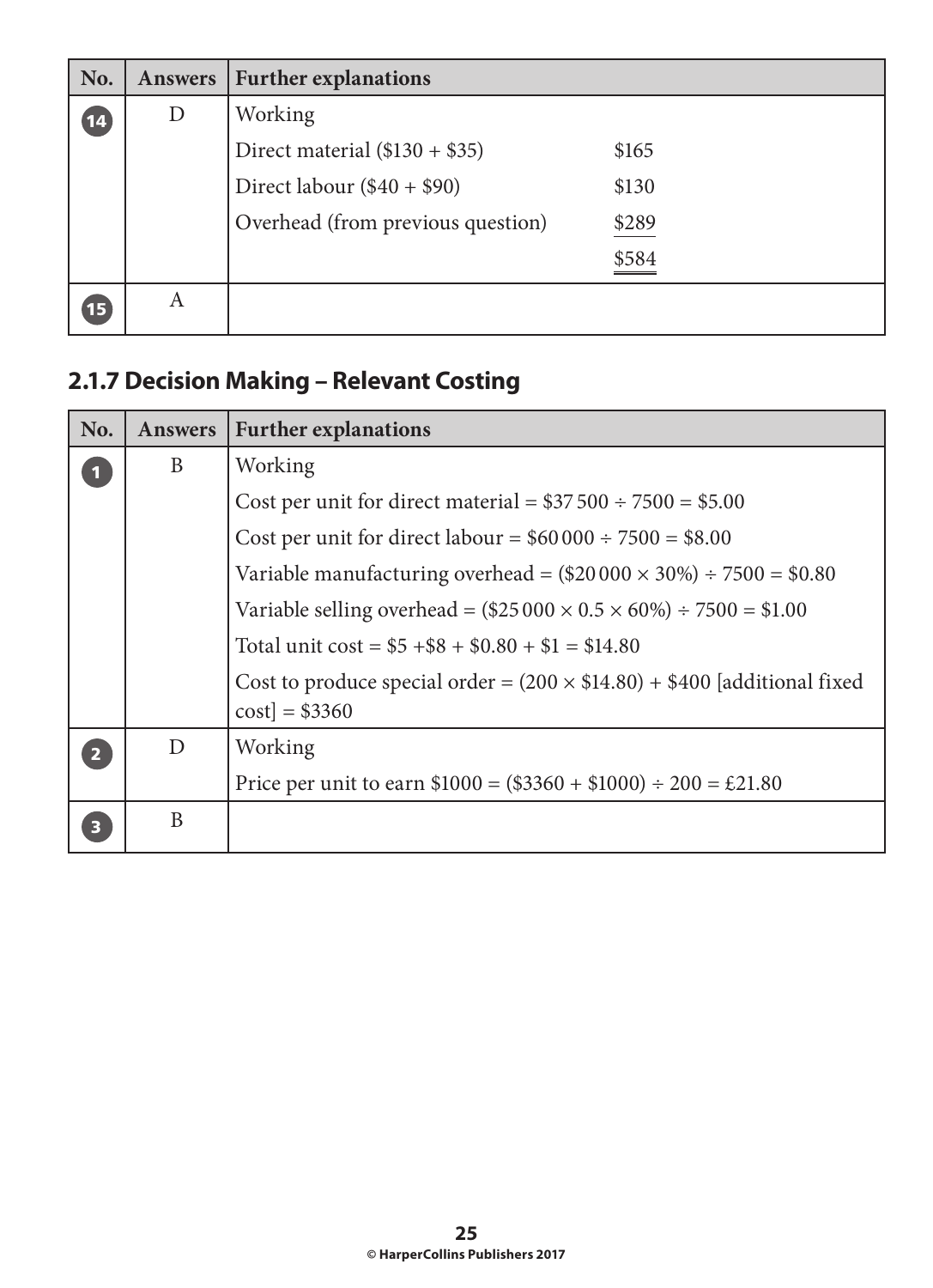| No.                      | <b>Answers</b> | <b>Further explanations</b>              |                   |                  |                                         |  |  |  |
|--------------------------|----------------|------------------------------------------|-------------------|------------------|-----------------------------------------|--|--|--|
| $\overline{\mathbf{4}}$  | $\mathbf B$    | Working                                  |                   |                  |                                         |  |  |  |
|                          |                |                                          | <b>Make</b><br>\$ | <b>Buy</b><br>\$ | Net income<br>increase<br>(decrease) \$ |  |  |  |
|                          |                | Direct materials                         | 80000             | $\overline{0}$   | 80000                                   |  |  |  |
|                          |                | Direct labour                            | 40000             | $\overline{0}$   | 40000                                   |  |  |  |
|                          |                | Variable manufacturing<br>overhead       | 10000             | $\boldsymbol{0}$ | 10000                                   |  |  |  |
|                          |                | Fixed manufacturing<br>overhead          | 5000              | 2500             | 2500                                    |  |  |  |
|                          |                | Purchase price<br>$(75000 \times $1.50)$ | $\boldsymbol{0}$  | 112500           | (112500)                                |  |  |  |
|                          |                |                                          | 135000            | 115000           | 20000                                   |  |  |  |
| $\overline{5}$           | $\mathcal{C}$  |                                          |                   |                  |                                         |  |  |  |
| $\boxed{6}$              | D              |                                          |                   |                  |                                         |  |  |  |
| $\overline{7}$           | $\mathcal{C}$  |                                          |                   |                  |                                         |  |  |  |
| $\mathbf{8}$             | $\mathbf B$    |                                          |                   |                  |                                         |  |  |  |
| $\overline{9}$           | $\mathcal{C}$  |                                          |                   |                  |                                         |  |  |  |
| $\mathbf{\overline{10}}$ | $\mathbf D$    |                                          |                   |                  |                                         |  |  |  |
| <b>11</b>                | $\mathsf{C}$   |                                          |                   |                  |                                         |  |  |  |
| $\mathbf{E}$             | $\mathbf{A}$   | Working                                  |                   |                  |                                         |  |  |  |
|                          |                | Expected decrease in revenue             |                   | (\$100000)       |                                         |  |  |  |
|                          |                | Expected decrease in total variable cost | \$40000           |                  |                                         |  |  |  |
|                          |                | Expected decrease in fixed cost (50%)    |                   | \$20000          |                                         |  |  |  |
|                          |                | Expected decrease in total cost          |                   | \$60000          |                                         |  |  |  |
|                          |                | Expected decrease in operating income    |                   | $(\$20000)$      |                                         |  |  |  |
| <b>13</b>                | $\mathbf{A}$   |                                          |                   |                  |                                         |  |  |  |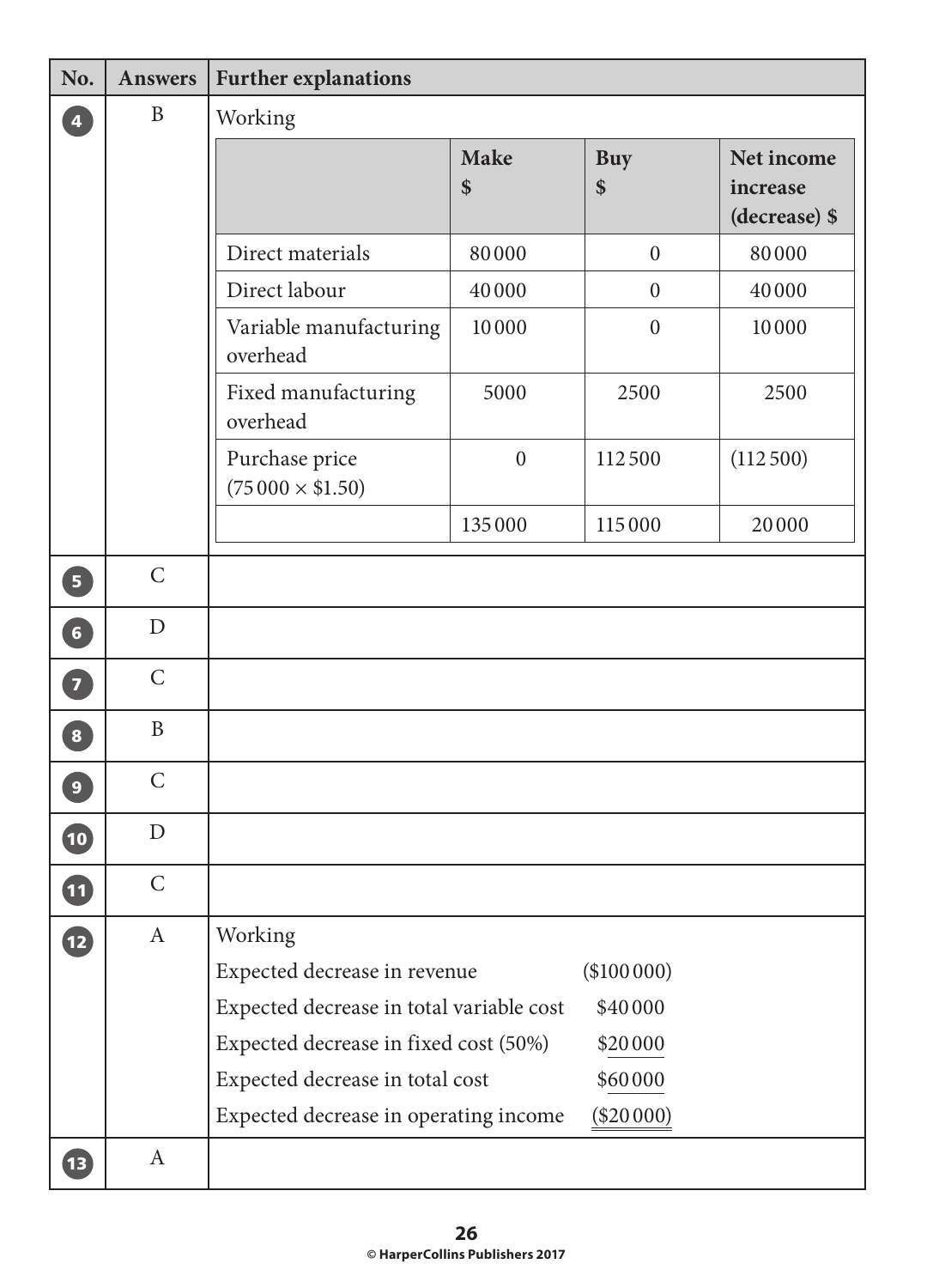| No.             | <b>Answers</b> | <b>Further explanations</b>               |                   |                        |                         |  |
|-----------------|----------------|-------------------------------------------|-------------------|------------------------|-------------------------|--|
| $\overline{14}$ | B              | Working                                   |                   |                        |                         |  |
|                 |                | Direct material                           |                   | \$2500                 |                         |  |
|                 |                | Direct labour                             |                   | \$1000                 |                         |  |
|                 |                | Variable manufacturing overhead           |                   | \$200                  |                         |  |
|                 |                | Total variable costs                      |                   | \$3700                 |                         |  |
| 伍               | $\mathbf{A}$   | Working                                   |                   |                        |                         |  |
|                 |                |                                           | <b>Make</b><br>\$ | <b>Outsource</b><br>\$ | <b>Difference</b><br>\$ |  |
|                 |                | Variable cost:                            |                   |                        |                         |  |
|                 |                |                                           |                   |                        |                         |  |
|                 |                | Direct material<br>2500                   |                   |                        | 2500                    |  |
|                 |                | Direct labour<br>1000                     |                   |                        | 1000                    |  |
|                 |                | 200<br>Variable manufacturing<br>overhead |                   |                        | 200                     |  |
|                 |                | Purchase price $(7 \times $500)$          | $\overline{0}$    | 3500                   | (3500)                  |  |
|                 |                |                                           | 3700              | 3500                   | 200                     |  |

# **Module 2: Costing Systems**

# **2.2.1 Traditional Costing and Activity Based Costing**

| No.                     | Answers          | <b>Further explanations</b>                |
|-------------------------|------------------|--------------------------------------------|
| $\blacksquare$          | $\mathcal{C}$    |                                            |
| $\overline{2}$          | D                |                                            |
| $\overline{\mathbf{3}}$ | A                |                                            |
| 4                       | $\mathcal{C}$    |                                            |
| 5 <sup>1</sup>          | $\mathbf{B}$     |                                            |
| $6\phantom{1}$          | $\boldsymbol{A}$ | Working                                    |
|                         |                  | 4000 units $\times$ 2.5 hrs = 10 000 hours |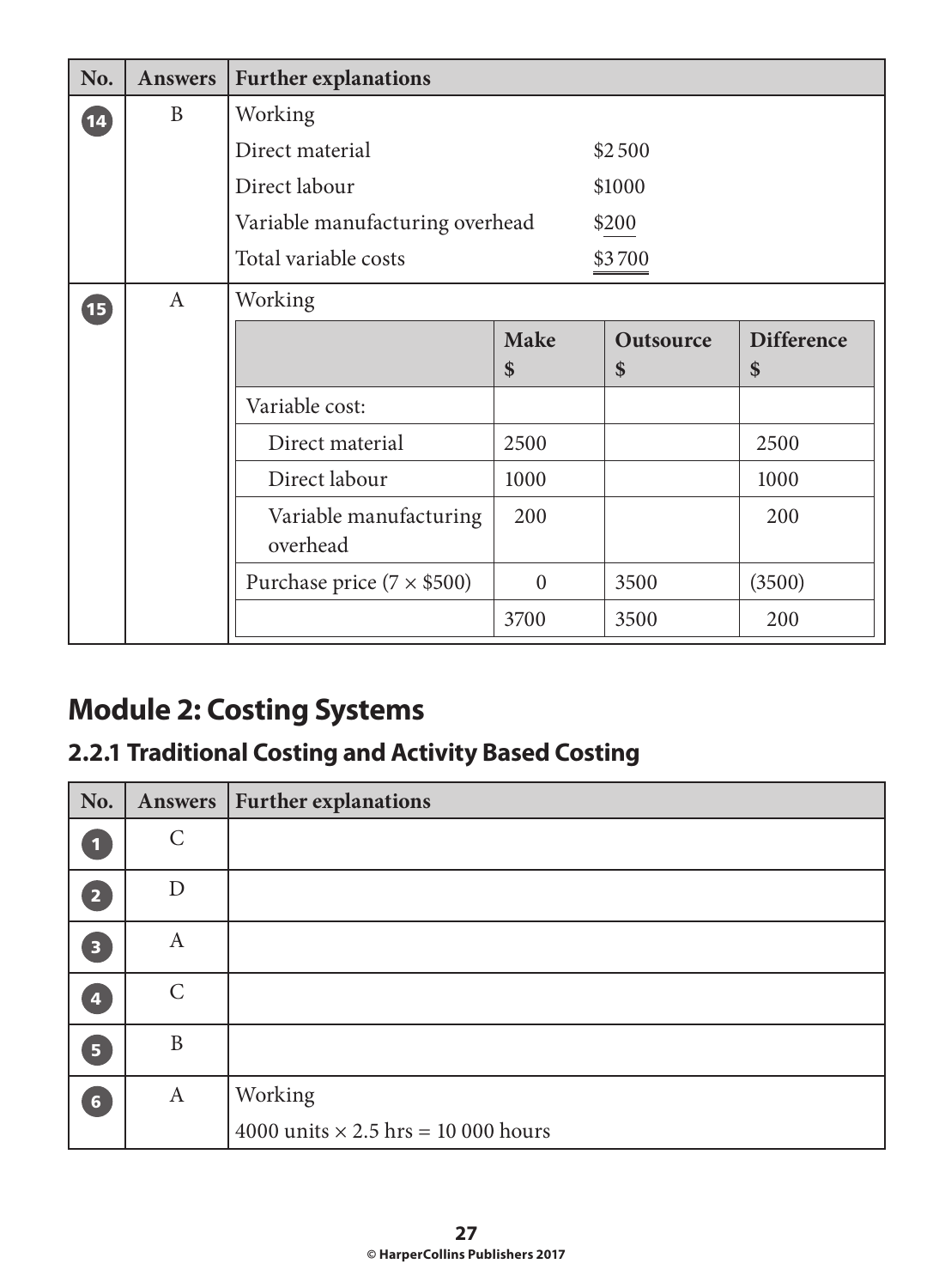| No.             | <b>Answers</b> | <b>Further explanations</b>                                                                                                   |                                                                                                                                                                                                                  |                          |                                 |                                                                              |  |  |
|-----------------|----------------|-------------------------------------------------------------------------------------------------------------------------------|------------------------------------------------------------------------------------------------------------------------------------------------------------------------------------------------------------------|--------------------------|---------------------------------|------------------------------------------------------------------------------|--|--|
| $\boxed{7}$     | B              | Working                                                                                                                       | $OHAR = Total$ estimated overhead cost ÷ Total estimated activity =<br>\$250 000 ÷ ((4000 units $\times$ \$22.50) + (6000 units $\times$ \$31.50)) = \$250 000 ÷<br>$$279\,000 = $0.90$ per direct labour dollar |                          |                                 |                                                                              |  |  |
| $\boxed{8}$     | $\mathcal{C}$  | Working<br>4000 units $\times$ 2.5 hrs $\times$ \$9 = \$90 000                                                                |                                                                                                                                                                                                                  |                          |                                 |                                                                              |  |  |
| $\boxed{9}$     | D              | Working<br>$$281\,000 / 10\,000$ hrs = \$28.10                                                                                |                                                                                                                                                                                                                  |                          |                                 |                                                                              |  |  |
| 10              | D              | Working<br>\$46 000 / 1150 phone calls = $$40.00$                                                                             |                                                                                                                                                                                                                  |                          |                                 |                                                                              |  |  |
| 0               | $\mathsf{C}$   |                                                                                                                               |                                                                                                                                                                                                                  |                          |                                 |                                                                              |  |  |
| $\mathbf{D}$    | $\mathsf{C}$   | Working<br>$POHAR = Total estimated overhead cost \div Total estimated activity =$<br>$10\,800$ = \$16.80                     |                                                                                                                                                                                                                  |                          |                                 | Total estimated overhead $\cos t$ ÷ Total labour hours = \$252 000 ÷ (4200 + |  |  |
| <b>1B</b>       | B              | Working<br>Overhead absorbed = POHAR $\times$ Activity for product = \$16.80 $\times$ 4200<br>direct labour hours = $$70,560$ |                                                                                                                                                                                                                  |                          |                                 |                                                                              |  |  |
| $\overline{14}$ | A              | Working                                                                                                                       | Cost<br>\$                                                                                                                                                                                                       | <b>Total</b><br>activity | Overhead<br>activity<br>rate \$ | <b>Custom tablets</b><br>overhead cost<br>using ABC                          |  |  |
|                 |                | Set ups                                                                                                                       | 171000                                                                                                                                                                                                           | 300 set ups              | 570/set up                      | $$570 \times 120 =$<br>\$68400                                               |  |  |
|                 |                | Machine<br>maintenance                                                                                                        | 81000                                                                                                                                                                                                            | 9000<br>machine<br>hours | 9/mhr                           | $$9 \times 3600 =$<br>\$32400                                                |  |  |
|                 |                | Total<br>manufacturing<br>Overhead costs                                                                                      | 252000                                                                                                                                                                                                           |                          |                                 | $$68400 + $32400$<br>$= $100800$                                             |  |  |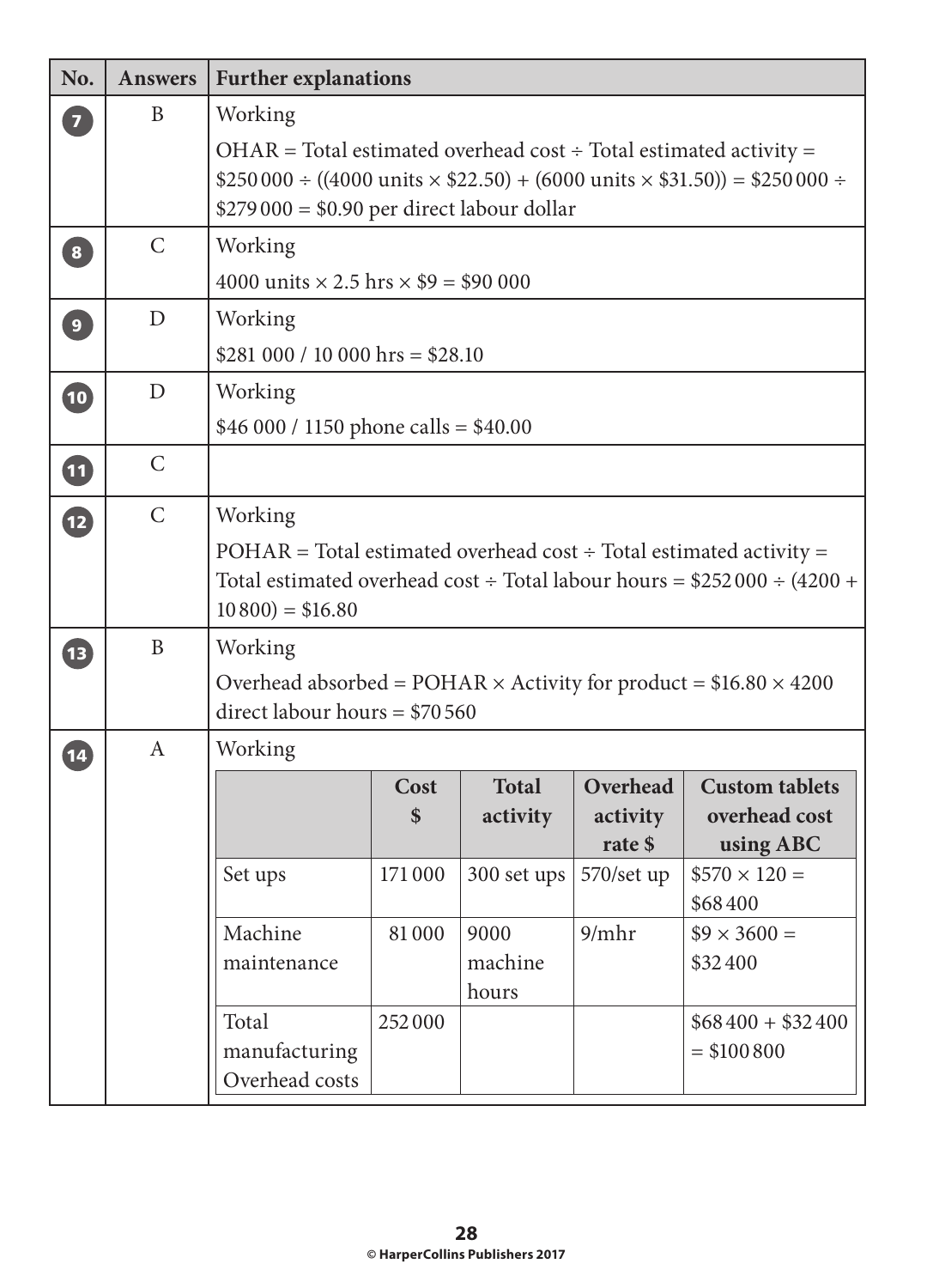| No.  | <b>Answers</b> | <b>Further explanations</b> |                           |              |                           |                                                                            |
|------|----------------|-----------------------------|---------------------------|--------------|---------------------------|----------------------------------------------------------------------------|
| (15) | D              | Working                     |                           |              |                           |                                                                            |
|      |                |                             | Cost                      | <b>Total</b> | Overhead                  | <b>Slimline tablets</b>                                                    |
|      |                |                             | $\boldsymbol{\mathsf{S}}$ | activity     | activity                  | overhead cost using                                                        |
|      |                |                             |                           |              | rate                      | <b>ABC</b>                                                                 |
|      |                |                             |                           |              | $\boldsymbol{\mathsf{s}}$ |                                                                            |
|      |                | Set ups                     | 171000                    | 300          | $570/\text{set up}$       | $$570 \times 180 = $102600$                                                |
|      |                |                             |                           | set ups      |                           |                                                                            |
|      |                | Machine                     | 81 000                    | 9000         | 9/mhr                     | $$9 \times 5400 = $48600$                                                  |
|      |                | maintenance                 |                           | machine      |                           |                                                                            |
|      |                |                             |                           | hours        |                           |                                                                            |
|      |                | Total                       | 252000                    |              |                           | $$102600 + $48600 =$                                                       |
|      |                | manufacturing               |                           |              |                           | \$151200                                                                   |
|      |                | Overhead costs              |                           |              |                           |                                                                            |
|      |                |                             |                           |              |                           | Difference in overhead = ABC cost – traditional costing cost = $$151\,200$ |
|      |                | $-$ \$70 560 = \$80 640     |                           |              |                           |                                                                            |

# **2.2.2 Job Costing**

| No.                     | <b>Answers</b>   | <b>Further explanations</b>                                                                                                                                                           |
|-------------------------|------------------|---------------------------------------------------------------------------------------------------------------------------------------------------------------------------------------|
| $\overline{\mathbf{1}}$ | B                |                                                                                                                                                                                       |
| $\overline{2}$          | D                |                                                                                                                                                                                       |
| $\overline{\mathbf{3}}$ | A                |                                                                                                                                                                                       |
| $\overline{\mathbf{4}}$ | $\mathcal{C}$    |                                                                                                                                                                                       |
| 5 <sup>1</sup>          | $\boldsymbol{A}$ | Working                                                                                                                                                                               |
|                         |                  | Overhead applied = Activity for the job $\times$ *POHAR = Labour cost $\times$<br>$60\% = (*120 \times 28 \text{ hours}) \times 60\% = $2016$                                         |
|                         |                  | *Labour rate per hour = $$3600000 \div 30000$ hours = £120                                                                                                                            |
| $6\phantom{1}$          | $\mathbf{D}$     | Working                                                                                                                                                                               |
|                         |                  | Selling price of Job 121 = *Cost of Job 121 $\times$ 110% = \$12 144 $\times$ 110% =<br>\$13 358.40                                                                                   |
|                         |                  | *Cost of Job 121 = Direct materials + Direct labour + Manufacturing<br>overhead = $$6000 + ($120 \times 32 \text{ hours}) + ($120 \times 32 \text{ hours} \times 60\%) =$<br>\$12 144 |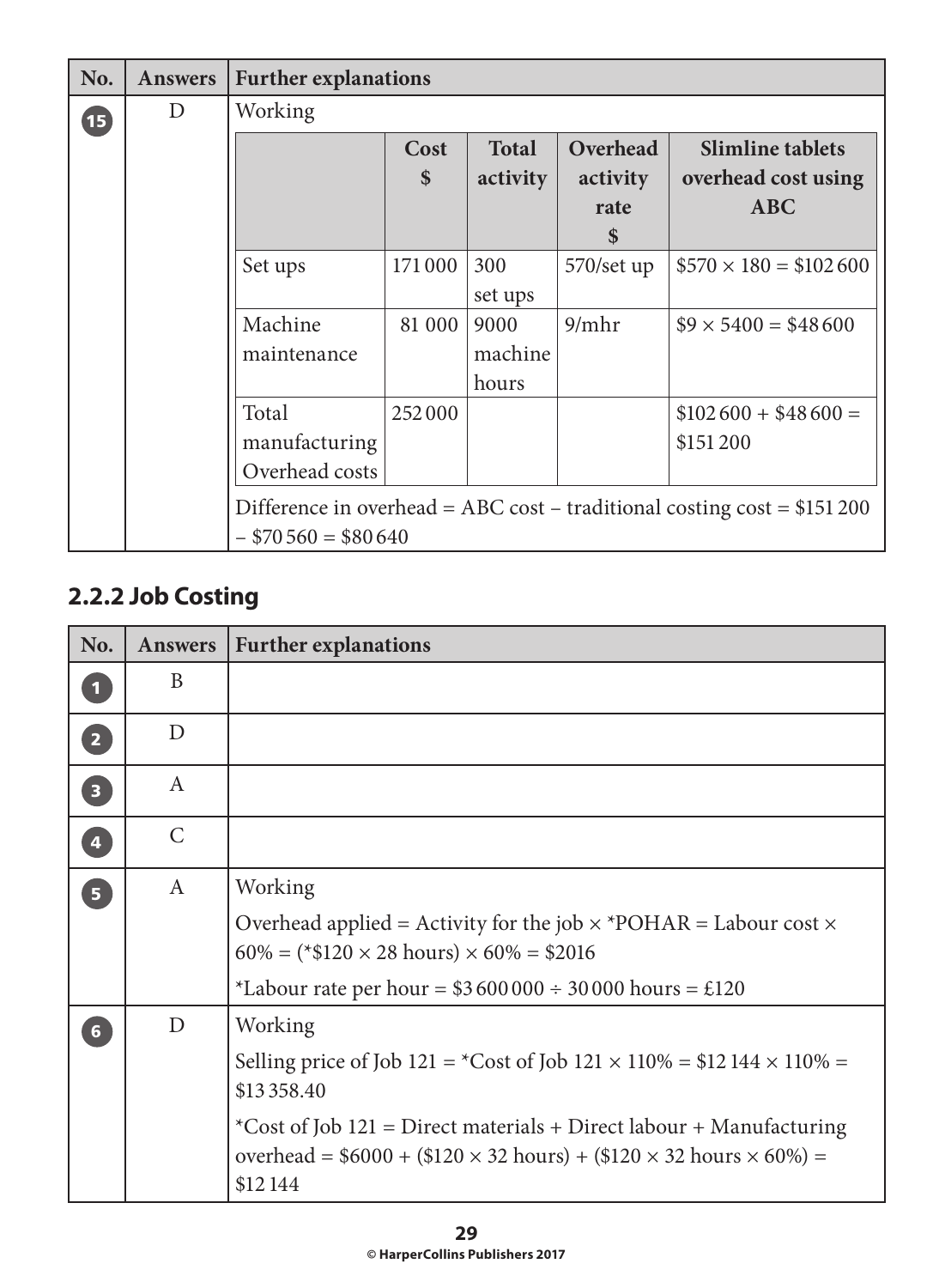| No.                     | <b>Answers</b> | <b>Further explanations</b>                      |                           |                            |            |                                                                                                                                                                                                                                                                             |                    |
|-------------------------|----------------|--------------------------------------------------|---------------------------|----------------------------|------------|-----------------------------------------------------------------------------------------------------------------------------------------------------------------------------------------------------------------------------------------------------------------------------|--------------------|
| $\overline{7}$          | B              |                                                  |                           |                            |            |                                                                                                                                                                                                                                                                             |                    |
| $\overline{\mathbf{8}}$ | D              |                                                  |                           |                            |            |                                                                                                                                                                                                                                                                             |                    |
| $\overline{9}$          | $\mathsf{C}$   | Working                                          |                           |                            |            |                                                                                                                                                                                                                                                                             |                    |
|                         |                | $$25\,000 \times 100 = 16\%$                     |                           |                            |            | Overhead application rate = (Total cost of Job P123 – Direct costs) ÷<br>Total Direct labour costs $\times$ 100 = (\$34 000 – (\$25 000 + \$5000)) ÷                                                                                                                        |                    |
| $\boxed{10}$            | $\mathbf{B}$   | Working                                          |                           |                            |            |                                                                                                                                                                                                                                                                             |                    |
|                         |                |                                                  |                           |                            |            | Overhead application rate = (Total cost of Job $2 \times 34$ – Direct costs) ÷ Total<br>Direct costs $\times$ 100 = (\$16 800 – {[32 hours $\times$ \$250] + \$6000}) ÷ {[32 hours $\times$<br>$$250] + $6000$ $\times 100 = ($16800 - 14000) \div 14000 \times 100 = 20\%$ |                    |
| $\boxed{11}$            | $\mathcal{C}$  | Working                                          |                           |                            |            |                                                                                                                                                                                                                                                                             |                    |
|                         |                |                                                  |                           |                            |            | Total overhead applied = Total labour $cost \times$ Predetermined overhead rate<br>$=(\$120 + \$130 + \$300 + \$240 + \$250 + \$230 + \$260) \times 120\% = \$1836$                                                                                                         |                    |
| $\overline{12}$         | $\mathbf B$    | Working                                          |                           |                            |            |                                                                                                                                                                                                                                                                             |                    |
|                         |                | $+(\$390 + \$260 + \$260 \times 120\%) = \$1590$ |                           |                            |            | Ending WIP inventory = Job 620 + Job 623 = $(\$100 + \$240 + \$240 \times 120\%)$                                                                                                                                                                                           |                    |
| <b>13</b>               | D              | Working                                          |                           |                            |            |                                                                                                                                                                                                                                                                             |                    |
|                         |                |                                                  |                           |                            |            | Remember to include all the elements of cost, not only direct costs.                                                                                                                                                                                                        |                    |
|                         |                |                                                  |                           |                            |            | Jobs 617, 618 and 621 were sold during the period. The calculation is as                                                                                                                                                                                                    |                    |
|                         |                | follows.                                         |                           |                            |            |                                                                                                                                                                                                                                                                             |                    |
|                         |                | <b>Job No.</b>                                   | <b>Opening</b><br>work in | <b>Direct</b><br>materials | labour     | Direct   Overhead applied<br>$\boldsymbol{\mathsf{S}}$                                                                                                                                                                                                                      | <b>Total</b><br>\$ |
|                         |                |                                                  | process                   | \$                         | \$         |                                                                                                                                                                                                                                                                             |                    |
|                         |                |                                                  | \$                        |                            |            |                                                                                                                                                                                                                                                                             |                    |
|                         |                | 617                                              | 120                       | 100                        | 120        | $120 \times 120\% = 144$                                                                                                                                                                                                                                                    | 484                |
|                         |                | 618<br>621                                       | 200                       | 420                        | 130        | $130 \times 120\% = 156$<br>$250 \times 120\% = 300$                                                                                                                                                                                                                        | 486<br>970         |
|                         |                | Total cost                                       | 320                       | 520                        | 250<br>500 | 600                                                                                                                                                                                                                                                                         | \$1940             |
|                         |                | of goods<br>sold                                 |                           |                            |            |                                                                                                                                                                                                                                                                             |                    |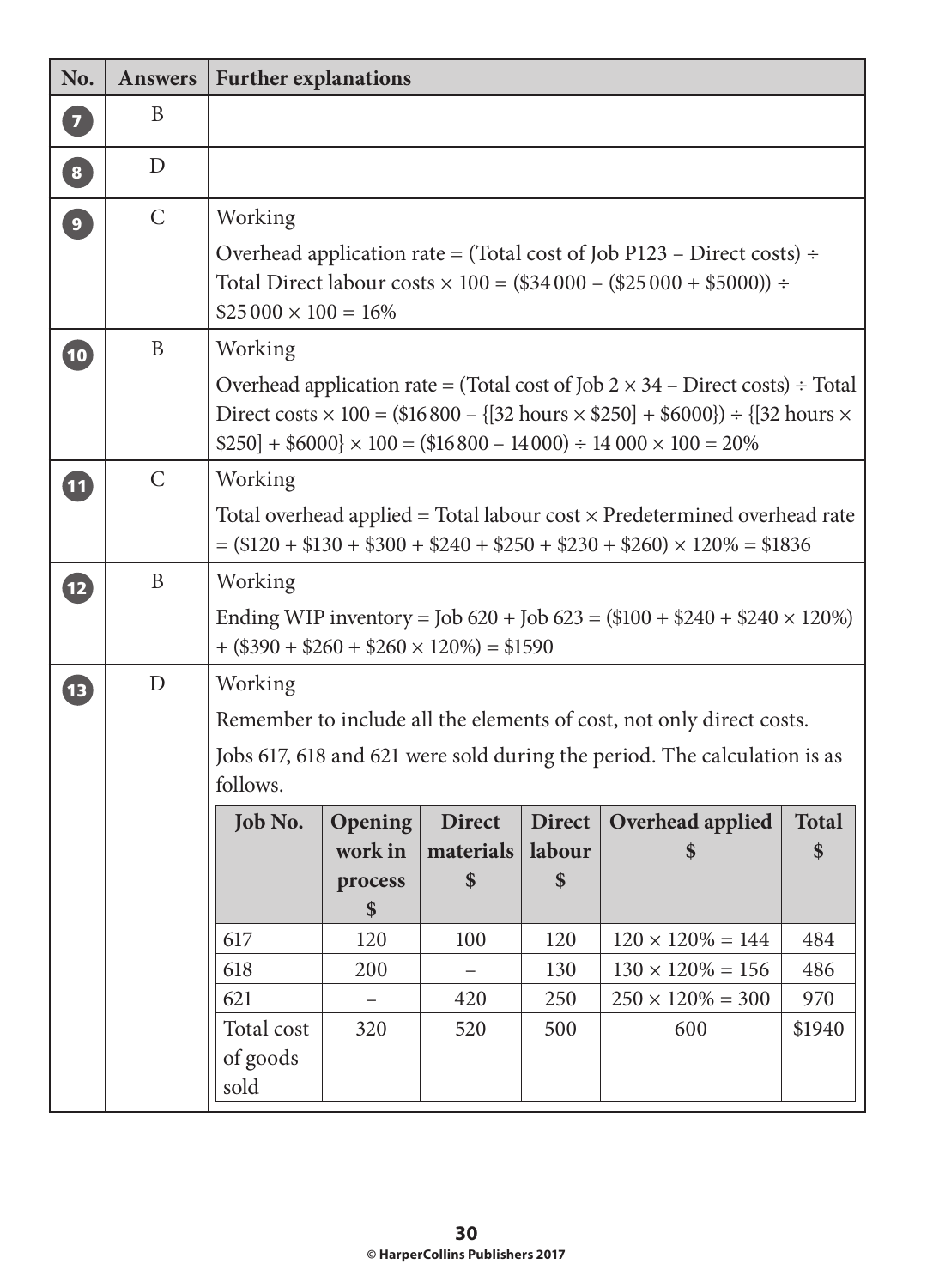| No.                      | <b>Answers</b> | <b>Further explanations</b>                                                                       |
|--------------------------|----------------|---------------------------------------------------------------------------------------------------|
| $\boxed{14}$             | D              |                                                                                                   |
| $\overline{\mathbf{15}}$ | B              |                                                                                                   |
| $\overline{16}$          | B              | Working                                                                                           |
|                          |                | $$200\,000 \times 75\% = $150\,000$                                                               |
| $\overline{17}$          | B              | Working                                                                                           |
|                          |                | $$175\,000 - $150\,000 = $25\,000$ under-applied                                                  |
| 18                       | $\mathbf{A}$   | Working                                                                                           |
|                          |                | Overhead % for Job N75 = Overhead applied ÷ Total cost of job $\times$ 100 =                      |
|                          |                | $(4000 \text{ labour hours} \times $25.00) \div (66000 + 84000 + (4000 \times 25.00)) \times 100$ |
|                          |                | $= 40%$                                                                                           |
| $\boxed{19}$             | B              | Working                                                                                           |
|                          |                | Total over/under applied overhead = Actual overhead - overhead applied                            |
|                          |                | $= $160000 - (4000 hrs + 1800 hrs) \times 25 = $160000 - $145000 = $15000$                        |
|                          |                | under applied                                                                                     |
| $\overline{20}$          | $\mathsf{C}$   | Working                                                                                           |
|                          |                | Gross profit percentage = (Selling price – Cost of Job) ÷ Selling Price $\times$ 100              |
|                          |                | $=\{$280\,000 - $66\,000 + $84\,000 + (4000 \times $25.00)]\} \div $280\,000 \times 100 =$        |
|                          |                | $= 11\%$                                                                                          |

# **2.2.3 Process Costing**

| $\vert$ No. $\vert$ |   | Answers   Further explanations |
|---------------------|---|--------------------------------|
|                     | A |                                |
| Б                   |   |                                |
| 3                   |   |                                |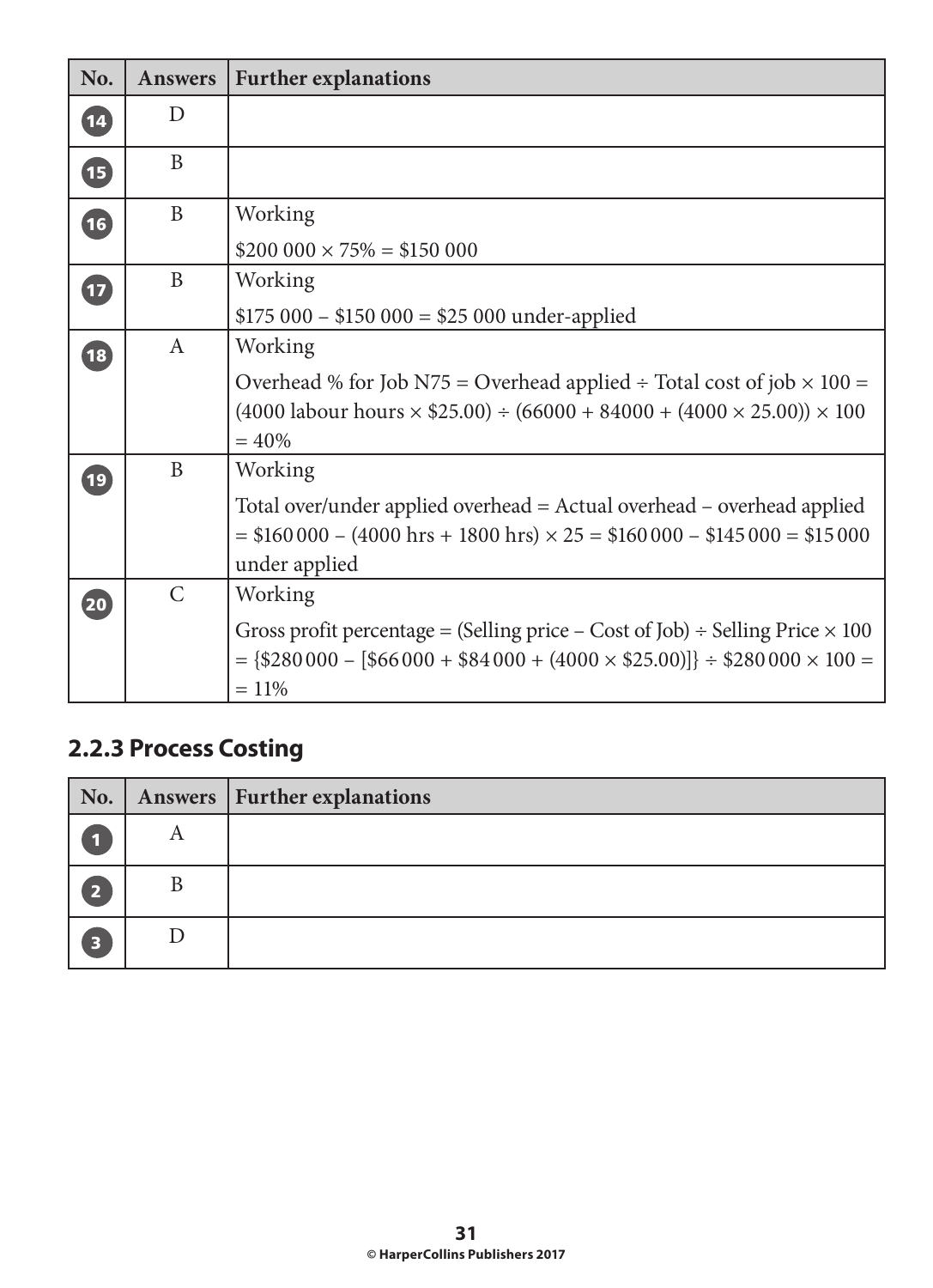| No.            | <b>Answers</b> | <b>Further explanations</b>                                                                      |       |
|----------------|----------------|--------------------------------------------------------------------------------------------------|-------|
|                | A              | Working                                                                                          |       |
|                |                | Beginning work-in-process inventory (80% to complete):<br>$4000 \times 80\%$                     | 3200  |
|                |                | Units started and completed during the period:                                                   |       |
|                |                | (Total units accounted for $-$ *ending WIP inventory $-$ *beginning WIP<br>inventory)            |       |
|                |                | $(12000 \text{ units} - 3000 \text{ units} - 4000 \text{ units})$                                | 5000  |
|                |                | Units completed and transferred out                                                              | 8200  |
|                |                | Ending work-in-process inventory (40% complete): $3000 \times 40\%$                              | 1200  |
|                |                | Total equivalent units                                                                           | 9400  |
|                |                | *This does not consider the percentage of completion                                             |       |
| 5              | $\mathcal{C}$  | Working                                                                                          |       |
|                |                | Beginning work-in-process inventory (80% to complete):<br>$4000 \times 80\%$                     | 3200  |
|                |                | Units started and completed during the period:                                                   |       |
|                |                | (Total units accounted for $-$ *ending WIP inventory $-$ *beginning WIP<br>inventory)            |       |
|                |                | $(40000 \text{ units} - 6000 \text{ units} - 4000 \text{ units})$                                | 30000 |
|                |                | Units completed and transferred out                                                              | 33200 |
|                |                | Ending work-in-process inventory (40% complete): $6000 \times 40\%$                              | 2400  |
|                |                | Total equivalent units                                                                           | 35600 |
|                |                | *This does not consider the percentage of completion                                             |       |
| $6\phantom{1}$ | A              | Working                                                                                          |       |
|                |                | When using weighted average, the percentage on completion for<br>beginning inventory is ignored. |       |
|                |                | Units completed and transferred out                                                              |       |
|                |                | (Total units accounted for - *ending WIP inventory)                                              |       |
|                |                | $(40000 - 6000)$                                                                                 | 34000 |
|                |                | Ending work-in-process inventory (40% complete): $6000 \times 40\%$                              | 2400  |
|                |                | Total equivalent units                                                                           | 36400 |
|                |                | *This does not consider the percentage of completion                                             |       |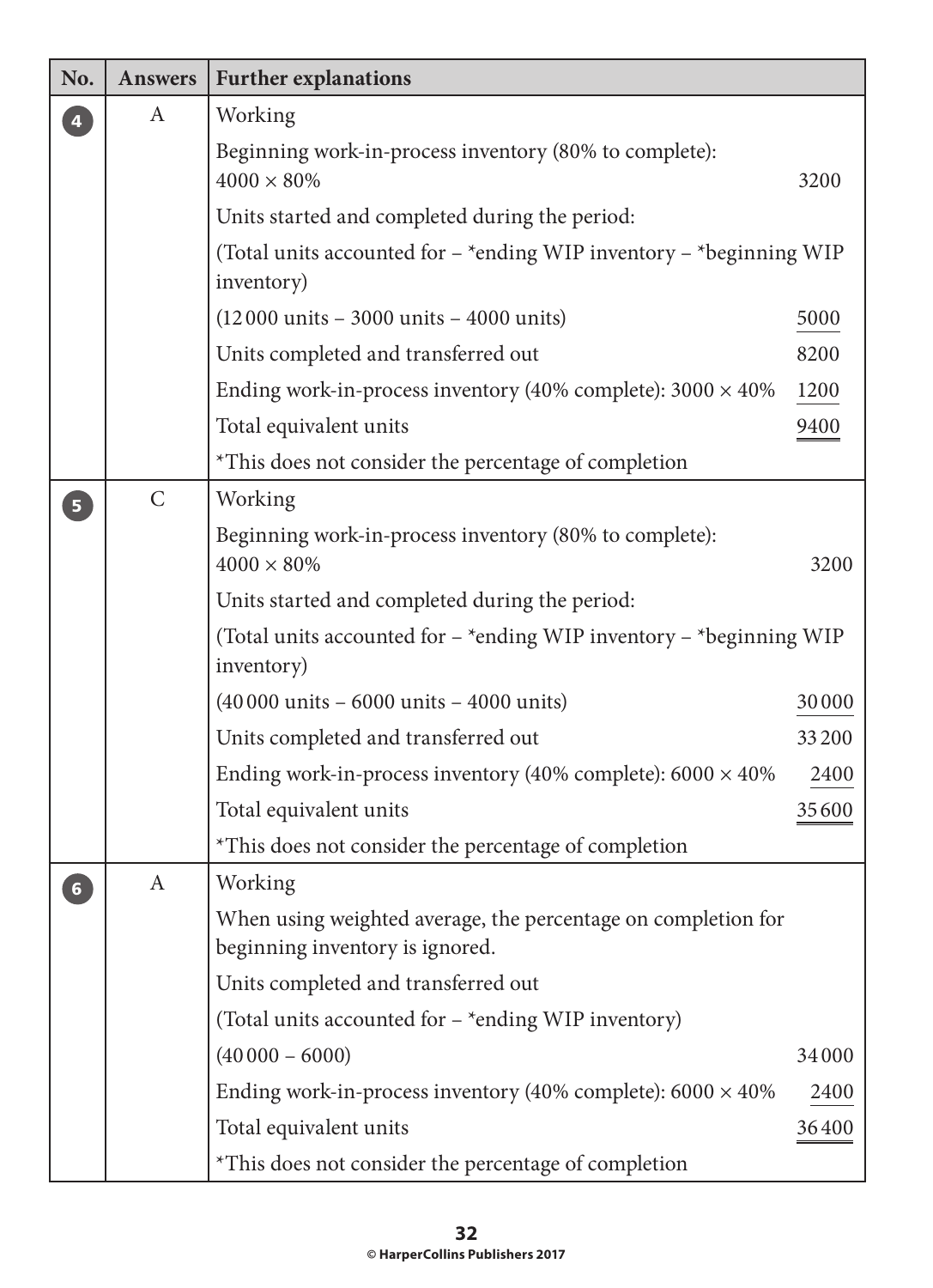| No.                      | <b>Answers</b> | <b>Further explanations</b>                                                                                                                                   |
|--------------------------|----------------|---------------------------------------------------------------------------------------------------------------------------------------------------------------|
| $\overline{7}$           | D              | Working                                                                                                                                                       |
|                          |                | Using both FIFO and weighted average methods the answer is the same.<br>This part of the production report does not consider the percentage of<br>completion. |
|                          |                | Total units to account for $=$ Beginning WIP inventory $+$ Units started<br>during the period                                                                 |
|                          |                | $= 4000$ units + 36000 units = 40000 units                                                                                                                    |
| $\overline{\mathbf{8}}$  | D              | Working                                                                                                                                                       |
|                          |                | Using both FIFO and weighted average methods the answer is the same.<br>This part or the production report does not consider the percentage of<br>completion. |
|                          |                | Total units to account for $=$ Beginning WIP inventory $+$ Units started<br>during the period                                                                 |
|                          |                | $= 4000$ units + 36000 units = 40000 units                                                                                                                    |
| 9                        | $\mathsf{C}$   | Working                                                                                                                                                       |
|                          |                | $(4000 \times 80\%) + 6000 - 2000 + (2000 \times 30\%) = 7800$                                                                                                |
| $\bullet$                | D              | Working                                                                                                                                                       |
|                          |                | $4000 + 6000 - 2000 + (2000 \times 30\%) = 8600$                                                                                                              |
| 11                       | D              | Working                                                                                                                                                       |
|                          |                | $4000 + 6000 = 10000$                                                                                                                                         |
| $\boxed{12}$             | B              |                                                                                                                                                               |
| 13                       | B              |                                                                                                                                                               |
| $\overline{14}$          | $\mathbf D$    |                                                                                                                                                               |
| $\overline{\mathbf{15}}$ | D              |                                                                                                                                                               |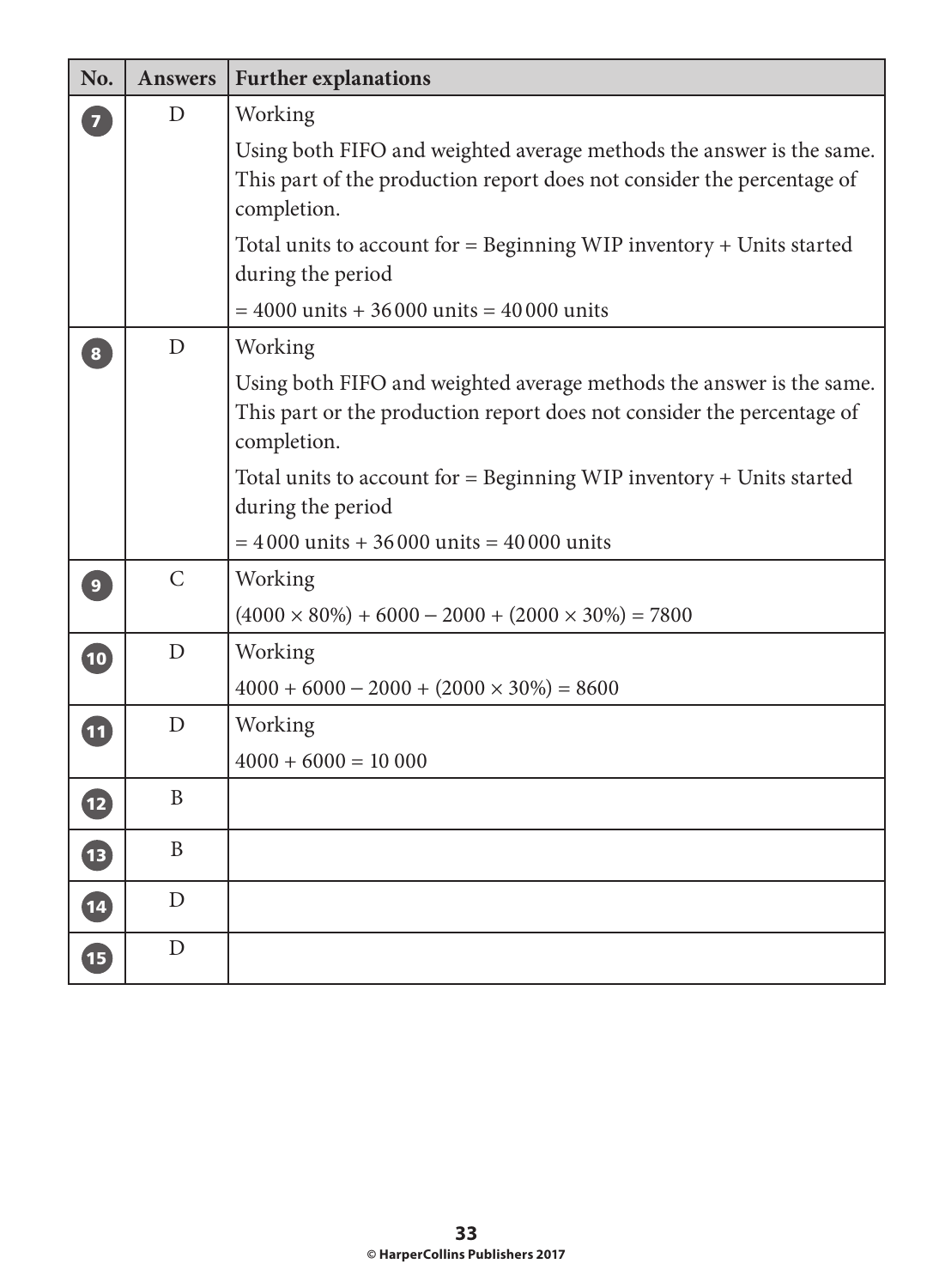| No.             | <b>Answers</b> | <b>Further explanations</b>                                                                                                                |         |
|-----------------|----------------|--------------------------------------------------------------------------------------------------------------------------------------------|---------|
| 16              | $\mathsf{C}$   | Working                                                                                                                                    |         |
|                 |                | Beginning work-in-process inventory (30% to complete):<br>$15000 \times 30\% =$                                                            | 4500    |
|                 |                | Units started and completed during the period:                                                                                             |         |
|                 |                | (Total units accounted for - *ending WIP inventory - *beginning WIP<br>inventory)                                                          |         |
|                 |                | $(165000 \text{ units} - 45000 \text{ units} - 15000 \text{ units})$                                                                       | 105 000 |
|                 |                | Units completed and transferred out                                                                                                        | 109500  |
|                 |                | Ending work-in-process inventory (60% complete): $45000 \times 60\%$                                                                       | 27000   |
|                 |                | Total equivalent units                                                                                                                     | 136500  |
| $\boxed{17}$    | $\mathbf{B}$   | Working                                                                                                                                    |         |
|                 |                | Beginning work-in-process inventory (60% to complete):<br>$15000 \times 60\% =$                                                            | 9000    |
|                 |                | Units started and completed during the period                                                                                              |         |
|                 |                | (Total units accounted for $-$ *ending WIP inventory $-$ *beginning WIP<br>inventory)                                                      |         |
|                 |                | $(165000 \text{ units} - 45000 \text{ units} - 15000 \text{ units})$                                                                       | 105000  |
|                 |                | Units completed and transferred out                                                                                                        | 114000  |
|                 |                | Ending work-in-process inventory (20% complete): $45000 \times 20\%$                                                                       | 9000    |
|                 |                | Total equivalent units                                                                                                                     | 123000  |
| 18              | $\mathbf B$    | Working                                                                                                                                    |         |
|                 |                | Equivalent unit cost: Direct Materials = Cost added during the period $\div$<br>Equivalent units = $$297\,000 \div 136\,500 = $2.176$      |         |
| $\overline{19}$ | $\mathsf{C}$   | Working                                                                                                                                    |         |
|                 |                | Equivalent unit cost: Conversion Cost = Cost added during the period $\div$<br>Equivalent units = $$273600 \div 123000 = $2.224$           |         |
|                 |                | Total Equivalent Unit Cost = Equivalent unit cost: Direct Materials +<br>Equivalent unit cost: Conversion Cost = $$2.176 + $2.224 = $4.40$ |         |
| (20)            | A              | Working<br>$15000 \times 30\% = 4500$                                                                                                      |         |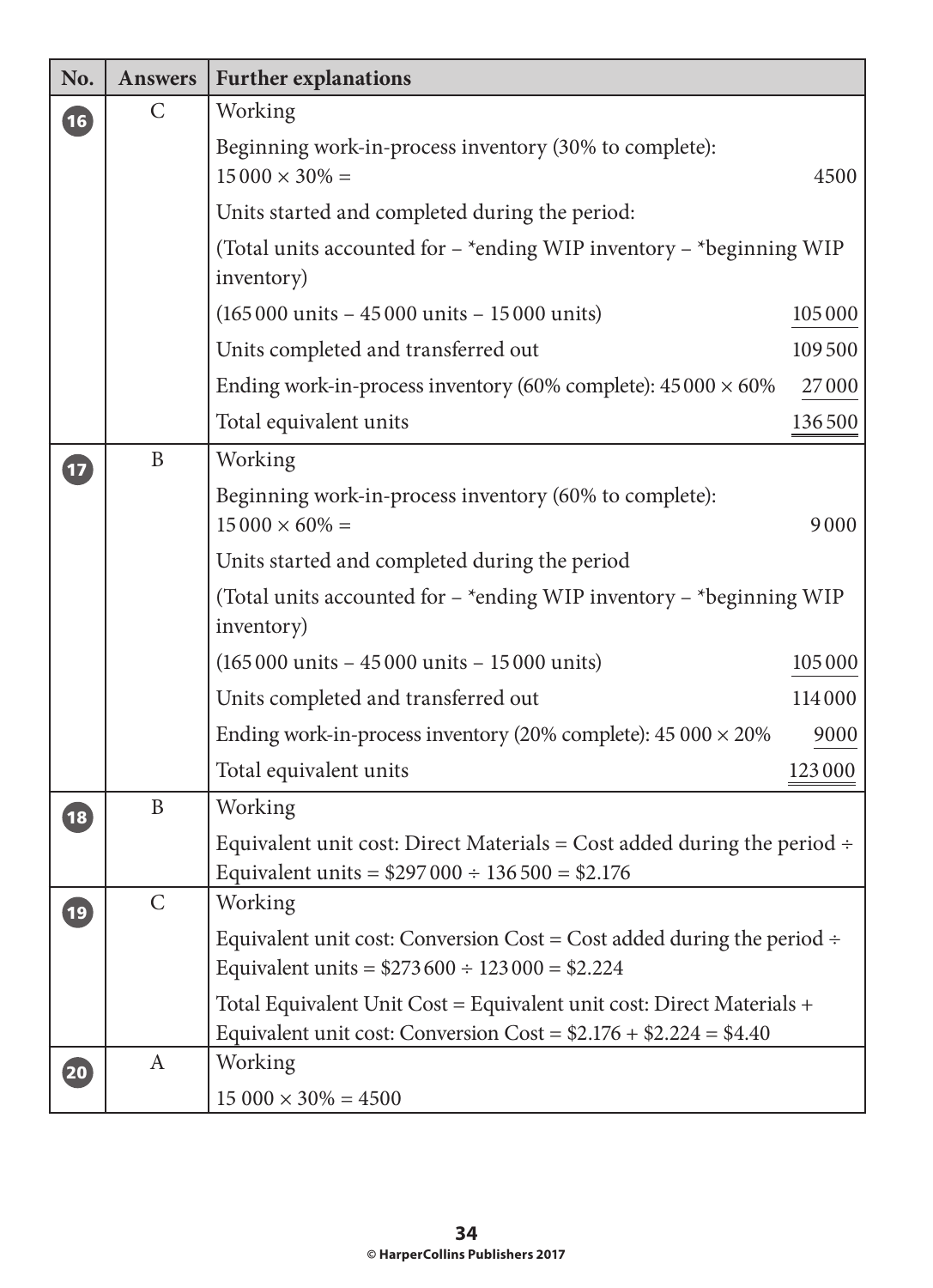| No.                     | <b>Answers</b> | <b>Further explanations</b>                                                                                                                                                                                                                                                                                                                            |      |
|-------------------------|----------------|--------------------------------------------------------------------------------------------------------------------------------------------------------------------------------------------------------------------------------------------------------------------------------------------------------------------------------------------------------|------|
| $\blacksquare$          | C              |                                                                                                                                                                                                                                                                                                                                                        |      |
| $\overline{2}$          | B              |                                                                                                                                                                                                                                                                                                                                                        |      |
| $\overline{\mathbf{3}}$ | $\mathcal{C}$  |                                                                                                                                                                                                                                                                                                                                                        |      |
| $\overline{\mathbf{4}}$ | D              |                                                                                                                                                                                                                                                                                                                                                        |      |
| 5 <sup>7</sup>          | D              |                                                                                                                                                                                                                                                                                                                                                        |      |
| 6 <sup>1</sup>          | A              |                                                                                                                                                                                                                                                                                                                                                        |      |
| $\overline{\mathbf{z}}$ | D              |                                                                                                                                                                                                                                                                                                                                                        |      |
| $\boxed{8}$             | $\mathcal{C}$  | Explanation and working                                                                                                                                                                                                                                                                                                                                |      |
|                         |                | To calculate the fixed manufacturing overhead unit cost, remember to<br>divide the total fixed manufacturing overhead by the number of units<br>produced. Remember this unit cost can change based on the level of<br>output. The calculation for this question is as follows.<br>Total fixed manufacturing overhead $\div$ Number of units produced = |      |
|                         |                | $$150000 \div 7500$ units = \$20.00                                                                                                                                                                                                                                                                                                                    |      |
| 9                       | D              | Working                                                                                                                                                                                                                                                                                                                                                |      |
|                         |                | Absorption costing: total unit cost<br>Direct materials                                                                                                                                                                                                                                                                                                | \$20 |
|                         |                | Direct labour                                                                                                                                                                                                                                                                                                                                          | \$40 |
|                         |                | Variable manufacturing overhead                                                                                                                                                                                                                                                                                                                        | \$8  |
|                         |                | Unit fixed manufacturing overhead                                                                                                                                                                                                                                                                                                                      | \$20 |
|                         |                | Total unit cost                                                                                                                                                                                                                                                                                                                                        | \$88 |
| $\overline{10}$         | $\mathbf{A}$   | Working                                                                                                                                                                                                                                                                                                                                                |      |
|                         |                | Variable costing: total unit cost                                                                                                                                                                                                                                                                                                                      |      |
|                         |                | Direct materials                                                                                                                                                                                                                                                                                                                                       | \$20 |
|                         |                | Direct labour                                                                                                                                                                                                                                                                                                                                          | \$40 |
|                         |                | Variable manufacturing overhead                                                                                                                                                                                                                                                                                                                        | \$8  |
|                         |                | Total unit cost                                                                                                                                                                                                                                                                                                                                        | \$68 |

# **2.2.4 Marginal Costing and Absorption Costing Techniques**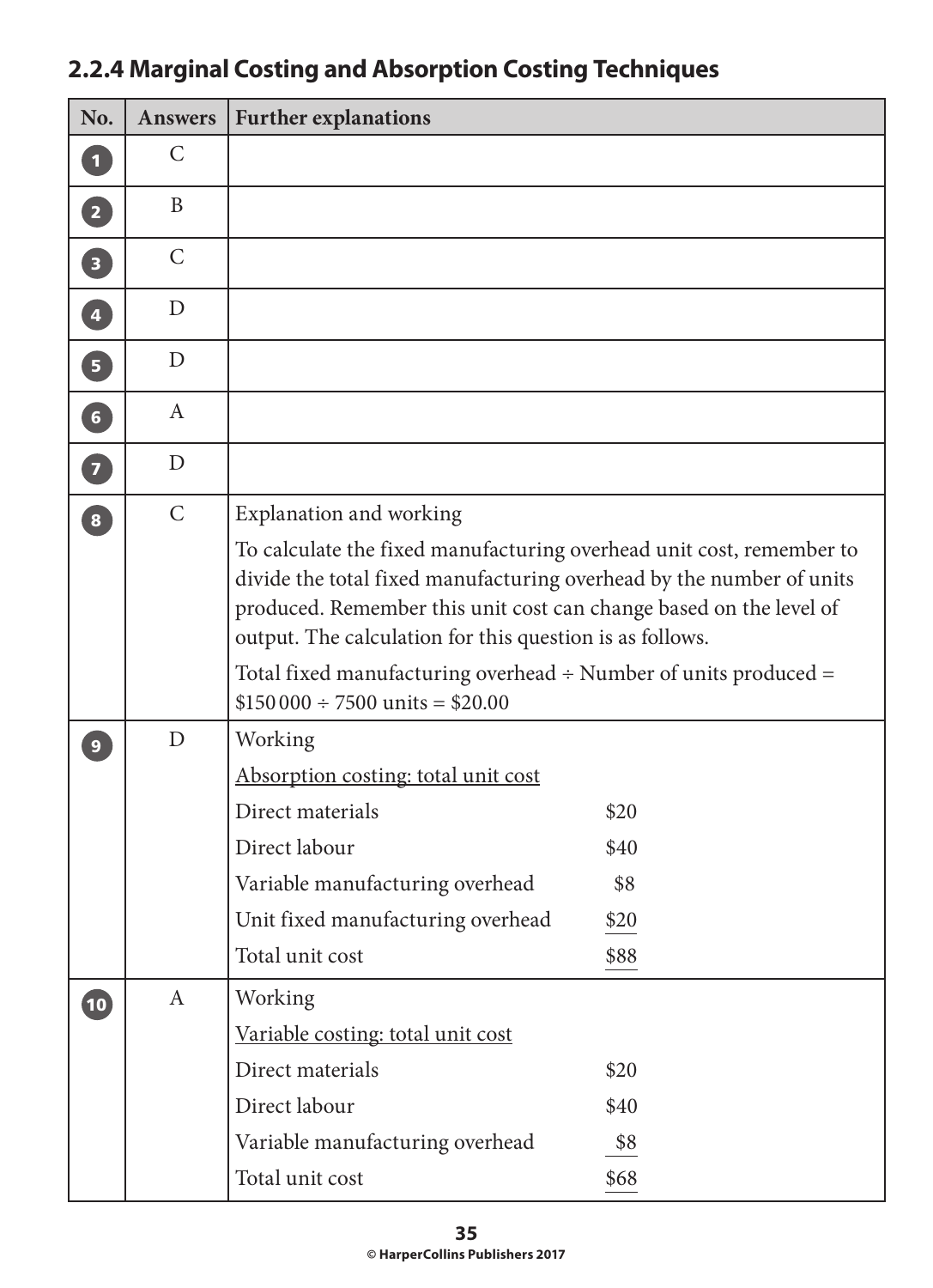| No.             | <b>Answers</b> | <b>Further explanations</b>                                                                                                                                               |
|-----------------|----------------|---------------------------------------------------------------------------------------------------------------------------------------------------------------------------|
| $\overline{11}$ | B              | Working                                                                                                                                                                   |
|                 |                | Absorption costing closing inventory $cost = Closing$ inventory units $\times$ total<br>unit product cost = $*700$ units $\times$ \$88 total unit product cost = \$61 600 |
|                 |                | *Closing inventory units = Opening Inventory units + units produced $-$<br>Units sold = $0 + 7500 - 6800 = 700$ units                                                     |
| 12              | B              | Working                                                                                                                                                                   |
|                 |                | Absorption costing closing inventory $cost = Closing$ inventory units $\times$ total<br>unit product cost = $*700$ units $\times$ \$68 total unit product cost = \$47 600 |
|                 |                | *Closing inventory units = Opening Inventory units + units produced $-$<br>Units sold = $0 + 7500 - 6800 = 700$ units                                                     |
| 13              | D              |                                                                                                                                                                           |
| (14)            | B              |                                                                                                                                                                           |
| 15              | B              |                                                                                                                                                                           |

# **2.2.5 Service Sector Costing**

| No.                     | <b>Answers</b> | <b>Further explanations</b>                                                                                                                    |
|-------------------------|----------------|------------------------------------------------------------------------------------------------------------------------------------------------|
| $\blacksquare$          | $\mathsf{C}$   |                                                                                                                                                |
| $\boxed{2}$             | $\mathbf{B}$   |                                                                                                                                                |
| $\overline{\mathbf{3}}$ | $\mathsf{C}$   |                                                                                                                                                |
| $\overline{\mathbf{4}}$ | D              |                                                                                                                                                |
| $\overline{\mathbf{5}}$ | $\mathsf{C}$   |                                                                                                                                                |
| 6 <sup>1</sup>          | $\mathbf{A}$   |                                                                                                                                                |
| $\overline{7}$          | $\mathbf B$    | Working<br>POHAR = Total Estimated Overhead ÷ Total Estimated Activity =<br>$($1\,923\,750 + $645\,000 + $555\,000) \div $3\,675\,000 = $0.85$ |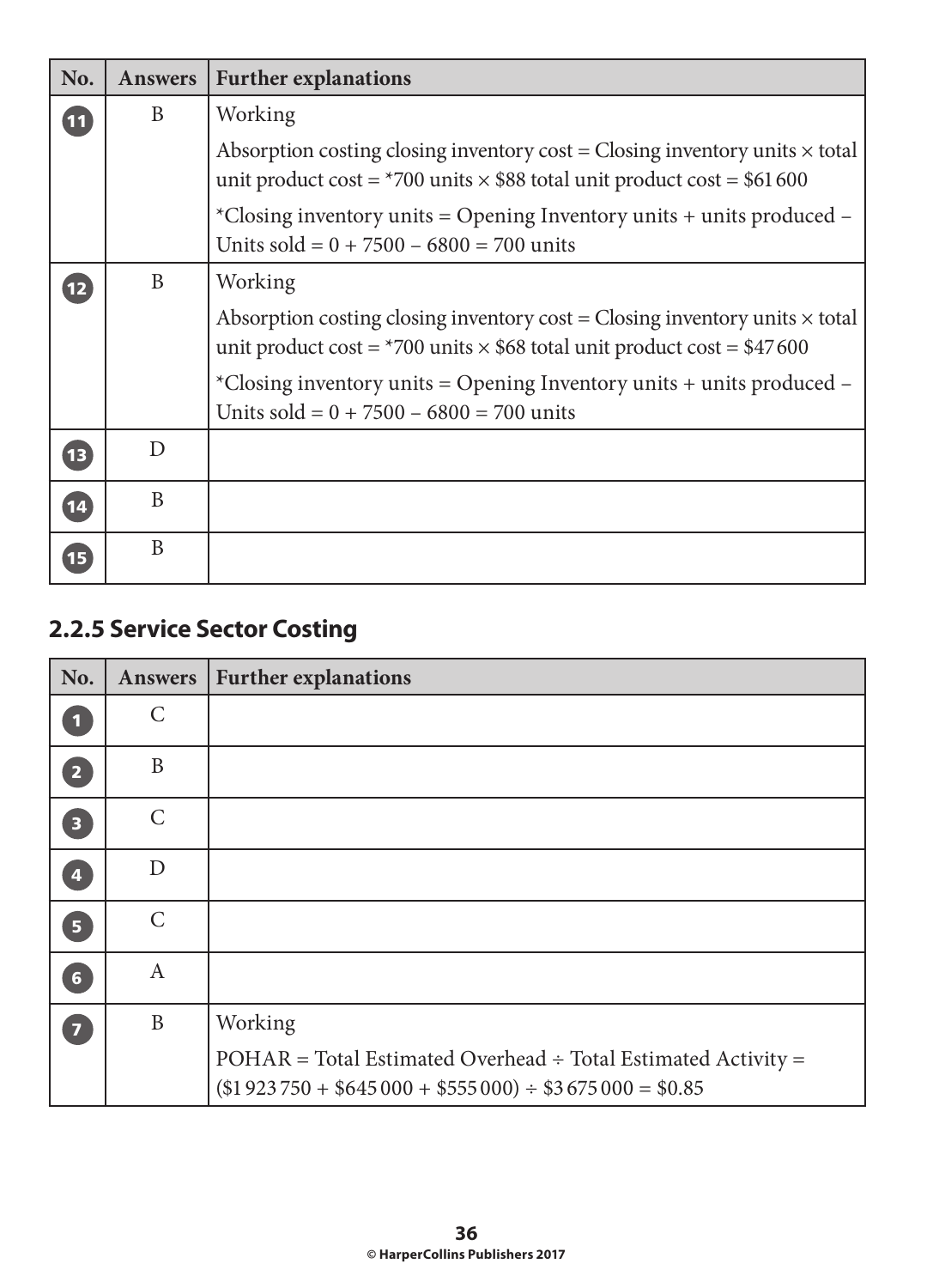| No.              | <b>Answers</b> | <b>Further explanations</b>                                                                                                                                                          |
|------------------|----------------|--------------------------------------------------------------------------------------------------------------------------------------------------------------------------------------|
| 8                | C              | Working                                                                                                                                                                              |
|                  |                | Alexander Caterers = POHAR × Actual auditor direct labour costs                                                                                                                      |
|                  |                | Total overhead applied = $$0.85 \times (360 \times [$3675000 \div 29400 \text{ hours}])$<br>$=$ \$38 250                                                                             |
| $\boldsymbol{9}$ | $\mathcal{C}$  | Working                                                                                                                                                                              |
|                  |                | Cost of Alexander Job = Direct Labour $cost + Overhead$ Applied =<br>$(360 \text{ hours} \times $125 \text{ per hour}) + $38\,250 = $83\,250$<br>\$3 675 000 / 29 400 hrs = \$125 ph |
|                  |                |                                                                                                                                                                                      |

# **Module 3: Planning and Decision Making**

# **2.3.1 Budgeting**

| No.                               | Answers         | <b>Further explanations</b>                   |      |
|-----------------------------------|-----------------|-----------------------------------------------|------|
| O                                 | $\mathsf{C}$    |                                               |      |
| 2                                 | $\mathbf D$     |                                               |      |
| 3                                 | $\mathbf D$     |                                               |      |
| $\overline{\mathbf{A}}$           | $\mathbf D$     |                                               |      |
| $\overline{\mathbf{5}}$           | $\mathbf{A}$    |                                               |      |
| 6                                 | $\mathsf C$     | Working                                       |      |
|                                   |                 | Sales                                         | 120  |
|                                   |                 | Ending inventory ( $60\% \times 140$ ) August | 84   |
|                                   |                 | Opening inventory                             | (50) |
|                                   |                 | Budgeted purchases for July                   | 154  |
| $\bullet$                         | $\mathbf D$     |                                               |      |
| $\begin{bmatrix} 8 \end{bmatrix}$ | ${\mathcal{D}}$ |                                               |      |
| $\overline{9}$                    | $\mathbf{A}$    |                                               |      |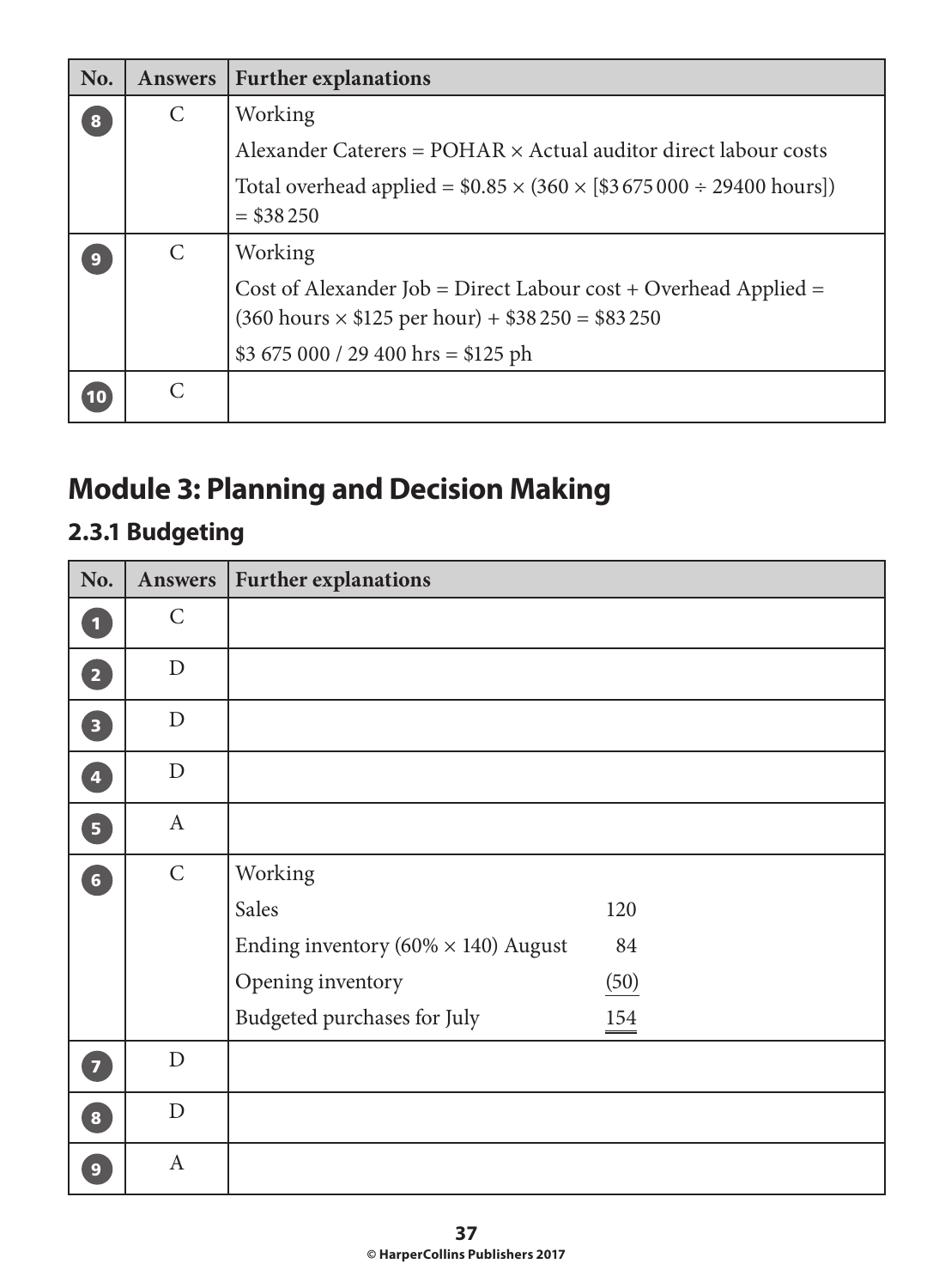| No.                                             | <b>Answers</b> | <b>Further explanations</b>                                                                                                   |               |               |               |
|-------------------------------------------------|----------------|-------------------------------------------------------------------------------------------------------------------------------|---------------|---------------|---------------|
| $\left( \begin{matrix} 10 \end{matrix} \right)$ | $\mathbf{A}$   |                                                                                                                               |               |               |               |
| 11                                              | $\mathbf{A}$   |                                                                                                                               |               |               |               |
| $\mathbf{12}$                                   | $\mathsf{C}$   |                                                                                                                               |               |               |               |
| <b>13</b>                                       | D              | Working                                                                                                                       |               |               |               |
|                                                 |                |                                                                                                                               | January       | February      | March         |
|                                                 |                | Budgeted sales in units                                                                                                       | 50000         | 60000         | 80000         |
|                                                 |                | $\times$ selling price                                                                                                        | $\times$ \$20 | $\times$ \$20 | $\times$ \$20 |
|                                                 |                |                                                                                                                               | \$1 000 000   | \$1 200 000   | \$1600000     |
| $\overline{\mathbf{14}}$                        | $\mathbf{B}$   | Working                                                                                                                       |               |               |               |
|                                                 |                |                                                                                                                               | January       | February      | March         |
|                                                 |                | Accounts receivable                                                                                                           | 600000        |               |               |
|                                                 |                | Sales January (25%, 75%)<br>$\times$ 1000000                                                                                  | 250000        | 750000        |               |
|                                                 |                | Sales February (25%, 75%)<br>$\times$ 1 200 000                                                                               |               | 300000        | 900000        |
|                                                 |                | Sales March (25%, 75%) $\times$<br>1600000                                                                                    |               |               | 400000        |
|                                                 |                |                                                                                                                               | 850000        | 1050000       | 1300000       |
| <b>15</b>                                       | D              |                                                                                                                               |               |               |               |
| $\overline{16}$                                 | $\mathbf{A}$   |                                                                                                                               |               |               |               |
| $\bf{E}$                                        | $\mathbf D$    | Working                                                                                                                       |               |               |               |
|                                                 |                | Cash balance                                                                                                                  | \$25000       |               |               |
|                                                 |                | Cash collections                                                                                                              | \$90000       |               |               |
|                                                 |                | Cash available                                                                                                                | \$115000      |               |               |
|                                                 |                | Cash disbursement                                                                                                             | \$(150000)    |               |               |
|                                                 |                | Cash deficit                                                                                                                  | \$(35000)     |               |               |
|                                                 |                | Ending cash balance required is \$10000. Therefore, the company must<br>borrow \$45000 to make up the cash deficit of \$35000 |               |               |               |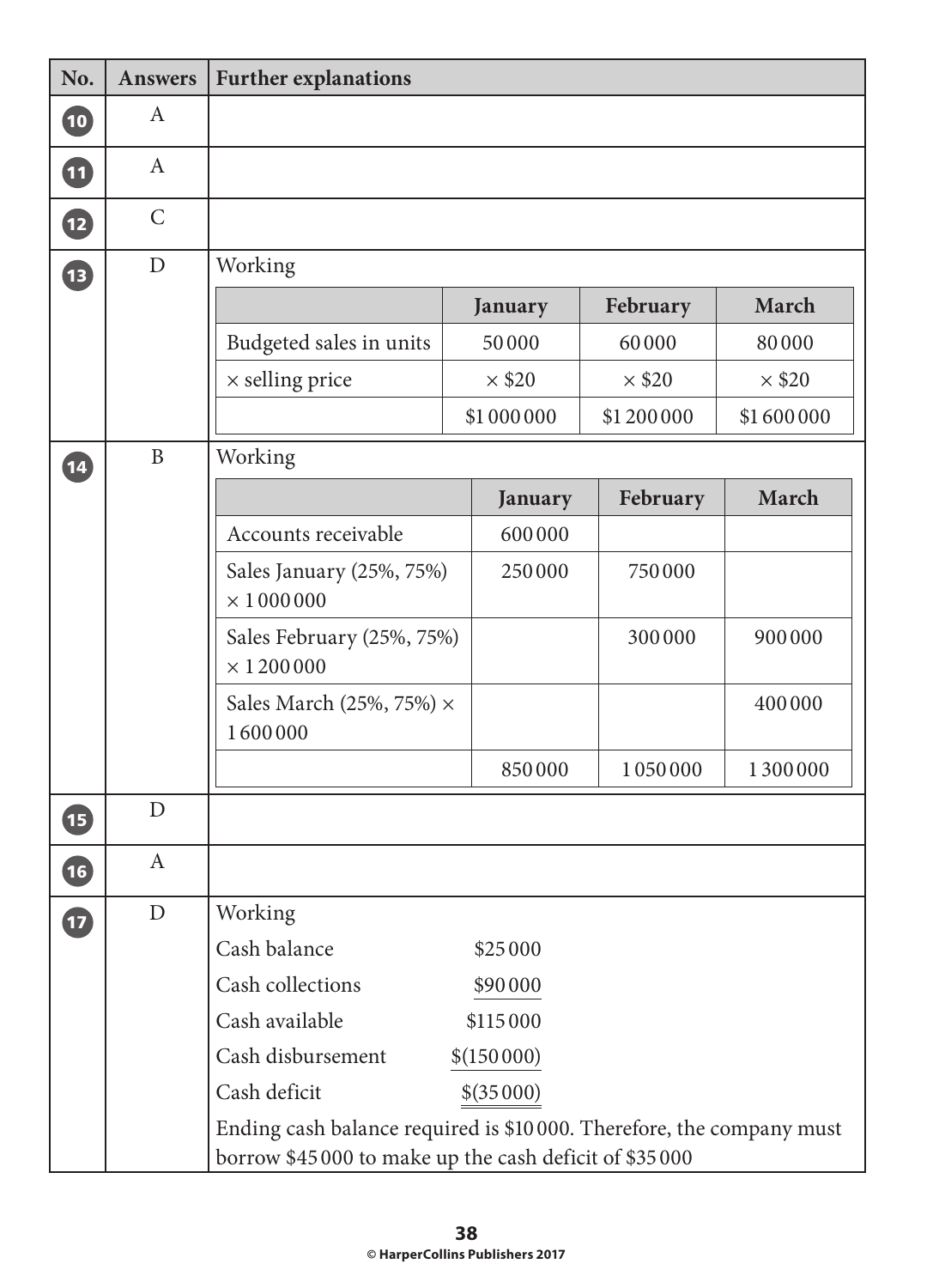| No.          | Answers      | <b>Further explanations</b> |               |           |
|--------------|--------------|-----------------------------|---------------|-----------|
| $\boxed{18}$ | A            |                             |               |           |
| (19)         | D            |                             |               |           |
| 20           | $\mathsf{C}$ | Working                     |               |           |
|              |              | July                        | <b>August</b> | September |
|              |              | \$                          | \$            | \$        |
|              |              | 40000                       | 60000         |           |
|              |              |                             | 60000         | 90000     |
|              |              |                             |               | 36000     |
|              |              |                             |               | 126000    |

# **2.3.2 Standard Costing and Variances**

| No.                     | Answers      | <b>Further explanations</b>                                                 |
|-------------------------|--------------|-----------------------------------------------------------------------------|
| $\boxed{1}$             | $\mathbf{A}$ |                                                                             |
| $\overline{\mathbf{2}}$ | $\mathbf{A}$ |                                                                             |
| $\boxed{3}$             | $\mathbf{A}$ |                                                                             |
| 4                       | $\mathbf D$  |                                                                             |
| $\overline{5}$          | ${\rm D}$    | Working                                                                     |
|                         |              | Actual cost( $AH \times SR$ ) = \$15 000 - (1600 $\times$ \$10) = \$1 000 F |
| 6                       | $\mathbf{A}$ |                                                                             |
| $\mathbf{Z}$            | $\mathbf D$  |                                                                             |
| $\boxed{8}$             | $\mathbf{D}$ |                                                                             |
| $\boxed{9}$             | $\mathbf{D}$ |                                                                             |
| 10                      | $\mathbf{A}$ |                                                                             |
| 1                       | ${\rm D}$    |                                                                             |
| $\mathbf{12}$           | $\mathsf C$  |                                                                             |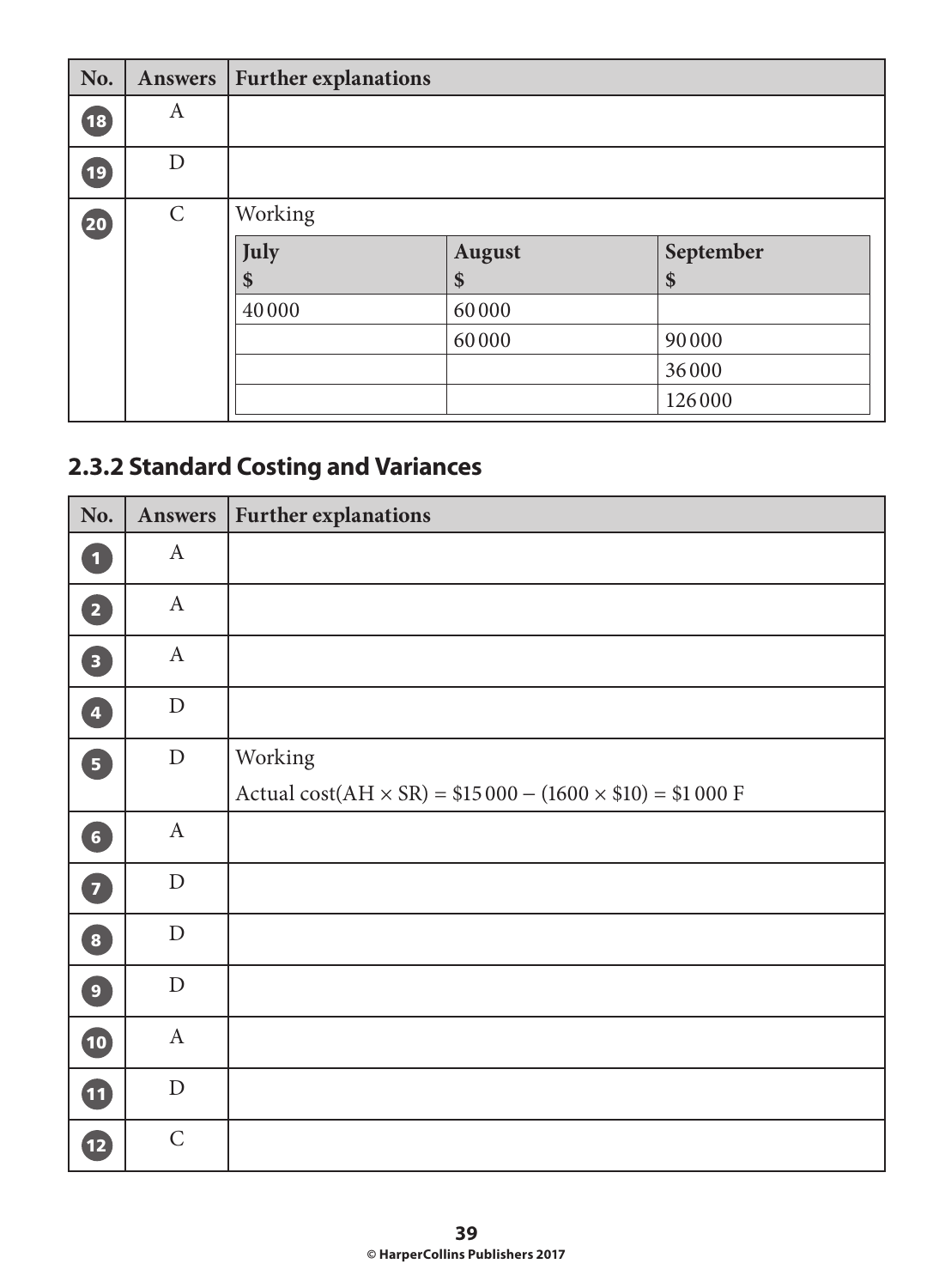| No.             | <b>Answers</b> | <b>Further explanations</b>                                                               |
|-----------------|----------------|-------------------------------------------------------------------------------------------|
| <b>13</b>       | A              |                                                                                           |
| $\overline{14}$ | B              |                                                                                           |
| 15              | $\mathbf{A}$   |                                                                                           |
| 16              | $\mathbf D$    |                                                                                           |
| $\mathbf{t}$    | B              |                                                                                           |
| 18              | $\mathsf{C}$   |                                                                                           |
| $\overline{19}$ | $\mathbf{A}$   | Working                                                                                   |
|                 |                | $5000 \times 2.5 = 12500$                                                                 |
| 20              | $\mathbf D$    | Working                                                                                   |
|                 |                | $SR(AH - SH) = $5(13000 - 12500) = $2500$ U                                               |
| 21              | $\mathbf D$    | Working                                                                                   |
|                 |                | $(AH \times AR) - (AH \times SR) = (30000) - (15000 \times $3) = $15000 F$                |
| 22              | $\mathbf D$    | Working                                                                                   |
|                 |                | $SR(AH - SH) = $3(15000 \text{ hrs} - (2.5 \times 5000 \text{ units})) = $7500 \text{ U}$ |

#### **2.3.3 Cost Volume Profit**

| No.                     | <b>Answers</b> | <b>Further explanations</b>                                            |
|-------------------------|----------------|------------------------------------------------------------------------|
| $\mathbf{1}$            | A              |                                                                        |
| $\overline{2}$          | D              |                                                                        |
| $\overline{\mathbf{3}}$ | B              | Working                                                                |
|                         |                | $$200\,000 - ($80\,000 / 0.5) = $40\,000$                              |
| $\overline{4}$          | D              | Working                                                                |
|                         |                | Selling price – variable cost = $($1\,000 - $700) = $300$              |
|                         |                | Fixed cost ÷ Contribution margin per unit = $$300000 \div $300 = 1000$ |
| 5 <sub>1</sub>          | D              | Working                                                                |
|                         |                | $$100\,000 + $500\,000 = 30\%$                                         |
|                         |                | Variable $cost = 70\% = $1,400,000$                                    |
|                         |                | Therefore sales $= $2,000,000$                                         |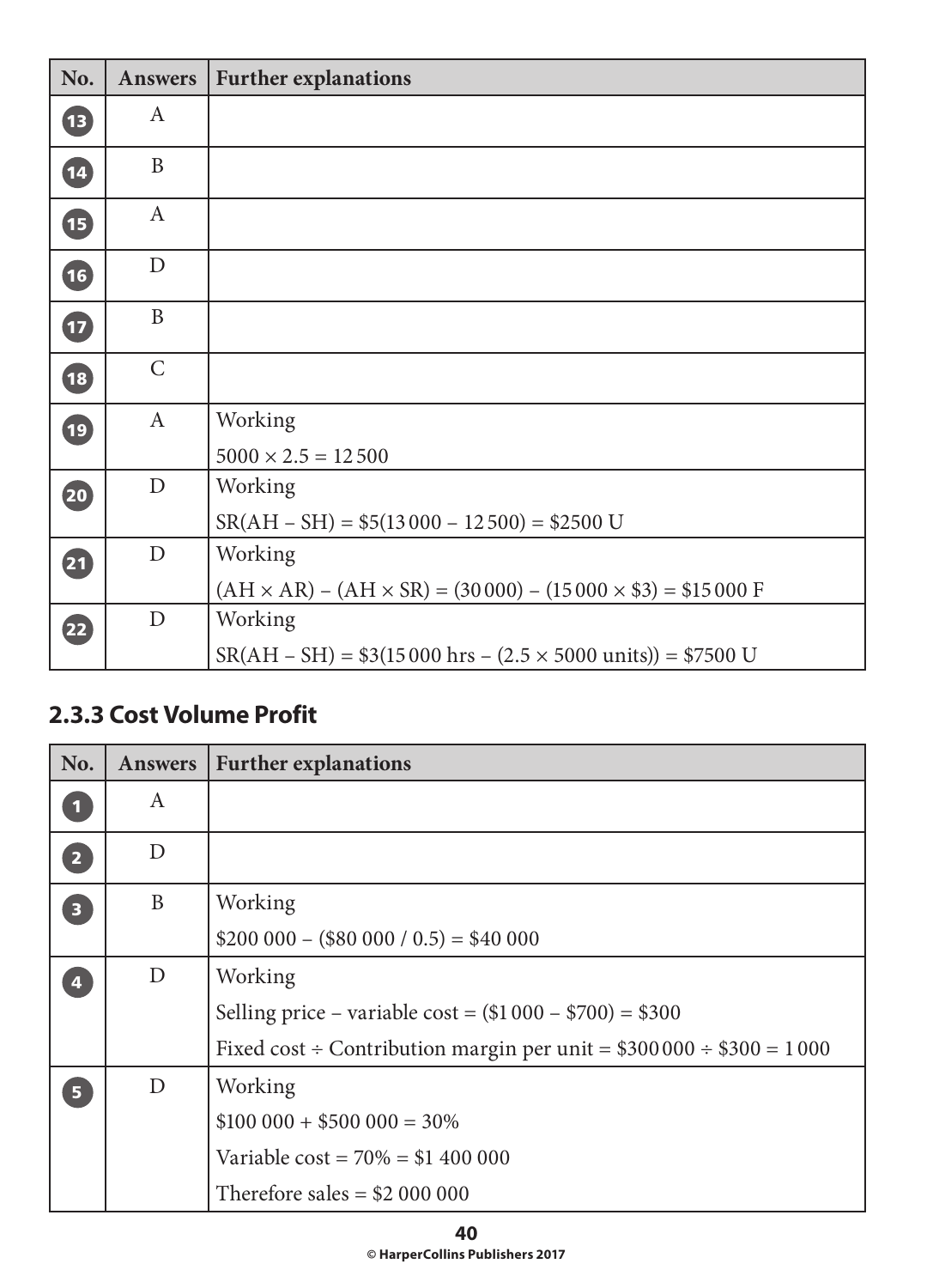| No.                               | <b>Answers</b>                                                                                            | <b>Further explanations</b>                                                                                |                                                                                          |     |  |  |  |
|-----------------------------------|-----------------------------------------------------------------------------------------------------------|------------------------------------------------------------------------------------------------------------|------------------------------------------------------------------------------------------|-----|--|--|--|
| 6 <sup>1</sup>                    | $\mathbf{A}$                                                                                              |                                                                                                            |                                                                                          |     |  |  |  |
| $\begin{bmatrix} 7 \end{bmatrix}$ | $\mathbf D$                                                                                               |                                                                                                            |                                                                                          |     |  |  |  |
| $\overline{\mathbf{8}}$           | $\mathsf{C}$                                                                                              |                                                                                                            |                                                                                          |     |  |  |  |
| $\overline{9}$                    | B                                                                                                         |                                                                                                            |                                                                                          |     |  |  |  |
| 10                                | D                                                                                                         |                                                                                                            |                                                                                          |     |  |  |  |
| $\bf{1}$                          | $\mathbf{D}$                                                                                              |                                                                                                            |                                                                                          |     |  |  |  |
| $\mathbf{12}$                     | D                                                                                                         |                                                                                                            |                                                                                          |     |  |  |  |
| <b>13</b>                         | B                                                                                                         |                                                                                                            |                                                                                          |     |  |  |  |
| $\overline{14}$                   | $\mathbf{A}$                                                                                              |                                                                                                            |                                                                                          |     |  |  |  |
|                                   |                                                                                                           | $cost = $1$                                                                                                | $(62\,500 \text{ units} \times $3) - $100\,000 - $25\,000 = $62\,500$ therefore variable |     |  |  |  |
| <b>15</b>                         | $\mathbf D$                                                                                               |                                                                                                            |                                                                                          |     |  |  |  |
| 16                                | $\mathsf{C}$                                                                                              |                                                                                                            |                                                                                          |     |  |  |  |
| $\bf{I}$                          | $\mathcal{C}$                                                                                             |                                                                                                            |                                                                                          |     |  |  |  |
| $\overline{18}$                   | $\mathbf D$<br>Working                                                                                    |                                                                                                            |                                                                                          |     |  |  |  |
|                                   |                                                                                                           | Break-even in dollars = fixed expenses $\div$ contribution margin ratio =<br>$$100000 \div 50\% = $200000$ |                                                                                          |     |  |  |  |
|                                   | Margin of safety = Sales - breakeven sales = $$500000 - $200000 =$                                        |                                                                                                            |                                                                                          |     |  |  |  |
|                                   | \$300000<br>Margin of safety % = Margin of safety ÷ sales = $$300000 \div $500000 \times$<br>$100 = 60\%$ |                                                                                                            |                                                                                          |     |  |  |  |
| $\overline{19}$                   | $\, {\bf B}$                                                                                              | Working                                                                                                    |                                                                                          |     |  |  |  |
|                                   |                                                                                                           |                                                                                                            | Per unit (\$)                                                                            | %   |  |  |  |
|                                   |                                                                                                           | Selling price                                                                                              | 30                                                                                       | 100 |  |  |  |
|                                   |                                                                                                           | $($150000 \div 5000)$<br>Variable expense                                                                  | 18                                                                                       | 60  |  |  |  |
|                                   |                                                                                                           | $(\$90000 \div 5000)$                                                                                      |                                                                                          |     |  |  |  |
|                                   |                                                                                                           | Contribution                                                                                               | 12                                                                                       | 40  |  |  |  |
| 20                                | $\mathbf D$                                                                                               | Working                                                                                                    |                                                                                          |     |  |  |  |
|                                   |                                                                                                           | Fixed expenses / Contribution margin % = 30 000 / 0.4 = \$75 000                                           |                                                                                          |     |  |  |  |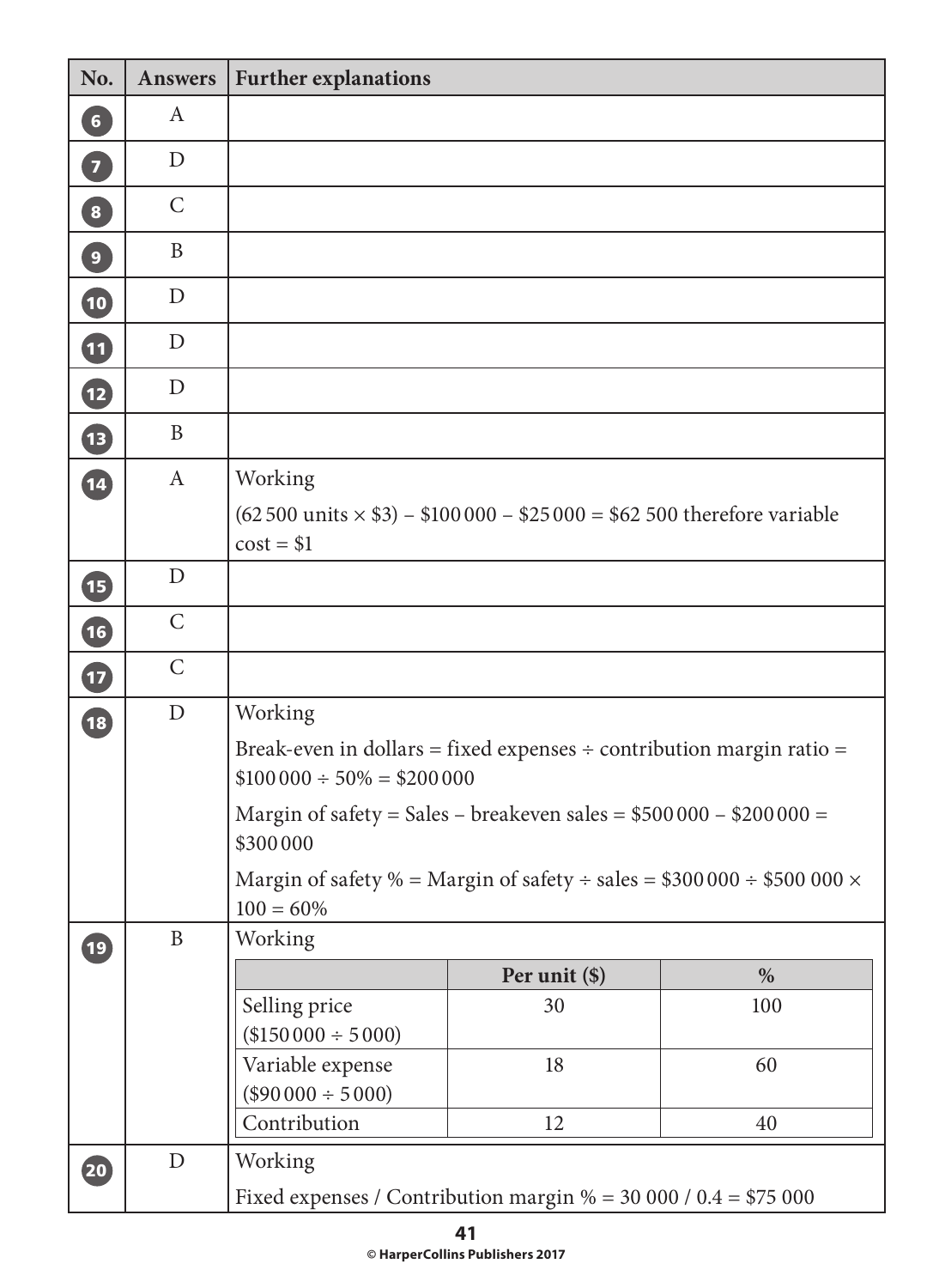### **2.3.4 Capital Budget Techniques on Investment Decision Making**

| No.                     | <b>Answers</b> | <b>Further explanations</b>                                                                        |  |  |
|-------------------------|----------------|----------------------------------------------------------------------------------------------------|--|--|
| $\overline{\mathbf{1}}$ | $\mathsf{C}$   | Working                                                                                            |  |  |
|                         |                | Annual average investment = $(\$200000 + \$20000) \div 2 = \$110000$                               |  |  |
|                         |                | Accounting rate of return = $$40\,000 \div $110\,000 \times 100 = 36.4\%$                          |  |  |
| $\boxed{2}$             | $\mathbf{B}$   |                                                                                                    |  |  |
| $\boxed{3}$             | $\mathsf{C}$   |                                                                                                    |  |  |
| 4                       | $\mathsf{C}$   |                                                                                                    |  |  |
| 5                       | $\mathbf{A}$   |                                                                                                    |  |  |
| $\left( 6\right)$       | $\mathsf{C}$   |                                                                                                    |  |  |
| 7                       | $\mathbf D$    |                                                                                                    |  |  |
| $\boxed{8}$             | $\mathbf D$    |                                                                                                    |  |  |
| $\boxed{9}$             | $\mathbf D$    |                                                                                                    |  |  |
| 10                      | $\mathbf D$    |                                                                                                    |  |  |
| $\boldsymbol{\Phi}$     | $\mathbf{A}$   |                                                                                                    |  |  |
| $\mathbf{D}$            | $\mathsf{C}$   |                                                                                                    |  |  |
| <b>13</b>               | $\mathbf D$    |                                                                                                    |  |  |
| $\overline{14}$         | $\, {\bf B}$   | Working                                                                                            |  |  |
|                         |                | Initial investment÷ expected annual net cash flows = $$800000 \div$<br>$$200000 = 4 \text{ years}$ |  |  |
| 15                      | $\mathbf{A}$   |                                                                                                    |  |  |